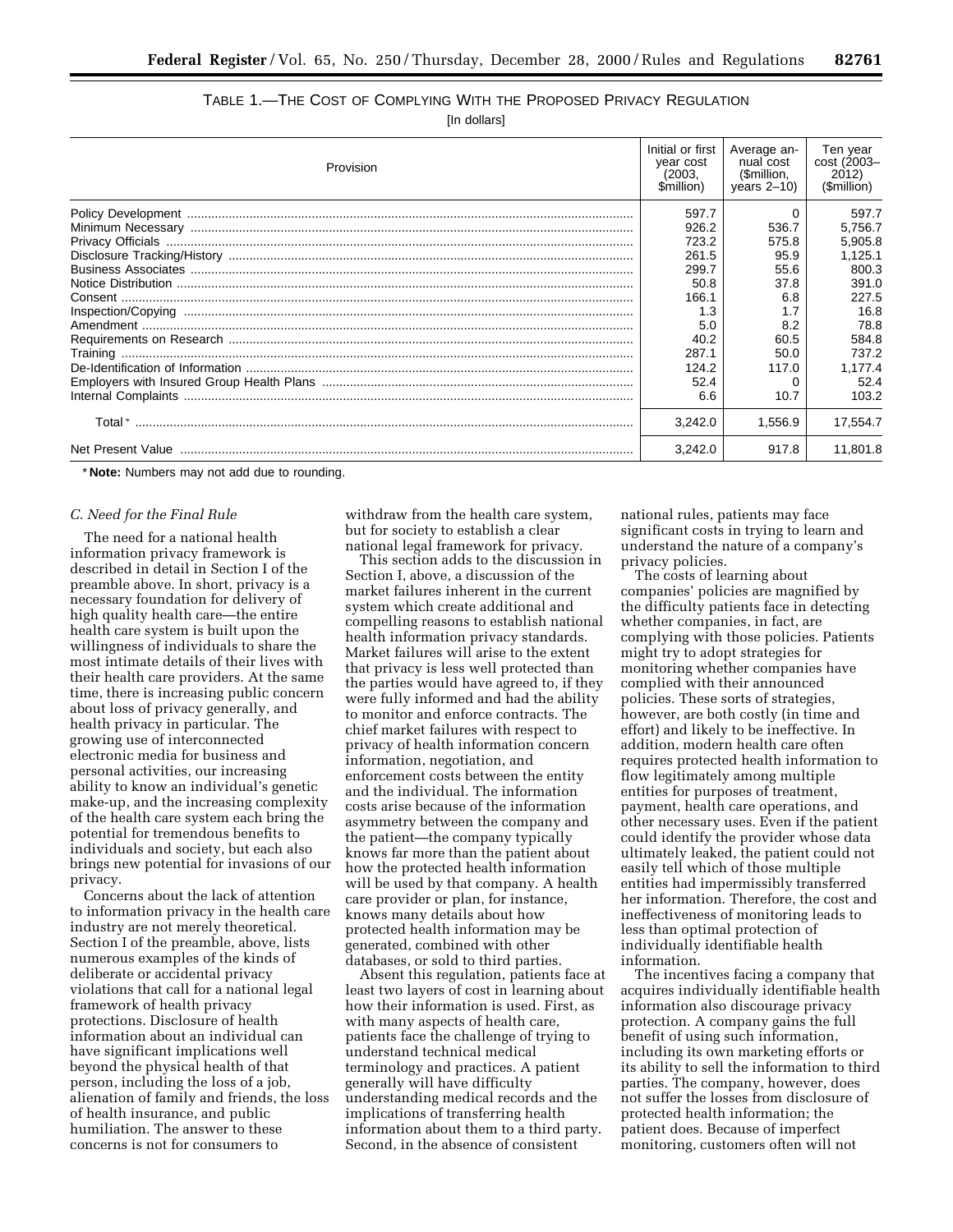learn of, and thus not be able to take efficient action to prevent uses or disclosures of sensitive information. Because the company internalizes the gains from using the information, but does not bear a significant share, if any, of the cost to patients (in terms of lost privacy), it will have a systematic incentive to over-use individually identifiable health information. In market failure terms, companies will have an incentive to use individually identifiable health information where the patient would not have freely agreed to such use.

These difficulties are exacerbated by the third-party nature of many health insurance and payment systems. Even where individuals would wish to bargain for privacy, they may lack the legal standing to do so. For instance, employers often negotiate the terms of health plans with insurers. The employee may have no voice in the privacy or other terms of the plan, facing a take-it-or-leave-it choice of whether to be covered by insurance. The current system leads to significant market failures in bargaining privacy protection. Many privacy-protective agreements that patients would wish to make, absent barriers to bargaining, will not be reached.

The economic arguments become more compelling as the medical system shifts from predominantly paper to predominantly electronic records. Rapid changes in information technology should result in increased market failures in the markets for individually identifiable health information. Improvements in computers and networking mean that the costs of gathering, analyzing, and disseminating electronic data are plunging. Market forces are leading many health care providers and health plans to shift from paper to electronic records, due both to lower cost and the increased functionality provided by having information in electronic form. These market changes will be accelerated by the administrative simplification implemented by the other regulations promulgated under HIPAA. A chief goal of administrative simplification, in fact, is to create a more efficient flow of medical information, where appropriate. This privacy regulation is an integral part of the overall effort of administrative simplification; it creates a framework for more efficient flows for certain purposes, including treatment and payment, while restricting flows in other circumstances except where appropriate institutional safeguards exist.

If the medical system shifts predominantly to electronic records in

the near future, accompanying privacy rules will become more critical to prevent unanticipated, inappropriate, or unnecessary uses or disclosures of individually identifiable health information without patient consent and without effective institutional controls against further dissemination. In terms of the market failure, it will become more difficult for patients to know how their health provider or health plan is using health information about them. It will become more difficult to monitor the subsequent flows of individually identifiable health information, as the number of electronic flows and possible points of leakage both increase. Similarly, the costs and difficulties of bargaining to get the patients' desired level of use will likely rise due to the greater number and types of entities that receive protected health information.

As the benefits section, below, discusses in more detail, the protection of privacy and correcting the market failure also have practical implications. Where patients are concerned about lack of privacy protections, they might fail to get medical treatment that they would otherwise seek. This failure to get treatment may be especially likely for certain conditions, including mental health, and HIV. Similarly, patients who are concerned about lack of privacy protections may report health information inaccurately to their providers when they do seek treatment. For instance, they might decide not to mention that they are taking prescription drugs that indicate that they have an embarrassing condition. These inaccurate reports may lead to mis-diagnosis and less-than-optimal treatment, including inappropriate additional medications. In short, the lack of privacy safeguards can lead to efficiency losses in the form of forgone or inappropriate treatment.

In summarizing the economic arguments supporting the need for this regulation, the discussion here has emphasized the market failures that will be addressed by this regulation. These arguments become considerably stronger with the shift from predominantly paper to predominantly electronic records. As discussed in the benefits section below, the proposed privacy protections may prevent or reduce the risk of unfair treatment or discrimination against vulnerable categories of persons, such as those who are HIV positive, and thereby, foster better health. The proposed regulation may also help educate providers, health plans, and the general public about how protected health information is used. This education, in turn, may lead to

better information practices in the future.

#### *D. Baseline Privacy Protections*

An analysis of the costs and benefits of the regulation requires a baseline from which to measure the regulation's effects. For some regulations, the baseline is relatively straightforward. For instance, an industry might widely use a particular technology, but a new regulation may require a different technology, which would not otherwise have been adopted by the industry. In this example, the old and widely used technology provides the baseline for measuring the effects of the regulation. The costs and the benefits are the difference between keeping the old technology and implementing the new technology.

Where the underlying technology and industry practices are rapidly changing, however, it can be far more difficult to determine the baseline and thereby measure the costs and benefits of a regulation. There is no simple way to know what technology industry would have chosen to introduce if the regulation had never existed, nor how industry practices would have evolved.

Today, the entities covered by the HIPAA privacy regulation are in the midst of a shift from primarily paper records to electronic records. As covered entities spend significant resources on hardware, software, and other information technology costs, questions arise about which of these costs are fairly attributable to the privacy regulations as opposed to costs that would have been expended even in the absence of the regulations. Industry practices generally are rapidly evolving, as described in more detail in Part I of this preamble. New technological or other measure taken to protect privacy are in part attributable to the expected expense of shifting to electronic medical records, rather than being solely attributable to the new regulations. In addition, the existence of privacy rules in other sectors of the economy help set a norm for what practices will be considered good practices for health information. The level of privacy protection that would exist in the health care sector, in the absence of regulations, thus would likely be affected by regulatory and related developments in other sectors. In short, it is therefore difficult to project a cost or benefits baseline for this rule.

The common security practice of using ''firewalls'' illustrates how each of the three baselines might apply. Under the first baseline, the full cost of implementing firewalls should be included in a Regulatory Impact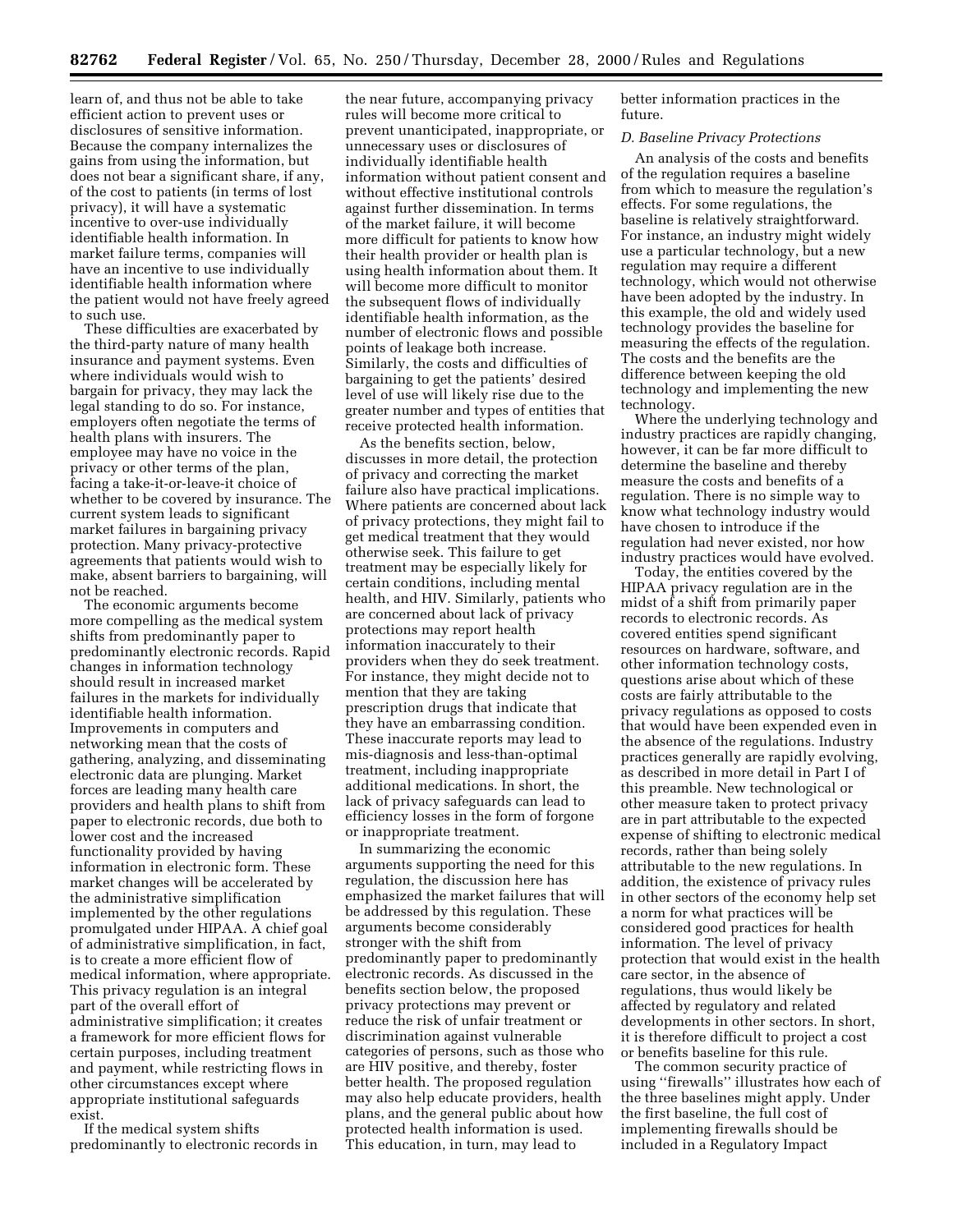Analysis for a rule that expects entities to have firewalls. Because current law has not required firewalls, a new rule expecting this security measure must include the full cost of creating firewalls. This approach, however, would seem to overstate the cost of such a regulation. Firewalls would seem to be an integral part of the decision to move to an on-line, electronic system of records. Firewalls are also being widely deployed by users and industries where no binding security or privacy regulations have been proposed.

Under the second baseline, the touchstone is the level of risk of security breaches for individually identifiable health information under current practices. There is quite possibly a greater risk of breach for an electronic system of records, especially where such records are accessible globally through the Internet, than for patient records dispersed among various doctors' offices in paper form. Using the second baseline, the costs of firewalls for electronic systems should not be counted as a cost of the regulation except where firewalls create greater security than existed under the previous, paper-based system.

Finally, the third baseline would require an estimate of the typical level of firewall protections that covered entities would adopt in the absence of regulation, and include in the Regulatory Impact Analysis only the costs that exceed what would otherwise have been adopted. For this analysis, the Department has generally assumed that the status quo would otherwise exist throughout the ten-year period (in a few areas we explicitly discuss likely changes). We made this decision for two reasons. First, predicting the level of change that would otherwise occur is highly problematic. Second, it is a ''conservative'' assumption—that is, any error will likely be an overstatement of the true costs of the regulation.

Privacy practices are most often shaped by professional organizations that publish ethical codes of conduct and by state law. On occasion, state laws defer to professional conduct codes. At present, where professional organizations and states have developed only limited guidelines for privacy practices, an entity may implement privacy practices independently. However, it is worth noting that changes in privacy protection continue to increase in various areas. For example, European Union countries may only send individually identifiable information to companies, including U.S. firms, that comply with their privacy standards, and the growing use of health data in other areas of

commerce, such as finance and general commercial marketing, have also increased the demand for privacy in ways that were not of concern in the past.

#### 1. Professional Codes of Ethics

The Department examined statements issued by five major professional groups, one national electronic network association and a leading managed care association.38 There are a number of common themes that all the organizations appear to subscribe to:

• The need to maintain and protect an individual's health information;

• The development of policies to ensure the confidentiality of individually identifiable health information;

• A restriction that only the minimum necessary information should be released to accomplish the purpose for which the information is sought.

Beyond these principles, the major associations differ with respect to the methods used to protect individually identifiable health information. There is no common professional standard across the health care field with respect to the protection of individually identifiable health information. One critical area of difference is the extent to which professional organizations should release individually identifiable health information. A major mental health association advocates the release of identifiable patient information " \* \* only when de-identified data are inadequate for the purpose at hand.'' A major association of physicians counsels members who use electronically maintained and transmitted data to require that they and their patients know in advance who has access to protected patient data, and the purposes for which the data will be used. In another document, the association advises physicians not to ''sell'' patient information to data collection companies without fully informing their patients of this practice and receiving authorization in advance to release of the information.

Only two of the five professional groups state that patients have the right to review their medical records. One group declares this as a fundamental patient right, while the second association qualifies its position by stating that the physician has the final word on whether a patient has access to his or her health information. This association also recommends that its members respond to requests for access to patient information within ten days, and recommends that entities allow for an appeal process when patients are denied access. The association further recommends that when a patient contests the accuracy of the information in his or her record and the entity refuses to accept the patient's change, the patient's statement should be included as a permanent part of the patient's record.

In addition, three of the five professional groups endorse the maintenance of audit trails that can track the history of disclosures of individually identifiable health information.

The one set of standards that we reviewed from a health network association advocated the protection of individually identifiable health information from disclosure without patient authorization and emphasized that encrypting information should be a principal means of protecting individually identifiable health information. The statements of a leading managed care association, while endorsing the general principles of privacy protection, were vague on the release of information for purposes other than treatment. The association suggested allowing the use of protected health information without the patient's authorization for what they term ''health promotion.'' It is possible that the use of protected health information for ''health promotion'' may be construed under the rule as part of marketing activities.

Based on the review of the leading association standards, we believe that the final rule embodies most or all of the major principles expressed in the standards. However, there are some major areas of difference between the rule and the professional standards reviewed. The final rule generally provides stronger, more consistent, and more comprehensive guarantees of privacy for individually identifiable health information than the professional standards. The differences between the rule and the professional codes include the individual's right of access to health information in the covered entity's possession, relationships between contractors and covered entities, and the requirement that covered entities make their privacy policies and practices available to patients through a notice

<sup>38</sup>American Association of Health Plans, *Code of Conduct; http:www.aahp.org.;* American Dental Association, *Principles of Ethics and Professional Conduct; http://www.ada.org.*; American Hospital Association, ''Disclosure of Medical Record Information,'' *Management Advisory: Information Management*; 1990, AHA: Chicago, IL.; American Medical Association, *AMA Policy Finder—Current Opinions Council on Ethical and Judicial Affairs*; several documents available through the Policy Finder at *http:www.ama-assn.org.*; American Psychiatric Association, ''APA Outlines Standards Needed to Protect Patient's Medical Record''; Release No. 99–32, May 27, 1999; *http:www.psych.org.*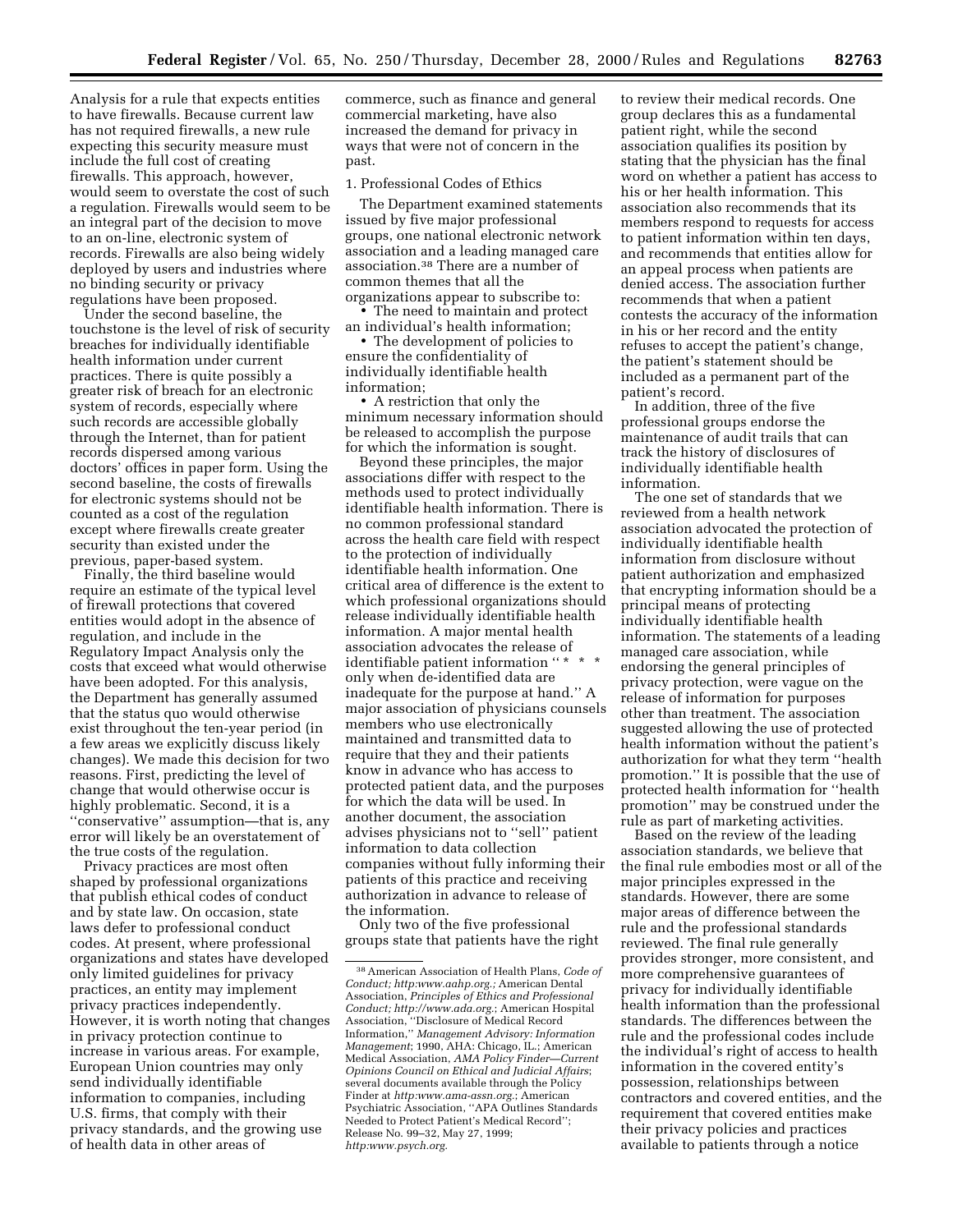and the ability to respond to questions related to the notice. Because the regulation requires that (with a few exceptions) patients have access to their protected health information that a covered entity possesses, large numbers of health care providers may have to modify their current practices in order to allow patient access, and to establish a review process if they deny a patient access. Also, none of the privacy protection standards reviewed require that health care providers or health plans prepare a formal statement of privacy practices for patients (although the major physician association urges members to inform patients about who would have access to their protected health information and how their health information would be used). Only one HMO association explicitly made reference to information released for legitimate research purposes. The regulation allows for the release of protected health information for research purposes without an individual's authorization, but only if the research where such authorization is waived by an institutional research board or an equivalent privacy board. This research requirement may cause some groups to revise their disclosure authorization standards.

#### *2. State Laws*

The second body of privacy protections is found in a complex, and often confusing, myriad of state laws and requirements. To determine whether or not the final rule would preempt a state law, first we identified the relevant laws, and second, we addressed whether state or federal law provides individuals with greater privacy protection.

*Identifying the Relevant State Statutes:* Health information privacy provisions can be found in laws applicable to many issues including insurance, worker's compensation, public health, birth and death records, adoptions, education, and welfare. In many cases, state laws were enacted to address a specific situation, such as the reporting of HIV/AIDS, or medical conditions that would impair a person's ability to drive a car. For example, Florida has over 60 laws that apply to protected health information. According to the Georgetown Privacy Project,<sup>39</sup> Florida is not unique. Every state has laws and regulations covering some aspect of medical information privacy. For the purpose of this analysis, we simply acknowledge the variation in state requirements.

We recognize that covered entities will need to learn the laws of their states in order to comply with such laws that are not contrary to the rule, or that are contrary to and more stringent than the rule. This analysis should be completed in the context of individual markets; therefore, we expect that professional associations or individual businesses will complete this task.

Recognizing the limits of our ability to effectively summarize state privacy laws, we discuss conclusions generated by the Georgetown University Privacy Project's report, *The State of Health Privacy: An Uneven Terrain.* The Georgetown report is among the most comprehensive examination of state health privacy laws currently published, although it is not exhaustive. The report, which was completed in July 1999, is based on a 50-state survey.

To facilitate discussion, we have organized the analysis into two sections: access to health information and disclosure of health information. Our analysis is intended to suggest areas where the final rule appears to preempt various state laws; it is not designed to be a definitive or wholly comprehensive state-by-state comparison.

*Access to Subject's Information:* In general, state statutes provide individuals with some access to medical records about them. However, only a few states allow individuals access to health information held by all their health care providers and health plans. In 33 states, individuals may access their hospital and health facility records. Only 13 states guarantee individuals access to their HMO records, and 16 states provide individuals access to their medical information when it is held by insurers. Seven states have no statutory right of patient access; three states and the District of Columbia have laws that only assure individuals' right to access their mental health records. Only one state permits individuals access to records about them held by health care providers, but it excludes pharmacists from the definition of provider. Thirteen states grant individuals statutory right of access to pharmacy records.

The amount that entities are allowed to charge for copying of individuals' records varies widely from state to state. A study conducted by the American Health Information Management Association 40 found considerable variation in the amounts, structure, and

combination of fees for search and retrieval, and the copying of the record.

In 35 states, there are laws or regulations that set a basis for charging individuals inspecting and copying fees. Charges vary not only by state, but also by the purpose of the request and the facility holding the health information. Also, charges vary by the number of pages and whether the request is for Xrays or for standard medical information.

Of the 35 states with laws regulating inspection and copying charges, seven states either do not allow charges for retrieval of records or require that the entity provide the first copy free of charge. Some states may prohibit hospitals from charging patients a retrieval and copying fee, but allow clinics to do so. Many states allow fee structures, while eleven states specify only that the record holder may charge ''reasonable/actual costs.''

According to the report by the Georgetown Privacy Project, among states that do grant access to patient records, the most common basis for denying individuals access is concern for the life and safety of the individual or others.

The amount of time an entity is given to supply the individual with his or her record varies widely. Many states allow individuals to amend or correct inaccurate health information, especially information held by insurers. However, few states provide the right to insert a statement in the record challenging the covered entity's information when the individual and entity disagree.<sup>41</sup>

*Disclosure of Health Information:* State laws vary widely with respect to disclosure of individually identifiable health information. Generally, states have applied restrictions on the disclosure of health information either to specific entities or for specific health conditions. Only three state laws place broad limits on disclosure of individually identifiable health information without regard for policies and procedures developed by covered entities. Most states require patient authorization before an entity may disclose health information to certain recipients, but the patient often does not have an opportunity to object to any disclosures.42

It is also important to point out that none of the states appear to offer individuals the right to restrict disclosure of their health information for treatment.

<sup>39</sup> Ibid, Goldman, p. 6.

<sup>40</sup> ''Practice Briefs,'' Journal of AHIMA; Harry Rhodes, Joan C. Larson, Association of Health Information Outsourcing Service; January 1999.

<sup>41</sup> Ibid, Goldman, p. 20.

<sup>42</sup> Ibid, Goldman, p. 21.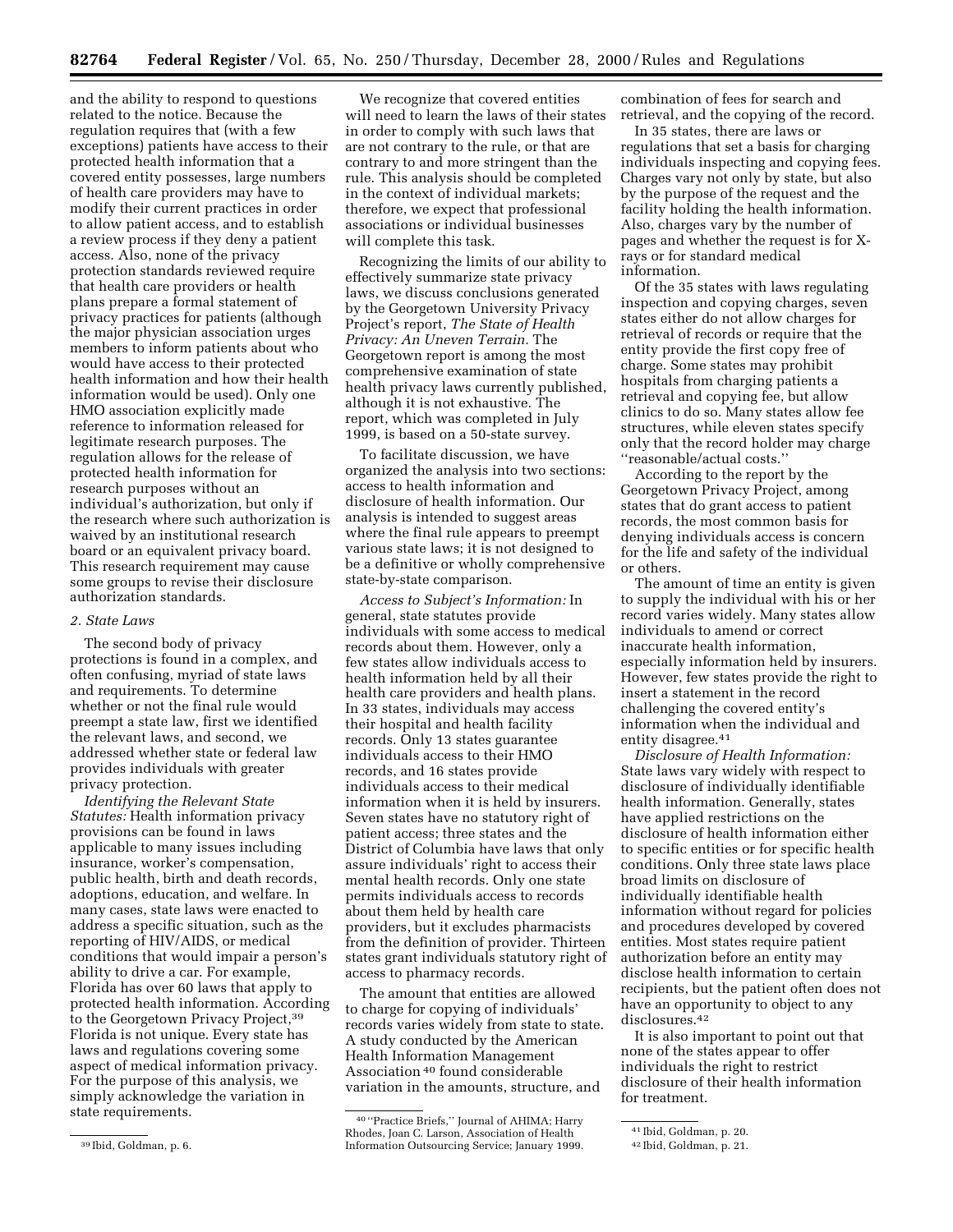State statutes often have exceptions to requiring authorization before disclosure. The most common exceptions are for purposes of treatment, payment, or auditing and quality assurance functions. Restrictions on re-disclosure of individually identifiable health information also vary widely from state to state. Some states restrict the re-disclosure of health information, and others do not. The Georgetown report cites state laws that require providers to adhere to professional codes of conduct and ethics with respect to disclosure and redisclosure of protected health information.

Most states have adopted specific measures to provide additional protections for health information regarding certain sensitive conditions or illnesses. The conditions and illnesses most commonly afforded added privacy protection are:

• Information derived from genetic testing;

• Communicable and sexuallytransmitted diseases;

• Mental health; and

• Abuse, neglect, domestic violence, and sexual assault.

Some states place restrictions on releasing condition-specific health information for research purposes, while others allow release of information for research without the patient's authorization. States frequently require that researchers studying genetic diseases, HIV/AIDS, and other sexually transmitted diseases have different authorization and privacy controls than those used for other types of research. Some states require approval from an IRB or agreements that the data will be destroyed or identifiers removed at the earliest possible time. Another approach has been for states to require researchers to obtain sensitive, identifiable information from a state public health department. One state does not allow automatic release of protected health information for research purposes without notifying the subjects that their health information may be used in research and allowing them an opportunity to object to the use of their information.43

*Comparing state statutes to the final rule:* The variability of state law regarding privacy of individually identifiable health information and the limitations of the applicability of many such laws demonstrates the need for uniformity and minimum standards for privacy protection. This regulation is designed to meet these goals while allowing stricter state laws to be enacted and remain effective. A comparison of state privacy laws with the final regulation highlights several of the rule's key implications:

• No state law requires covered entities to make their privacy and access policies available to patients. Thus, all covered entities that have direct contact with patients will be required by this rule to prepare a statement of their privacy protection and access policies. This necessarily assumes that entities have to develop procedures if they do not already have them in place.

• The rule will affect more entities than are covered or encompassed under many state laws.

• Among the three categories of covered entities, it appears that health plans will be the most significantly affected by the access provisions of the rule. Based on the Health Insurance Association of America (HIAA) data<sup>44</sup>, there are approximately 94.7 million non-elderly persons with private health insurance in the 35 states that do not provide patients a legal right to inspect and copy their records.

• Under the rule, covered entities will have to obtain an individual's authorization before they could use or disclose their information for purposes other than treatment, payment, and health care operations—except in the situations explicitly defined as allowable disclosures without authorization. Although the final rule would establish a generally uniform disclosure and re-disclosure requirement for all covered entities, the entities that currently have the greatest ability and economic incentives to use and disclose protected health information for marketing services to both patients and health care providers without individual authorization.

• While the final rule appears to encompass many of the requirements found in current state laws, it also is clear that within state laws, there are many provisions that cover specific cases and health conditions. Certainly, in states that have no restrictions on disclosure, the rule will establish a baseline standard. But in states that do place conditions on the disclosure of protected health information, the rule may place additional requirements on covered entities.

# 3. Other Federal Laws

The relationship with other federal statutes is discussed above in the preamble.

#### *E. Costs*

Covered entities will be implementing the privacy final rules at the same time many of the administrative simplification standards are being implemented. As described in the overall impact analysis for the Transactions Rule, the data handling change occurring due to the other HIPAA standards will have both costs and benefits. To the extent the changes required for the privacy standards, implementation specifications, and requirements can be made concurrently with the changes required by the other regulations, costs for the combined implementation should be only marginally higher than for the administrative simplification standards alone. The extent of this incremental cost is uncertain, in the same way that the costs associated with each of the individual administrative simplification standards is uncertain.

The costs associated with implementing the requirements under this Privacy Rule will be directly related to the number of affected entities and the number of affected transactions in each entity. There are approximately 12,200 health plans (including selfinsured employer and government health plans that are at least partially self-administered)45, 6480 hospitals, and 630,000 non-hospital providers that will bear implementation costs under the final rule.

The relationship between the HIPAA security and privacy standards is particularly relevant. On August 17, 2000, the Secretary published a final rule to implement the HIPAA standards on electronic transactions. That rule adopted standards for eight electronic code sets to be used for those transactions. The proposed rule for security and electronic signature standards was published on August 12, 1998. That proposal specified the security requirements for covered entities that transmit and store information specified in Part C, Title II of the Act. In general, that proposed rule proposed administrative and technical standards for protecting ''\* \* \* any health information pertaining to an individual that is electronically

<sup>43</sup> ''Medical records and privacy: Empirical effects of legislation; A memorial to Alice Hersh''; McCarthy, Douglas B; Shatin, Deborah; et al. *Health Service Research:* April 1, 1999; No. 1, Vol. 34; p. 417. The article details the effects of the Minnesota law conditioning disclosure of protected health information on patient authorization.

<sup>44</sup>*Source Book of Health Insurance Data: 1997– 1998*, Health Insurance Association of America, 1998. p. 33.

<sup>45</sup> ''Health plans,'' for purposes of the regulatory impact and regulatory flexibility analyses, include licensed insurance carriers who sell health products; third party administrators that will have to comply with the regulation for the benefit of the plan sponsor; and self-insured health plans that are at least partially administered by the plan sponsor.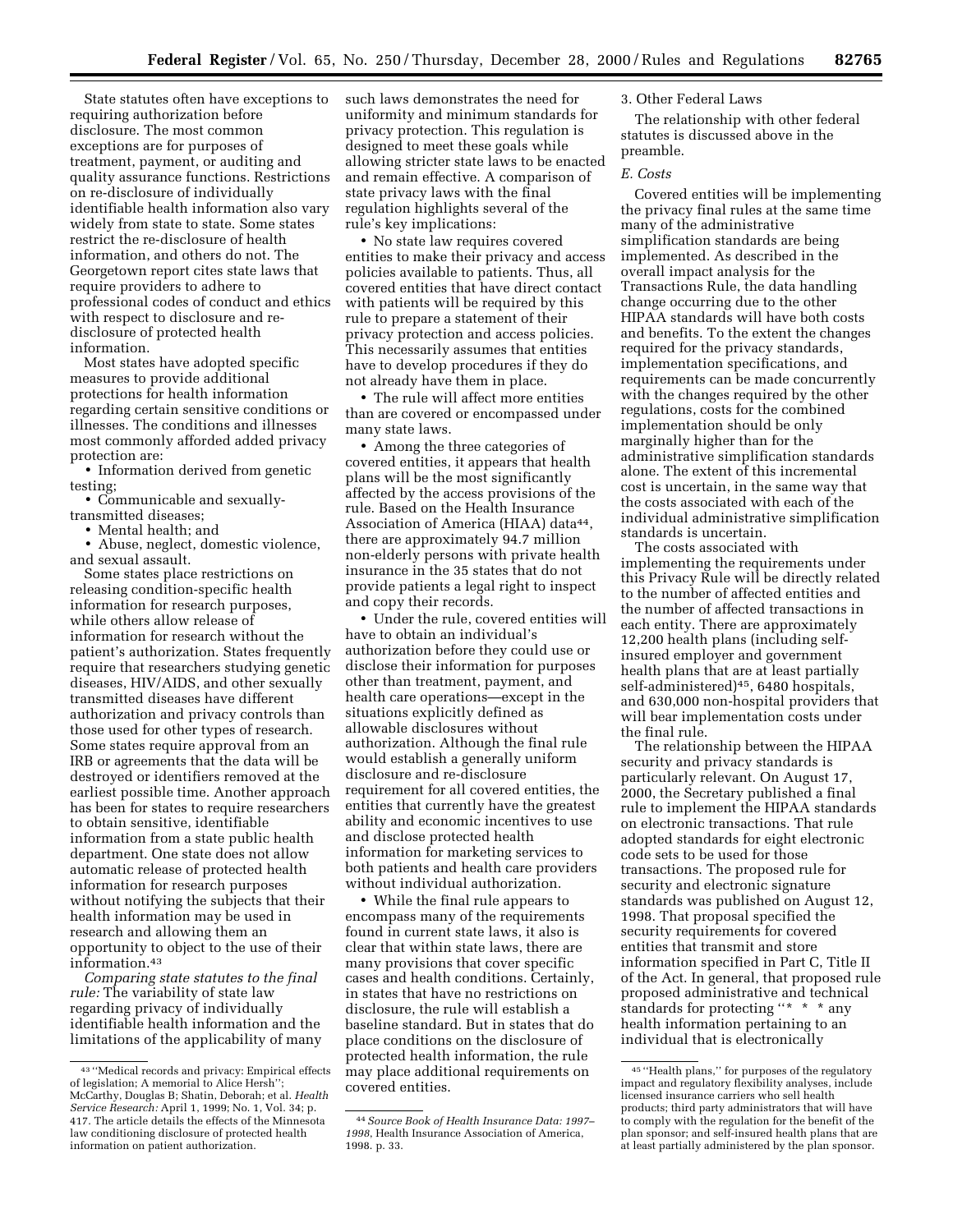maintained or transmitted.'' (63 FR 43243). The final Security Rule will detail the system and administrative requirements that a covered entity must meet in order to assure itself and the Secretary that health information is safe from destruction and tampering from people without authorization for its access.

By contrast, the Privacy Rule describes the requirements that govern the circumstances under which protected health information must be used or disclosed with and without patient involvement and when a patient may have access to his or her protected health information.

While the vast majority of health care entities are privately owned and operated, we note that federal, state, and local government providers are reflected in the total costs as well. Federal, state, and locally funded hospitals represent approximately 26 percent of hospitals in the United States. This is a significant portion of hospitals, but it represents a relatively small proportion of all provider entities. We estimated that the number of government providers who are employed at locations other than government hospitals is significantly smaller (approximately two percent of all providers). Weighting the relative number of government hospital and non-hospital providers by the revenue these types of providers generate, we estimate that health care services provided directly by government entities represent 3.4 percent of total health care services. Indian Health Service and tribal facilities costs are included in the total, since the adjustments made to the original private provider data to reflect federal providers included them. In developing the rule, the Department consulted with states, representatives of the National Congress of American Indians, representatives of the National Indian Health Board, and a representative of the self-governance tribes. During the consultation we discussed issues regarding the application of Title II of HIPAA to the states and tribes.

The costs associated with this final rule involve, for each provision, consideration of both the degree to which covered entities must modify their existing records management systems and privacy policies under the final rule, and the extent to which there is a change in behavior by both patients and the covered entities as a result of the final rule. The following sections examine these provisions as they apply to the various covered entities under the final rule. The major costs that covered entities will incur are one-time costs associated with implementation of the

final rules, and ongoing costs that result in continuous requirements in the final rule.

The Department has quantified the costs imposed by the final regulation to the extent possible. The cost of many provisions were estimated by first using data from the Census Bureau's Statistics of U.S. Business to identify the number of non-hospital health care providers, hospitals and health plans. Then, using the Census Bureau's Current Population Survey (CPS) wage data for the classes of employees affected by the rule, the Department identified the hourly wage of the type of employee assumed to be mostly likely responsible for compliance with a given provision. Where the Department believed a number of different types of employees might be responsible for complying with a certain provision, as is often expected to be the case, the Department established a weighted-average wage based on the types of employees involved. Finally, the Department made assumptions regarding the number of person-hours per institution required to comply with the rule.

The Department cannot determine precisely how many person-hours per institution will be required to comply with a given provision, however, the Department attempted to establish reasonable estimates based on factfinding discussions with private sector health care providers, the advice of the Department's consultants, and the Department's own best judgement of the level of burden required to comply with a given provision. Moreover, the Department recognizes that the number of hours required to comply with a given requirement of the rule will vary from provider to provider and health plan to health plan, particularly given the flexibility and scalability permitted under the rule. Therefore, the Department considers the estimates to be averages across the entire class of health care providers, hospitals, or health plans in question.

Underlying all annual cost estimates are growth projections. For growth in the number of patients, the Department used data from the National Ambulatory Medical Care Survey, the National Hospital Ambulatory Medical Care Survey, the National Home and Hospice Survey, the National Nursing Home Survey, and information from the American Hospital Association. For growth in the number of health care workers, the Department used data from the Bureau of Health Professions in the Department's Health Resources Services Administration (HRSA). For insurance coverage growth (private and military coverage), we used a five-year average

annual growth rate in employersponsored, individual, military, and overall coverage growth from the Census Bureau's CPS, 1995–1999. To estimate growth in the number of Medicare and Medicaid enrollees, the Department used the enrollment projections of the Health Care Financing Administration's Office of the Actuary. For growth in the number of hospitals, health care providers and health plans, trend rates were derived from the Census Bureau's Statistics of U.S. Businesses, using SIC code-specific five-year annual average growth rate from 1992–1997 (the most recent data available). For wage growth, the Department used the same assumptions made in the Medicare Trustees' Hospital Insurance Trust Fund report for 2000.

In some areas, the Department was able to obtain very reliable data, such as survey data from the Statistics of U.S. Businesses and the Medical Expenditures Panel Survey (MEPS). In numerous areas, however, there was too little information or data to support quantitative estimates. As a result, the Department relied on data provided in the public comments or subsequent factfinding to provide a basis for making key assumptions. We were able to provide a reasonable cost estimate for virtually all aspects of the regulation, except law enforcement. In this latter area, the Department was unable to obtain sufficient data about current practices (*e.g.,* the number of criminal and civil investigations that may involve requests for protected health information, the number of subpoenas for protected health information, etc.) to determine the marginal effects of the regulation. As discussed more fully below, the Department believes the effects of the final rule are marginal because the policies adopted in the final rule appear to largely reflect current practice.

The NPRM included an estimate of \$3.8 billion for the privacy proposal. The estimate for the final rule is \$18.0 billion. Much of the difference can be explained by two factors. First, the NPRM estimate was for five years; the final rule estimate is for ten years. The Department chose the longer period for the final rule because ten years was also the period of analysis in the Transactions Rule RIA, and we wanted to facilitate comparisons, given that the net benefits and costs of the administrative simplification rules should be considered together. Second, the final impact analysis includes cost estimates for a number of key provisions that were not estimated in the NPRM because the Department did not have adequate information at the time.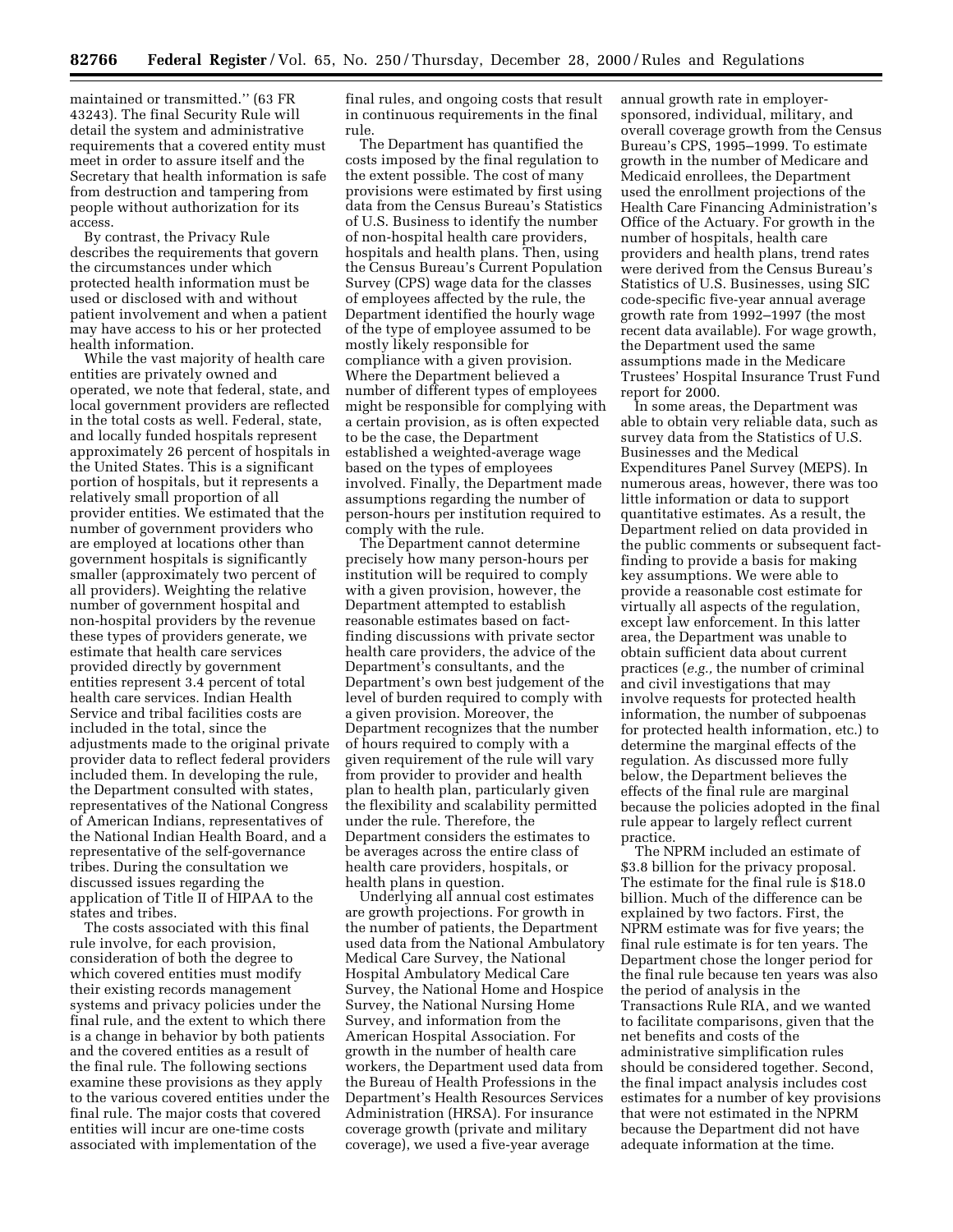Although we received little useable data in the public comments (see comment and response section), the Department was able to undertake more extensive fact-finding and collect sufficient information to make informed assumptions about the level of effort and time various provisions of the final rule are likely to impose on different types of affected entities.

The estimate of \$18.0 billion represents a gross cost, not a net cost. As discussed more fully below in the benefits section, the benefits of enhanced privacy and confidentiality of personal health information are very significant. If people believe their information will be used properly and not disseminated beyond certain bounds without their knowledge and consent, they will be much more likely to seek proper health care, provide all relevant health information, and abide by their providers' recommendations. In addition, more confidence by individuals and covered entities that privacy will be maintained will lead to an increase in electronic transactions and the efficiencies and cost savings that stem from such action. The benefits section quantifies some examples of benefits. The Department was not able to identify data sources or models that would permit us to measure benefits more broadly or accurately. The inability to quantify benefits, however, does not lessen the importance or value that is ultimately realized by having a national standard for health information privacy.

The largest initial costs resulting from the final Privacy Rule stem primarily from the requirement that covered entities use and disclose only the minimum necessary protected health information, that covered entities develop policies and codify their privacy procedures, and that covered entities designate a privacy official and train all personnel with access to individually identifiable health information. The largest ongoing costs will result from the minimum necessary provisions pertaining internal uses of individually identifiable health information, and the cost of a privacy official. In addition, covered entities will have recurring costs for training, disclosure tracking and notice requirements. A smaller number of large entities may have significant costs for de-identification of protected health information and additional requirements for research.

The privacy costs are in addition to the Transactions Rule estimates. The cost of complying with the regulation represents approximately 0.23 percent of projected national health

expenditures the first year the regulation is enacted. The costs for the first eight years of the final regulation represents 0.07 percent of the increase in national health care costs experienced over the same period.46

#### *Minimum Necessary*

The ''minimum necessary'' policy in the final rule has essentially three components: first, it does not pertain to certain uses and disclosures including treatment-related exchange of information among health care providers; second, for disclosures that are made on a routine and recurring basis, such as insurance claims, a covered entity is required to have policies and procedures for governing such exchanges (but the rule does not require a case-by-case determination); and third, providers must have a process for reviewing non-routine requests on a case-by-case basis to assure that only the minimum necessary information is disclosed.

Based on public comments and subsequent fact-finding, the Department has concluded that the requirements of the final rule are generally similar to the current practice of most providers. For standard disclosure requests, for example, providers generally have established procedures for determining how much health information is released. For non-routine disclosures, providers have indicated that they currently ask questions to discern how much health information is necessary for such disclosure. Under the final rule, we anticipate providers will have to be more thorough in their policies and procedures and more vigilant in their oversight of them; hence, the costs of this provision are significant.

To make the final estimates for this provision, the Department considered the minimum necessary requirement in two parts. First, providers, hospitals, and health plans will need to establish policies and procedures which govern uses and disclosures of protected health information. Next, these entities will need to adjust current practices that do not comply with the rule, such as updating passwords and making revisions to software.

To determine the policies and procedures for the minimum necessary requirement, the Department assumed that each hospital would spend 160 hours, health plans would spend 107 hours, and non-hospital providers would spend 8 hours. As noted above,

the time estimates for this and other provisions of the rule are considered an average number of person-hours for the institutions involved. An underlying assumption is that some hospitals, and to a lesser extent health plans, are part of chains or larger entities that will be able to prepare the basic materials at a corporate level for a number of covered entities.

Once the policies and procedures are established, the Department estimates there will be costs resulting from implementing the new policies and procedures to restrict internal uses of protected health information to the minimum necessary. Initially, this will require 560 hours for hospitals, 160 hours for health plans, and 12 hours for non-hospital providers.47 The wage for health care providers and hospitals is estimated at \$47.28, a weighted average of various health care professionals based on CPS data; the wage for health plans is estimated to be \$33.82, based on average wages in the insurance industry (note that all wage assumptions in this impact analysis assume a 39 percent load for benefits, the standard Bureau of Labor Statistics assumption). In addition, there will be time required on an annual basis to ensure that the implemented practices continue to meet the requirements of the rule. Therefore, the Department estimates that on an annual ongoing basis (after the first year), hospitals will require 320 hours, health plans 100 hours, and nonhospital providers 8 hours to comply with this provision.

The initial cost attributable to the minimum necessary provision is \$926 million. The total cost of the provision is \$5.757 billion. (These estimates are for the cost of complying with the minimum necessary provisions that restrict internal uses to the minimum necessary. The Department has estimated in the business associates section below the requirement limiting disclosures outside the covered entity to the minimum amount necessary.)

# *Privacy Official*

The final rule requires entities to designate a privacy official who will be responsible for the development and implementation of privacy policies and procedures. In this cost analysis, the Department has estimated each of the primary administrative requirements of the rule (e.g., training, policy and

<sup>46</sup>Health Care Finance Administration, Office of the Actuary, 2000. Estimates for the national health care expenditure accounts are only available through 2008; hence, we are only able to make the comparison through that year.

<sup>47</sup>These estimates were, in part, derived from a report prepared for the Department by the Gartner Group, consultants in health care information technology: ''Gartner DHHS Privacy Regulation Study,'' by Jim Klein and Wes Rishel, submitted to the Office of the Assistant Secretary for Policy and Evaluation on October 20, 2000.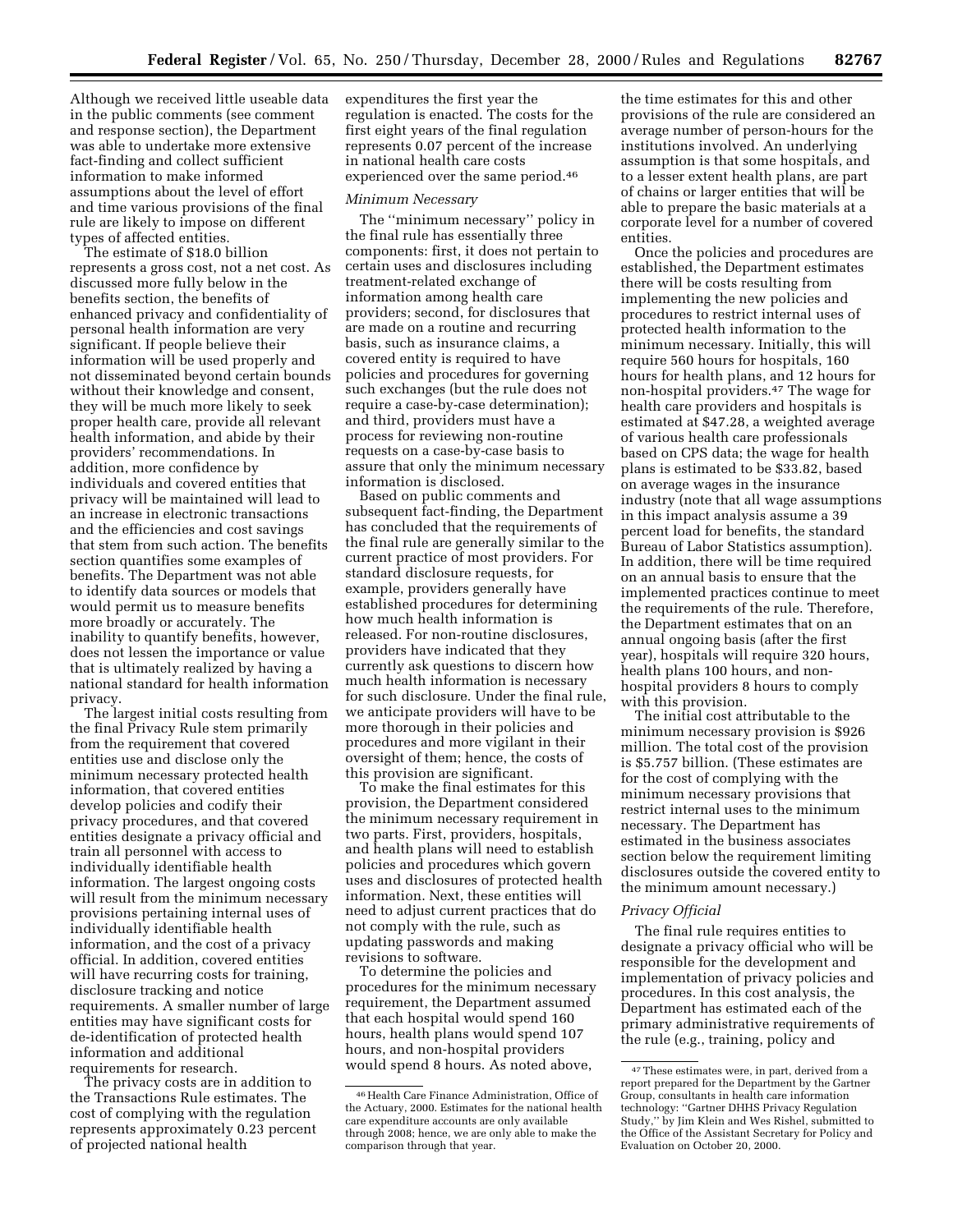procedure development, etc), including the development and implementation costs associated with each specific requirement. These activities will certainly involve the privacy official to some degree; thus, some costs for the privacy official, particularly in the initial years, are subsumed in other cost requirements. Nonetheless, we anticipate that there will be additional ongoing responsibilities that the privacy official will have to address, such as coordinating between departments, evaluating procedures and assuring compliance. To avoid double-counting, the cost calculated in this section is only for the ongoing, operational functions of a privacy official (e.g., clarifying procedures for staff) that are in addition to items discussed in other sections of this impact analysis.

The Department assumes the privacy official role will be an additional responsibility given to an existing employee in the covered entity, such as an office manager in a small entity or a compliance official in a larger institution. Moreover, today any covered entity that handles individually identifiable health information has one or more people with responsibility for handling and protecting the confidentiality of such information. As a result of the specific requirement for a privacy official, the Department assumes covered entities will centralize this function, but the overall effort is not likely to increase significantly. Specifically, the Department has assumed non-hospital providers will need to devote, on average, an additional 30 minutes per week of an official's time (i.e., 26 hours per year) to compliance with the final regulation for the first two years and 15 minutes per week for the remaining eight years (i.e., 13 hours per year). For hospitals and health plans, which are more likely to have a greater diversity of activities involving privacy issues, we have assumed three hours per week for the first two years (i.e., 156 hours per year), and 1.5 hours per week for the remaining eight years (i.e., 78 hours per year).

For non-hospital providers, the time was calculated at a wage of \$34.13 per hour, which is the average wage for managers of medicine and health according to the CPS. For hospitals, we used a wage of \$79.44, which is the rate for senior planning officers.48 For health plans, the Department assumed a wage of \$88.42 based on the wage for top

claims executives.49 Although individual hospitals and health plans may not necessarily select their planning officers or claims executives to be their privacy officials, we believe they will be of comparable responsibility, and therefore comparable pay, in larger institutions.

The initial year cost for privacy officials will be \$723 million; the tenyear cost will be \$5.9 billion.

# *Internal Complaints*

The final rule requires each covered entity to have an internal process to allow an individual to file a complaint concerning the covered entity's compliance with its privacy policies and procedures. The requirement includes designating a contact person or office responsible for receiving complaints and documenting the disposition of them, if any. This function may be performed by the privacy official, but because it is a distinct right under the final rule and may be performed by someone else, we are costing it separately.

The covered entity only is required to receive and document a complaint (no response is required), which we assume will take, on average, ten minutes (the complaint can be oral or in writing). The Department believes that such complaints will be uncommon. We have assumed that one in every thousand patients will file a complaint, which is approximately 10.6 million complaints over ten years. Based on a weightedaverage hourly wage of \$47.28 at ten minutes per complaint, the cost of this policy is \$6.6 million in the first year. Using wage growth and patient growth assumptions, the cost of this policy is \$103 million over ten years.

#### *Disclosure Tracking and History*

The final rule requires providers to be able to produce a record of all disclosures of protected health information, except in certain circumstances. The exceptions include disclosures for treatment, payment, health care operations, or disclosures to an individual. This requirement will require a notation in the record (electronic or paper) of when, to whom, and what information was disclosed, as well as the purpose of such disclosure or a copy of an individual's written authorization or request for a disclosure.

Based on information from several hospital sources, the Department

assumes that all hospitals already track disclosures of individually identifiable health information and that 15 percent of all patient records held by a hospital will have an annual disclosure that will have to be recorded in an individual's record. It was more difficult to obtain a reliable estimate for non-hospital providers, though it appears that they receive many fewer requests. The Department assumed a ten percent rate for ambulatory care patients and five percent, for nursing homes, home health, dental and pharmacy providers. (It was difficult to obtain any reliable data for these latter groups, but those we talked to said that they had very few, and some indicated that they currently keep track of them in the records.) These estimated percentages represent about 63 million disclosures that will have to be recorded in the first year, with each recording estimated to require two minutes. At the average nurse's salary of \$30.39 per hour, the cost in the first year is \$25.7 million. For health plans, the Department assumed that disclosures of protected health information are more rare than for health care providers. Therefore, the Department assumed that there will be disclosures of protected health information for five percent of covered lives. At the average wage for the insurance industry of \$33.82 per hour, the initial cost for health plans is \$6.8 million. Using our standard growth rates for wages, patients, and covered entities, the ten-year cost for providers and health plans is \$519 million.

In addition, although hospitals generally track patient disclosures today, the Department assumes that hospitals will seek to update software systems to assure full compliance. Based on software upgrade costs provided by the Department's private sector consultants with expertise in the area (the Gartner Group), the Department assumed that each upgrade would cost \$35,000 initially and \$6,300 annually thereafter, for a total cost of \$572 million over ten years.

The final rule also requires covered entities to provide individuals with an accounting of disclosures upon request. The Department assumes that few patients will request a history of disclosures of their protected medical information. Therefore, we estimate that one in a thousand patients will request such an accounting each year, which is approximately 850,000 requests. If it takes an average of five minutes to copy any disclosures and the work is done by a nurse, the cost for the first year will be \$2.1 million. The total ten-year cost is \$33.8 million.

<sup>48</sup> ''Top Compensation in the Healthcare Industry, 1997'', Coopers & Lybrand, New York, NY., <http://www.pohly.com/salary/2.shtml>.

<sup>49</sup> ''A Unifif Survey of Compensation in Financial Services: 2000,'' July 2000, Unifi Network Survey unit, PriceWaterhouseCoopers LLP and Global HR Solutions LLC, Westport, Ct., <http:// public.wsj.com/careers/resources/documents/ 20000912-insuranceexecs-tab.htm>.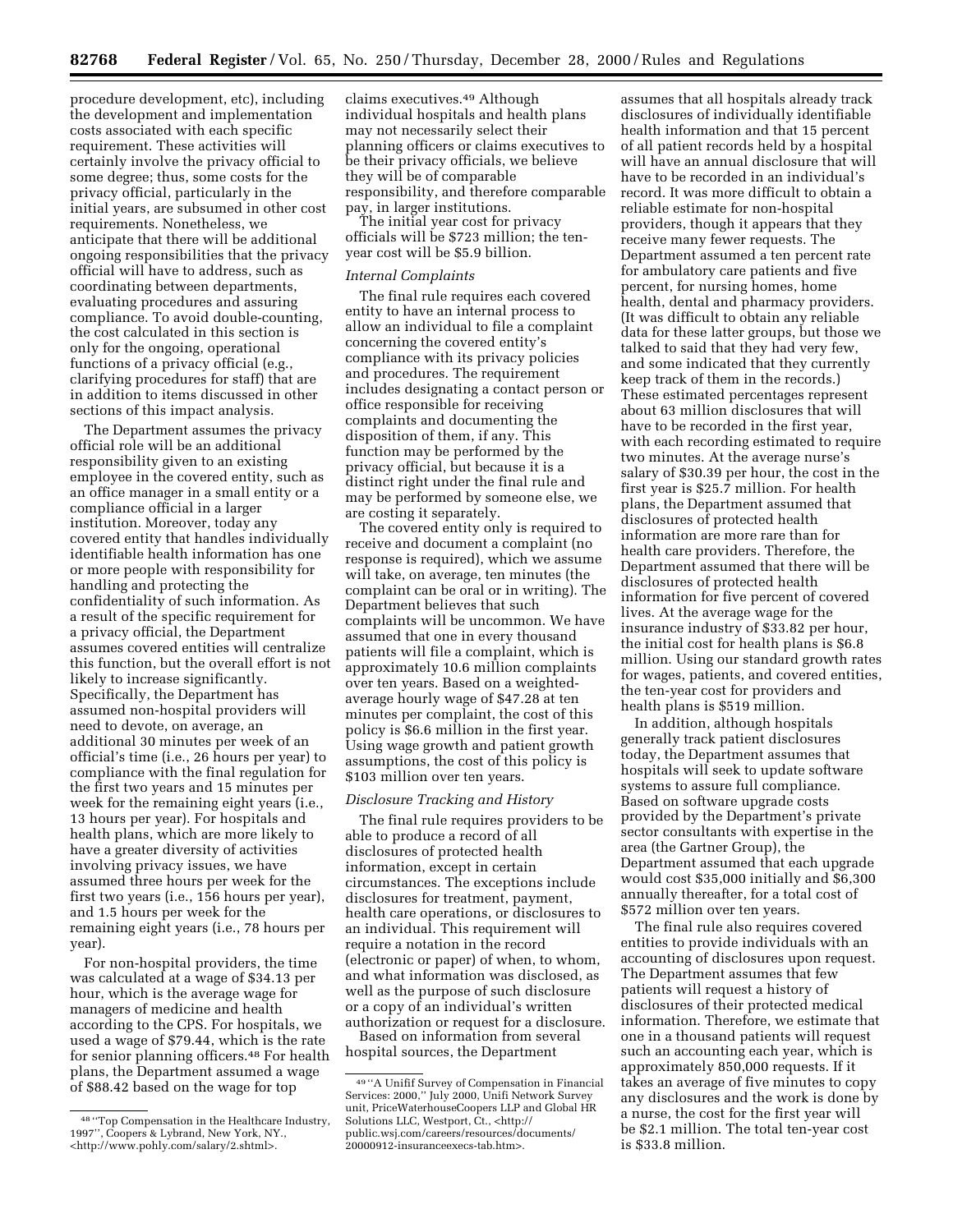# *De-Identification of Information*

The rule allows covered entities to determine that health information is deidentified (i.e., that it is not individually identifiable health information) if certain conditions are met. Currently, some entities release de-identified information for research purposes. Deidentified information may originate from automated systems (such as records maintained by pharmacy benefit managers) and non-automated systems (such as individual medical records maintained by providers). As compared with current practice, the rule requires that an expanded list of identifiers be removed for the data (such as driver's license numbers, and detailed geographic and certain age information). For example, as noted in a number of public comments, currently complete birth dates (day, month, and year) and zip codes are often included in deidentified information. The final rule requires that only the year of birth (except in certain circumstances) and the first three digits of the zip code can be included in de-identified information.

These changes will not require extensive change from current practice. Providers generally remove most of the 19 identifiers listed in the final rule. The Department relied on Gartner Group estimates that some additional programmer time will be required by covered entities that produce deidentified information to make revisions in their procedures to eliminate additional identifiers. Entities that deidentify information will have to review existing and future data flows to assure compliance with the final rule. For example, an automated system may need to be re-programmed to remove additional identifiers from otherwise protected health information. (The costs of educating staff about the deidentification requirements are included in the cost estimate for training staff on privacy policies.)

The Department was not able to obtain any reliable information on the volume of medical data that is currently de-identified. To provide some measure of the potential magnitude, we assumed that health plans and hospitals would have an average of two existing agreements that would need to be reviewed and modified. Based on information provided by our consultants, we estimate that these agreements would require an average of 152 hours by hospitals and 116 hours by health plans to review and revise existing agreements to conform to the final rule. Using the weighted average wage of \$47.28, the initial costs will be

\$124 million. Using our standard growth rates for wages, patients, and covered entities, the total cost of the provision is \$1.1 billion over ten years.

The Department expects that the final rule and the increasing trend toward computerization of large record sets will result over time in de-identification being performed by relatively few firms or associations. Whether the covered entity is a small provider with relatively few files or a hospital or health plan with large record files, it will be more efficient to contract with specialists in these firms or associations (as ''business associates'' of the covered entity) to deidentify files. The process will be different but the ultimate cost is likely to be the same or only slightly higher, if at all, than the costs for deidentification today. The estimate is for the costs required to conform existing and future agreements to the provisions of the rule. The Department has not quantified the benefits that might arise from changes in the market for deidentified information because the centralization and efficiency that will come from it will not be fully realized for several years, and we do not have a reliable means of estimating such changes.

# *Policy and Procedures Development*

The final regulation imposes a variety of requirements which collectively will necessitate entities to develop policies and procedures (henceforth in this section to be referred to as policies) to establish and maintain compliance with the regulation. These include policies such as those for inspection and copying, amending records, and receiving complaints.50 In developing the final regulations, simplifying the administrative burden was a significant consideration. To the extent practical, consistent with maintaining adequate protection of protected health information, the final rule is designed to encourage the development of policies by professional associations and others, that will reduce costs and facilitate greater consistency across providers and other covered entities.

The development of policies will occur at two levels: first, at the association or other large scale levels; and second, at the entity level. Because of the generic nature of many of the final rule's provisions, the Department anticipates that trade, professional associations, and other groups serving large numbers of members or clients will develop materials that can be used broadly. These will likely include the model privacy practice notice that all covered entities will have to provide patients; general descriptions of the regulation's requirements appropriate for various types of health care providers; checklists of steps entities will have to take to comply; training materials; and recommended procedures or guidelines. The Department spoke with a number of professional associations, and they confirmed that they would expect to provide such materials for their members at either the federal or state level.

Using Faulkner and Gray's *Health Data Directory 2000*, we identified 216 associations that would be likely to provide guidance to members. In addition, we assume three organizations (i.e., one for hospitals, health plans, and other health care providers) in each state would also provide some additional services to help covered entities coordinate the requirements of this rule with state laws and requirements. The Department assumed that these associations would each provide 320 hours of legal analysis at \$150 per hour, and 640 hours of senior analysts time at \$50 per hour. This equals \$17.3 million. Hourly rates for legal council are the average billing rate for a staff attorney.51 The senior analysts rates are based on a salary of \$75,000 per year, plus benefits, which was provided by a major professional association.

For larger health care entities such as hospitals and health plans, the Department assumed that the complexity of their operations would require them to seek more customized assistance from outside council or consultants. Therefore, the Department assumes that each hospital and health plan (including self-administered, selfinsured health plans) will, on average, require 40 hours of outside assistance. The resulting cost for external policy development is estimated to be \$112 million.

All covered entities are expected to require some time for internal policy development beyond what is provided by associations or outside consultants. For most non-hospital providers, the external assistance will provide most of the necessary information. Therefore, we expect these health care providers will need only eight hours to adapt these policies for their specific use (training cost is estimated separately in the impact analysis). Hospitals and

<sup>50</sup>The cost for policies for minimum necessary, because they will be distinct and extensive, are presented separately, above.

<sup>51</sup> ''The Altman Weil 1999 Survey of Law Firm Economics,'' <*http://www.altmanweil.com*/ publications/survey/sife99/standard.htm>.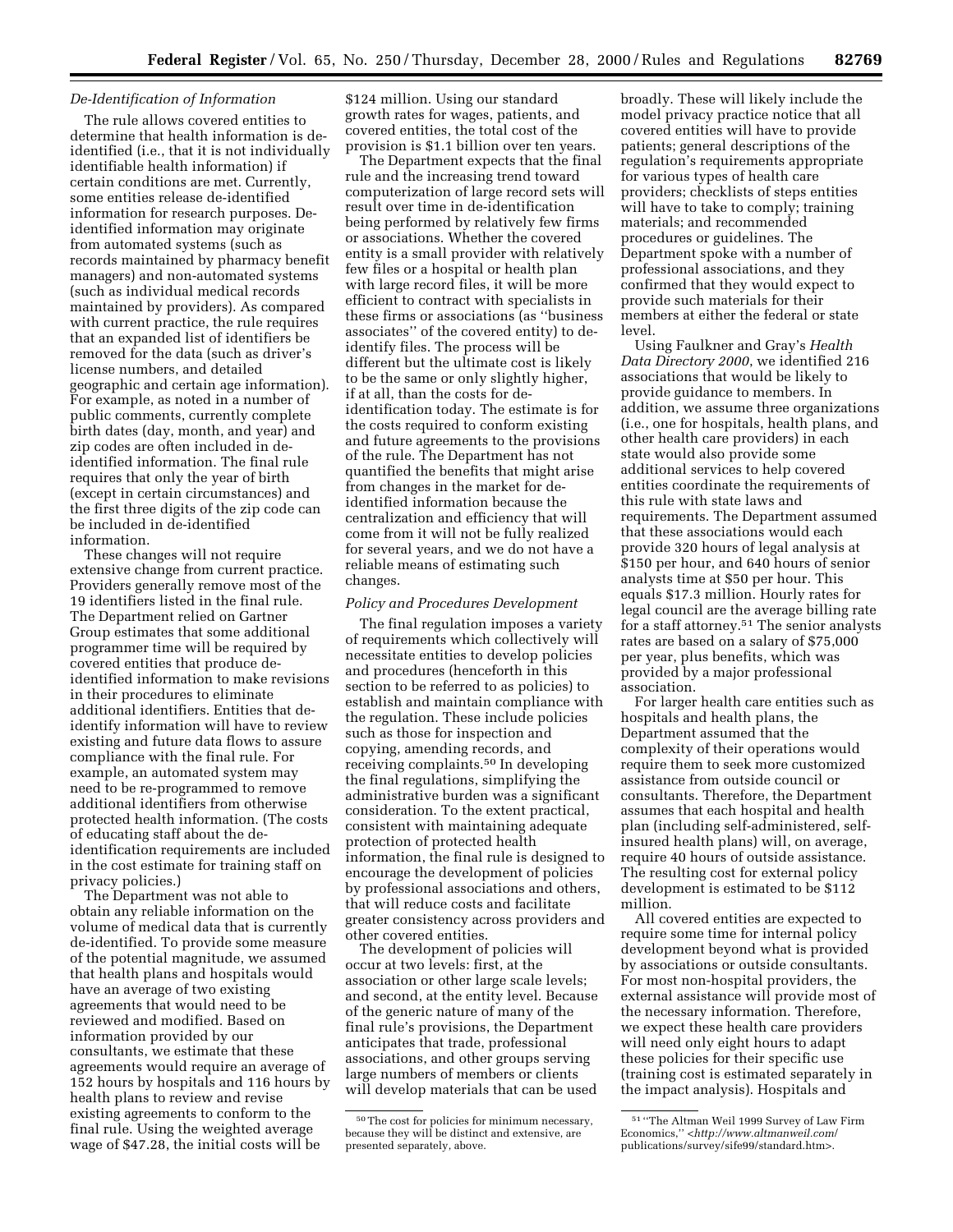health plans, which employ more individuals and are involved in a wider array of endeavors, are likely to require more specific policies tailored to their operations to comply with the final rule. For these entities, we assume an average of 320 hours of policy development per institution. The total cost for internal policy development is estimated to be \$468 million.

The total cost for policy, plan, and procedures development for the final regulation is estimated to be \$598 million. All of these costs are initial costs.

# *Training*

The final regulation's requirements provide covered entities with considerable flexibility in how to best fulfill the necessary training of their workforce. As a result, the actual practices may vary substantially based on such factors as the number of members of the workforce, the types of operations, worker turnover, and experience of the workforce. Training is estimated to cost \$737 million over ten years. The Department estimates that at the time of the effective date, approximately 6.7 million health care workers will have to be trained, and in the subsequent ten years, 7 million more will have to be trained because of worker turnover. The estimate of employee numbers are based on 2000 CPS data regarding the number of health care workers who indicated they worked for a health care institution. To estimate a workforce turnover rate, the Department relied on a study submitted in the public comments which used a turnover rate of ten percent or less, depending on the labor category. To be conservative, the Department assumed ten percent for all categories.

Covered entities will need to provide members of the workforce with varying amounts of training depending on their responsibilities, but on average, the Department estimates that each member of the workforce who is likely to have access to protected health information will require one hour of training in the policies and procedures of the covered entity. The initial training cost estimate is based on teacher training with an average class size of ten. After the initial training, the Department expects some training (for example, new employees in larger institutions) will be done by videotape, video conference, or computer, all of which are likely to be less expensive. Training materials were assumed to cost an average of \$2 per worker. The opportunity cost for the training time is based on the average wage for each health care labor category listed in the CPS, plus a 39 percent load

for benefits. Wages were increased based on the wage inflation factor utilized for the short-term assumptions (which covers ten years) in the Medicare Trustees' Annual Report for 1999.

#### *Notice*

This section describes only the cost associated with the production and provision of a notice. The cost of developing the policy stated in the notice is covered under policies and procedures, above.

Covered health care providers with direct treatment relationships are required to provide a notice of privacy practices no later than the date of the first service delivery to individuals after the compliance date for the covered health care provider. The Department assumed that for most types of health care providers (such as physicians, dentists, and pharmacists) one notice would be distributed to each patient during his or her first visit following the compliance date for the covered provider, but not for subsequent visits. For hospitals, however, the Department assumed that a notice would be provided at each admission, regardless of how many visits an individual has in a given year. In subsequent years, the Department assumed that non-hospital providers would only provide notices to their new patients, because it is assumed that providers can distinguish between new and old patients, although hospitals will continue to provide a notice for each admission. The total number of notices provided in the initial year is estimated to be 816 million.

Under the final rule, only providers that have direct treatment relationships with individuals are required to provide notices to them. To estimate the number of visits that trigger a notice in the initial year and in subsequent years, the Department relied on the Medical Expenditure Panel Survey (MEPS, 1996 data) conducted by the Department's Agency for Healthcare Quality and Research. This data set provides estimates for the number of total visits to a variety of health care providers in a given year and estimates of the number of patients with at least one visit to each type of each care provider. To estimate the number of new patients in a given year, the Department used the National Ambulatory Medical Care Survey and the National Hospital Ambulatory Medical Care Survey, which indicate that for ambulatory care visits to physician offices and hospital ambulatory care departments, 13 percent of all patients are new. This data was used as a proxy for other types of providers, such as dentists and

nursing homes, because the Department did not have estimates for new patients for other types of providers. The number of new patients was increased over time to account for growth in the patient population. Therefore, the number of notices provided in years 2004 through 2012 is estimated to be 5.3 billion.

For health plans, the Department estimated the number of notices by trending forward the average annual rate of growth from 1995 through 1998 (the most recent data available) of private policy holders using the Census Bureau's Current Population Survey, and also by using Health Care Financing Administration Office of the Actuary's estimates for growth in Medicare and Medicaid enrollment. It should be noted that the regulation does not require that the notice be mailed to individuals. Therefore, the Department assumed that health plans would include their privacy policy in the annual mailings they make to members, such as by adding a page to an existing information booklet.

Since clinical laboratories generally do not have direct contact with patients, they would not normally be required to provide notices. However, there are some laboratory services that involve direct patient contact, such as patients who have tests performed in a laboratory or at a health fair. We found no data from which we could estimate the number of such visits. Therefore, we have assumed that labs would incur no costs as a result of this requirement.

The printing cost of the policy is estimated to be \$0.05, based on data obtained from the Social Security Administration, which does a significant number of printings for distribution. Some large bulk users, such as health plans, can probably reproduce the document for less, and small providers simply may copy the notice, which would also be less than \$0.05. Nonetheless, at \$0.05, the total cost of the initial notice is \$50.8 million.

Using our standard growth rate for patients, the total cost for notices is estimated to be \$391 million for the tenyear period.

# *Requirements on Use and Disclosure for Research*

The final regulation places certain requirements on covered entities that supply individually identifiable health information to researchers. As a result of these requirements, researchers who seek such health information and the Institutional Review Boards (IRBs) that review research projects will have additional responsibilities. Moreover, a covered entity doing research, or another entity requesting disclosure of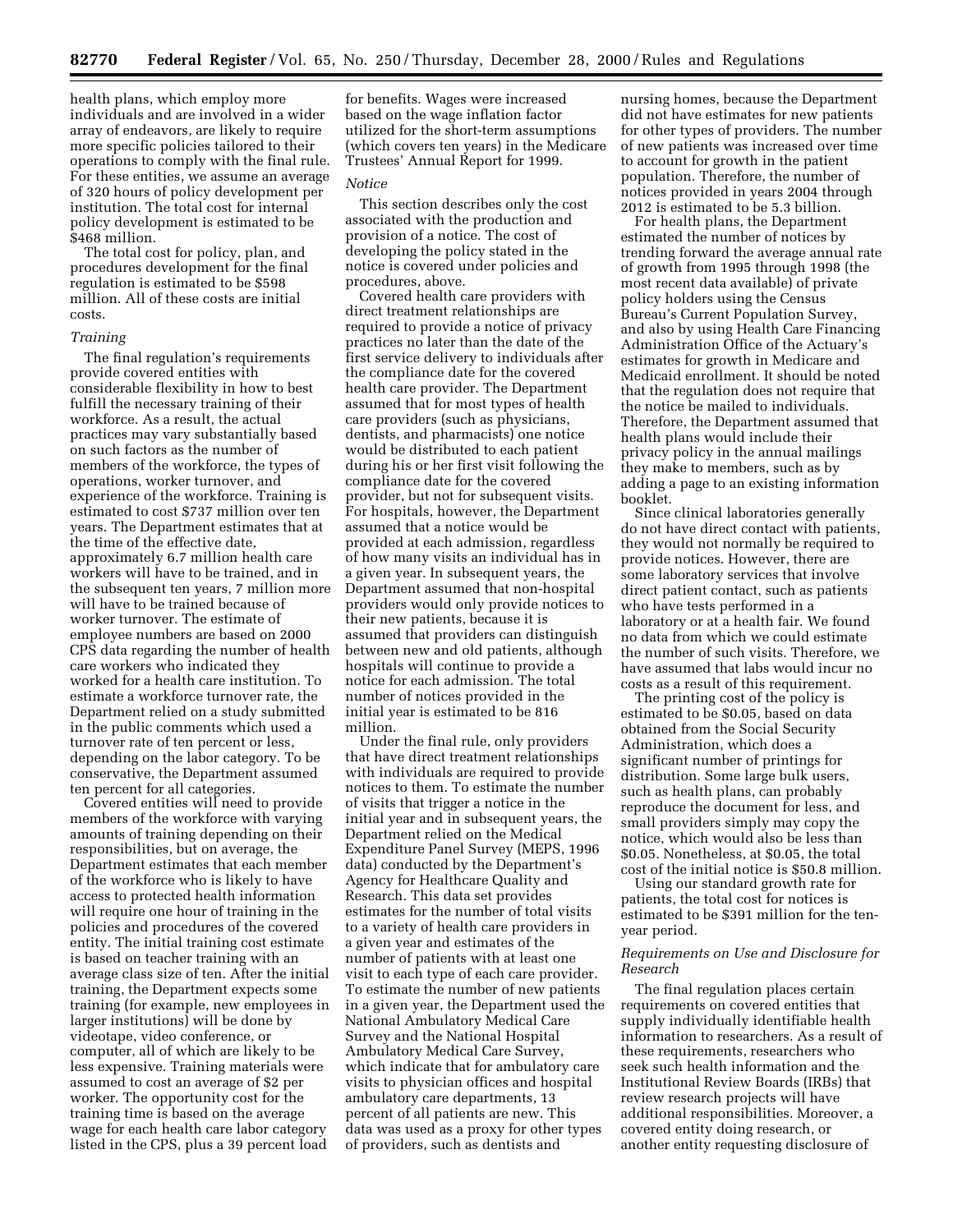protected health information for research that is not currently subject to IRB review (research that is 100 percent privately funded and which takes place in institutions which do not have ''multiple project assurances'') may need to seek IRB or privacy board approval if they want to avoid the requirement to obtain authorization for use or disclosure of protected health information for research, thereby creating the need for additional IRBs and privacy boards that do not currently exist.

To estimate the additional requirements placed on existing IRBs, the Department relied on a survey of IRBs conducted by James Bell Associates on behalf of NIH and on estimates of the total number of existing IRBs provided by NIH staff. Based on this information, the Department concluded that of the estimated 4,000 IRBs in existence, the median number of initial current research project reviews is 133 per IRB, of which only ten percent do not receive direct consent for the use of protected health information. (Obtaining consent nullifies the need for IRB privacy scrutiny.) Therefore, in the first year of implementation, there will be 76,609 initial reviews affected by the regulation, and the Department assumes that the requirement to consider the privacy protections in the research protocols under review will add an average of 1 hour to each review. The cost to researchers for having to develop protocols which protect protected health information is difficult to estimate, but the Department assumes that each of the affected 76,609 studies will require an average of an additional 8 hours of time for protocol development and implementation. At the average medical scientist hourly wage of \$46.61, the initial cost is \$32.1 million; the total ten-year cost of these requirements is \$468 million over ten years.

As stated above, some privately funded research not subject to any IRB review currently may need to obtain IRB or privacy board approval under the final rule. Estimating how much research exists which does not currently go through any IRB review is highly speculative, because the experts consulted by the Department all agree that there is no data on the volume of privately funded research. Likewise, public comments on this subject provided no useful data. However, the Department assumed that most research that takes place today is subject to IRB review, given that so much research has some government funding and many large research institutions have multiple project assurances. As a result, the

Department assumed that the total volume of non-IRB reviewed research is equal to 25 percent of all IRB-reviewed research, leading to 19,152 new IRB or privacy board reviews in the first year of the regulation. Using the same assumptions as used above for wages, time spent developing privacy protection protocols for researchers, and time spent by IRB and privacy board members, the total one-year cost for new IRB and privacy board reviews is \$8 million.

For estimating total ten-year costs, the Department used the Bell study, which showed an average annual growth rate of 3.7 percent in the number of studies reviewed by IRBs. Using this growth rate, the total ten-year cost for the new research requirements is \$117 million.

#### *Consent*

Under the final rule, a covered health care provider with direct treatment relationships must obtain an individual's consent for use or disclosure of protected health information for treatment, payment, or health care operations. Covered providers with indirect treatment relationships and health plans may obtain such consent if they so choose. Providers and health plans that seek consent under this rule can condition treatment or enrollment upon provision of such consent. Based on public comments and discussions with a wide array of health care providers, it is apparent that most currently obtain written consent for use and disclosure of individually identifiable health information for payment. Under the final rule, they will have to obtain consent for treatment and health care operations, as well, but this may entail only minor changes in the language of the consent to incorporate these other categories and to conform to the rule.

Although the Department was unable to obtain any systematic data, the anecdotal evidence suggests that most non-hospital providers and virtually all hospitals follow this practice. For the cost analysis, the Department assumes that 90 percent of the non-hospital providers and all hospitals currently obtain some consent for use and disclosure of individually identifiable health information. For providers that currently obtain written consent, there is only a nominal cost for changing the language on the document to conform to the rule. For this activity, we assumed \$0.05 cost per document for revising existing consent documents.

For the ten percent of treating providers who currently do not obtain consent, there is the cost of creating consent documents (which will be

standardized), which is also assumed to be \$0.05 per document. It is assumed that all providers required to obtain consent under the rule will do so upon the first visit, so there will be no mailing cost. For non-hospital providers, we assume the consent will be maintained in paper form, which is what most providers currently do (electronic form, if available, is cheaper to maintain). There is no new cost for records maintenance because the consent will be kept in active files (paper or electronic).

The initial cost of the consent requirement is estimated to be \$166 million. Using our standard assumptions for patient growth, the total costs for the ten years is estimated to be \$227 million.

# *Authorizations*

Patient authorizations are required for uses or disclosures of protected health information that are not otherwise explicitly permitted under the final rule with or without consent. In addition to uses and disclosures of protected health information for treatment, payment, and health care operations with or without consent, the rule also permits certain uses of protected health information, such as fund-raising for the covered entity and certain types of marketing activity, without prior consent or authorization. Authorizations are generally required if a covered entity wants to provide protected health information to third party for use by the third party for marketing or for research that is not approved by an IRB or privacy board.

The requirement for obtaining authorizations for use or disclosure of protected health information for most marketing activity will make direct third-party marketing more difficult because covered entities may not want to obtain and track such authorizations, or they may obtain too few to make the effort economically worthwhile. However, the final rule permits an alternative arrangement: the covered entity can engage in health-related marketing on behalf of a third party, presumably for a fee. Moreover, the covered entity could retain another party, through a business associate relationship, to conduct the actual health-related marketing, such as mailings or telemarketing, under the covered entity's name. The Department is unable to estimate the cost of these changes because there is no credible data on the extent of current third party marketing practices or the price that third party marketers currently pay for information from covered entities. The effect of the final rule is to change the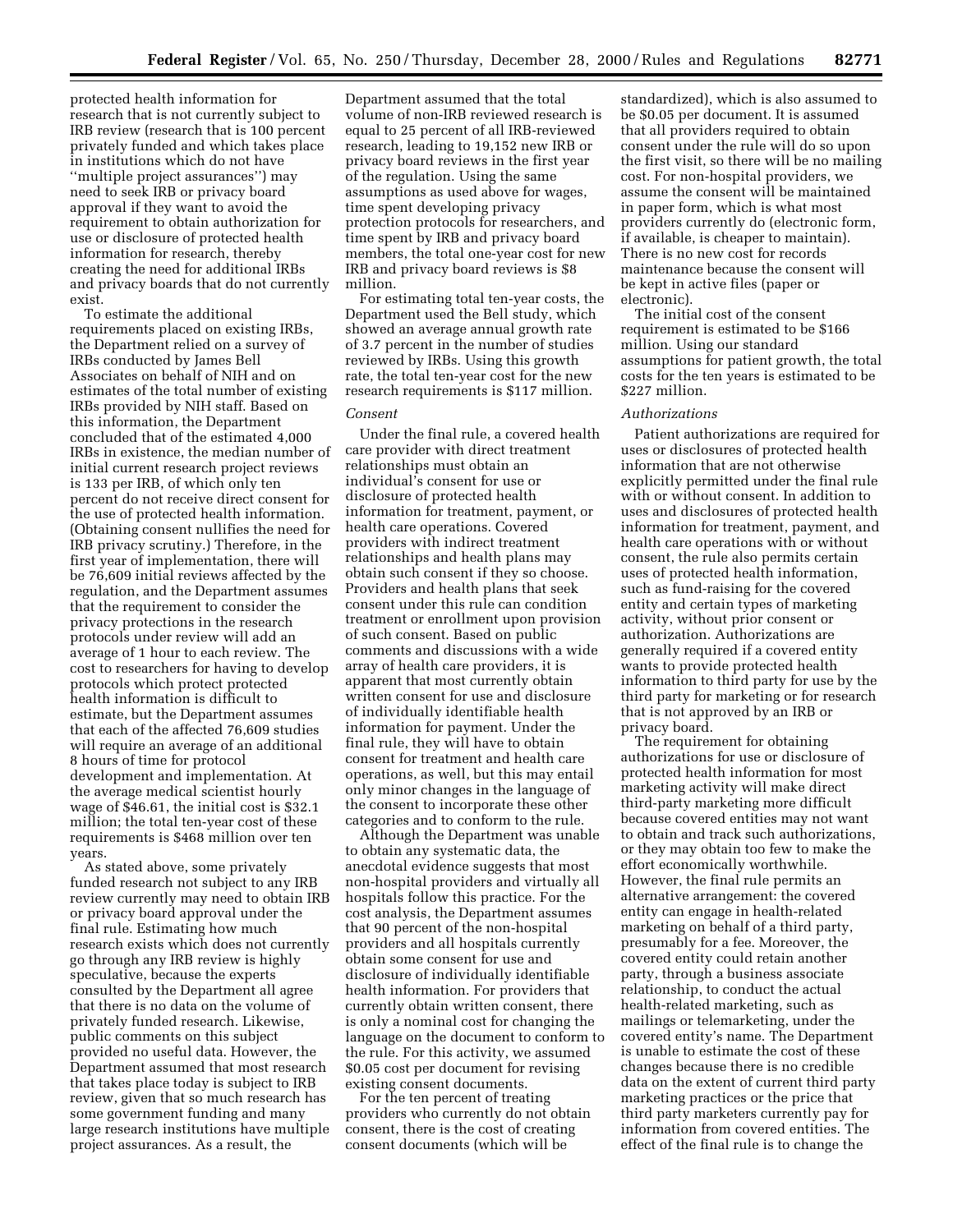arrangement of practices to enhance accountability of protected health information by the covered entity and its business associates; however, there is nothing inherently costly in these changes.

Examples of other circumstances in which authorizations are required under the final rule include disclosure of protected health information to an employer for an employment physical, pre-enrollment underwriting for insurance, or the sharing of protected health insurance information by an insurer with an employer. The Department assumes there is no new cost associated with these requirements because providers have said that obtaining authorization under such circumstances is current practice.

To use or disclose psychotherapy notes for most purposes (including for treatment, payment, or health care operations), a covered entity must obtain specific authorization by the individual that is distinct from any authorization for use and disclosure of other protected health information. This is current practice, so there is no new cost associated with this provision.

#### *Confidential Communications*

The final rule permits individuals to receive communications of protected health information from a covered health care provider or a health plan by an alternative means or at an alternative address. A covered provider and a health plan must accommodate reasonable requests; however, a health plan may require the individual to state that disclosure of such information may endanger the individual. A number of providers and health plans indicated that they currently provide this service for patients who request it. For providers and health plans with electronic records system, maintaining separate addresses for certain information is simple and inexpensive, requiring little or no change in the system. For providers with paper records, the cost may be higher because they will have to manually check records to determine which information must be treated in accordance with such requests. Although some providers currently provide this service, the Department was unable to obtain any reliable estimate of the number of such requests today or the number of providers who perform this service. The cost attributable to this requirement to send materials to alternate addresses does not appear to be significant.

# *Employers With Insured Group Health Plans*

Some group health plans will use or maintain protected health information, particularly group health plans that are self-insured. Also, some plan sponsors that perform administrative functions on behalf of their group health plans, may need protected health information. The final rule permits a group health plan, or a health insurance issuer or HMO that provides benefits on behalf of the group health plan, to disclose protected health information to a plan sponsor who performs administrative functions on its behalf for certain purposes and if certain requirements are met. The plan documents must be amended to: describe the permitted uses and disclosures of protected health information by the plan sponsor; specify that disclosure is permitted only upon receipt of a certification by the plan sponsor that the plan documents have been amended and the plan sponsor agrees to certain restrictions on the use of protected health information; and provide for adequate firewalls to assure unauthorized personnel do not have access to individually identifiable health information.

Some plan sponsors may need information, not to administer the group health plan, but to amend, modify, or terminate the plan. ERISA case law describes such activities as settlor functions. For example, a plan sponsor may want to change its contract from a preferred provider organization to a health maintenance organization (HMO). In order to obtain premium information, the plan sponsor may need to provide the HMO with aggregate claims information. Under the rule, the plan sponsor can obtain summary information with certain identifiers removed, in order to provide it to the HMO and receive a premium rate.

The Department assumes that most plan sponsors who are small employers (those with 50 or fewer employees) will elect not to receive protected health information because they will have little, if any, need for such data. Any needs that plan sponsors of small group health plans may have for information can be accomplished by receiving the information in summary form. The Department has assumed that only 5 percent of plan sponsors of small group health plans that provide coverage through a contract with an issuer will actually take the steps necessary to receive protected health information. This is approximately 96,900 firms. For these firms, the Department assumes it will take one hour to determine procedural and organization issues and

an additional 1⁄3 hour of an attorney's time to make plan document changes, which will be simple and essentially standardized. This will cost \$7.1 million.

Plan sponsors who are employers of medium (51–199 employees) and large (over 200 employees) firms that provide health benefits through contracts with issuers are more likely to want access to protected health information for plan administration, for example to use it to audit claims or perform quality assurance functions on behalf of the group health plan. The Department assumes that 25 percent of plan sponsors of medium sized firms and 75 percent of larger firms will want to receive protected health information. This is approximately 38,000 medium size firms and 27,000 larger firms. To provide access to protected health information by the group health plan, a plan sponsor will have to assess the current flow of protected health information from their issuer and determine what information is necessary and appropriate. The plan sponsors may then have to make internal organizational changes to assure adequate protection of protected health information so that the relevant requirements are met for the group health plan. We assume that medium size firms will take 16 work hours to complete organizational changes, plus one hour of legal time to make changes to plan documents and certify to the insurance carrier that the firm is eligible to receive protected health information. We assume that larger firms will require 32 hours of internal organizational work and one hour of legal time. This will cost \$52.4 million and is a one-time expense.

#### *Business Associates*

The final rule requires a covered entity to have a written contract or other arrangement that documents satisfactory assurance that business associate will appropriately safeguard protected health information in order to disclose it to a business associate based on such an arrangement. The Department expects business associate contracts to be fairly standardized, except for language that will have to be tailored to the specific arrangement between the parties, such as the allowable uses and disclosures of information. The Department assumes the standard language initially will be developed by trade and professional associations for their members. Small providers are likely to simply adopt the language or make minor modifications, while health plans and hospitals may start with the prototype language but may make more specific changes to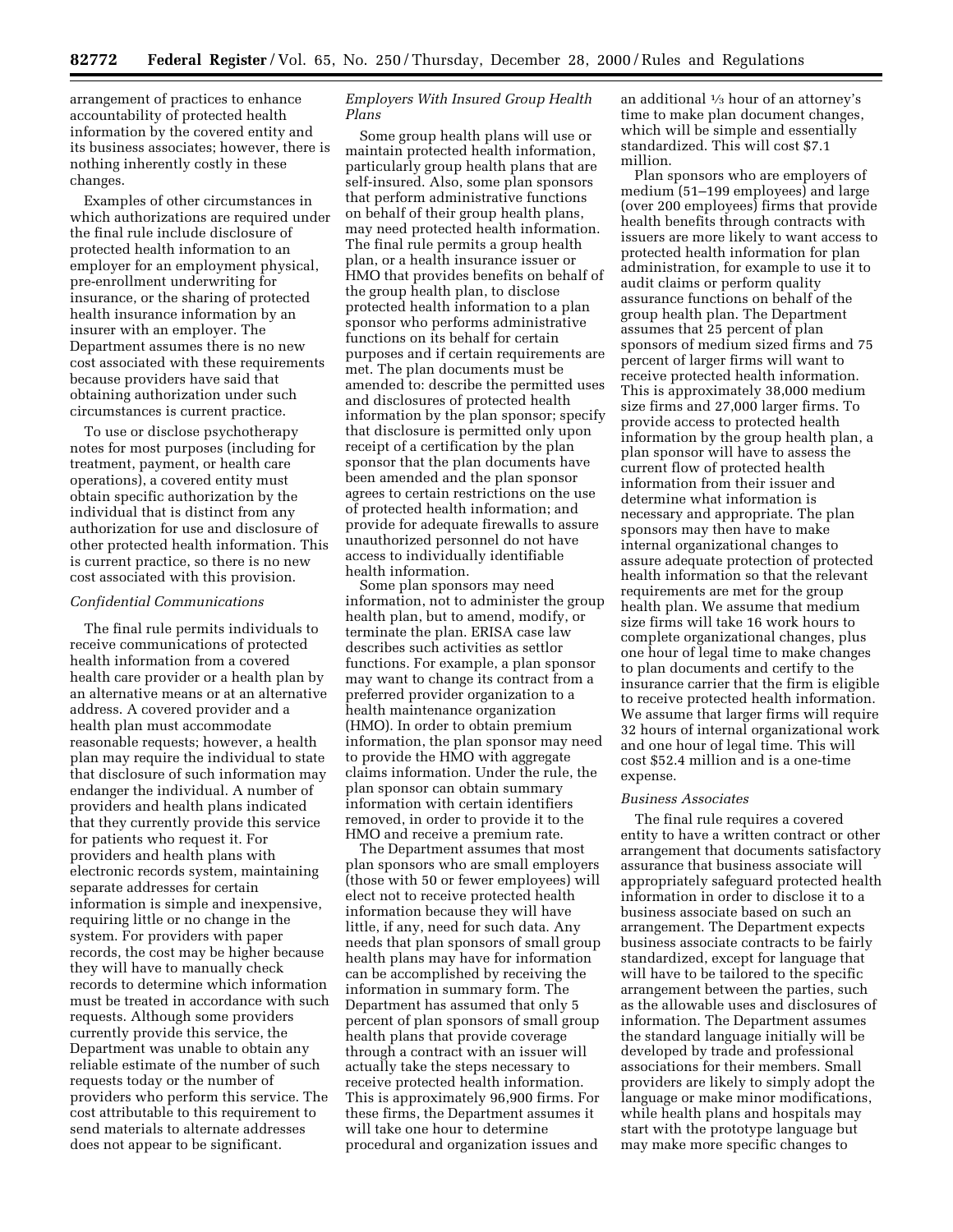meet their institutional needs. The regulation includes a requirement that the covered entity take steps to correct, and in some cases terminate, a contract, if necessary, if they know of violations by a business associate. This oversight requirement is consistent with standard oversight of a contract.

The Department could not derive a per entity cost for this work directly. In lieu of this, we have assumed that the trade and professional associations' work plus any minor tailoring of it by a covered entity would amount to one hour per non-hospital provider and two hours for hospitals and health plans. The larger figure for hospitals and health plans reflects the fact that they are likely to have a more extensive array of relationships with business associates.

The cost for the changes in business associate contracts is estimated to be \$103 million. This will be an initial year cost only because the Department assumes that this contract language will become standard in future contracts.

In addition, the Department has estimated the cost for business associates to comply with the minimum necessary provisions. As part of the minimum necessary provisions, covered entities will have to establish policies to ensure that only the minimum necessary protected health information is shared with business associates. To the extent that data are exchanged, covered entities will have to review the data and systems programs to assure compliance.

For non-hospital providers, we estimate that the first year will require an average of three hours to review existing agreements, and thereafter, they will require an additional hour to assure business associate compliance. We estimate that hospitals will require an additional 200 hours the first year and 16 hours in subsequent years; health plans will require an additional 112 hours the first year and 8 hours in subsequent years. As in other areas, we have assumed a weighted average wage for the respective sectors.

The cost of the covered entities assuring business associates' complying with the minimum necessary is \$197 million in the first year, and a total of \$697 million over ten years. (These estimates include the both the cost for the covered entity and the business associates.)

#### *Inspection and Copying*

In the NPRM estimate, inspection and copying were a major cost. Based on data and information from the public comments and further fact-finding, however, the Department has reestimated these policies and found them to be much less expensive.

The public comments demonstrate that copying of records is wide-spread today. Records are routinely copied, in whole or in part, as part of treatment or when patients change providers. In addition, copying occurs as part of legal proceedings. The amount of inspection and copying of medical records that occurs for these purposes is not expected to change measurably as a result of the final regulation.

The final regulation establishes the right of individuals to access, that is to inspect and obtain a copy of, protected health information about them in designated record sets. Although this is an important right, the Department does not expect it to result in dramatic increases in requests from individuals. The Georgetown report on state privacy laws indicates that 33 states currently give patients some right to access medical information. The most common right of access granted by state law is the right to inspect personal information held by physicians and hospitals. In the process of developing estimates for the cost of providing access, we assumed that most providers currently have procedures for allowing patients to inspect and obtain a copy of individually identifiable health information about themselves. The economic impact of requiring entities to allow individuals to access their records should be relatively small. One public commenter addressed this issue and provided specific data which supports this conclusion.

Few studies address the cost of providing medical records to patients. The most recent was a study in 1998 by the Tennessee Comptroller of the Treasury. It found an average cost of \$9.96 per request, with an average of 31 pages per request. The cost per page of providing copies was \$0.32 per page. This study was performed on hospitals only. The cost per request may be lower for other types of providers, since those seeking hospital records are more likely to have more complicated records than those in a primary care or other types of offices. An earlier report showed much higher costs than the Tennessee study. In 1992, Rose Dunn published a report based on her experience as a manager of medical records. She estimated a 10-page request would cost \$5.32 in labor costs only, equaling labor cost per page of \$0.53. However, this estimate appears to reflect costs before computerization. The expected time spent per search was 30.6 minutes; 85 percent of this time could be significantly reduced with computerization (this includes time

taken for file retrieval, photocopying, and re-filing; file retrieval is the only time cost that would remain under computerization).

In estimating the cost of copying records, the Department relied on the public comment from a medical records outsourcing industry representative, which submitted specific volume and cost data from a major firm that provides extensive medical record copying services. According to these data, 900 million pages of medical records are copied each year in the U.S., the average medical record is 31 pages, and copying costs are \$0.50 per page. In addition, the commenter noted that only 10 percent of all requests are made directly from patients, and of those, the majority are for purposes of continuing care (transfer to another provider), not for purposes of individual inspection. The Department assumed that 25 percent of direct patient requests to copy medical records are for purposes of inspecting their accuracy (i.e., 2.5 percent of all copy requests) or 850,000 in 2003 if the current practice remained unchanged.

To estimate the marginal increase in copying that might result from the regulation, the Department assumed that as patients gained more awareness of their right to inspect and copy their records, more requests will occur. As a result, the Department assumed a ten percent increase in the number of requests to inspect and copy medical records over the current baseline, which would amount to a little over 85,000 additional requests in 2003 at a cost of \$1.3 million. Allowing for a 5.3 percent increase in records based on the increase in ambulatory care visits, the highest growth rate among health service sectors (the National Ambulatory Medical Care Survey, 1998), the total cost for the ten-year period would be \$16.8 million.

The final rule allows a provider to deny an individual the right to inspect or obtain a copy of protected health information in a designated record set under certain circumstances, and it provides, in certain circumstances, that the patient can request the denial to be reviewed by another licensed health care professional. The initial provider can choose a licensed health care professional to render the second review.

The Department assumes denials and subsequent requests for reviews will be extremely rare. The Department estimates there are about 932,000 annual requests for inspections (*i.e.,* base plus new requests resulting from the regulation), or approximately 11 million over the ten-year period. If one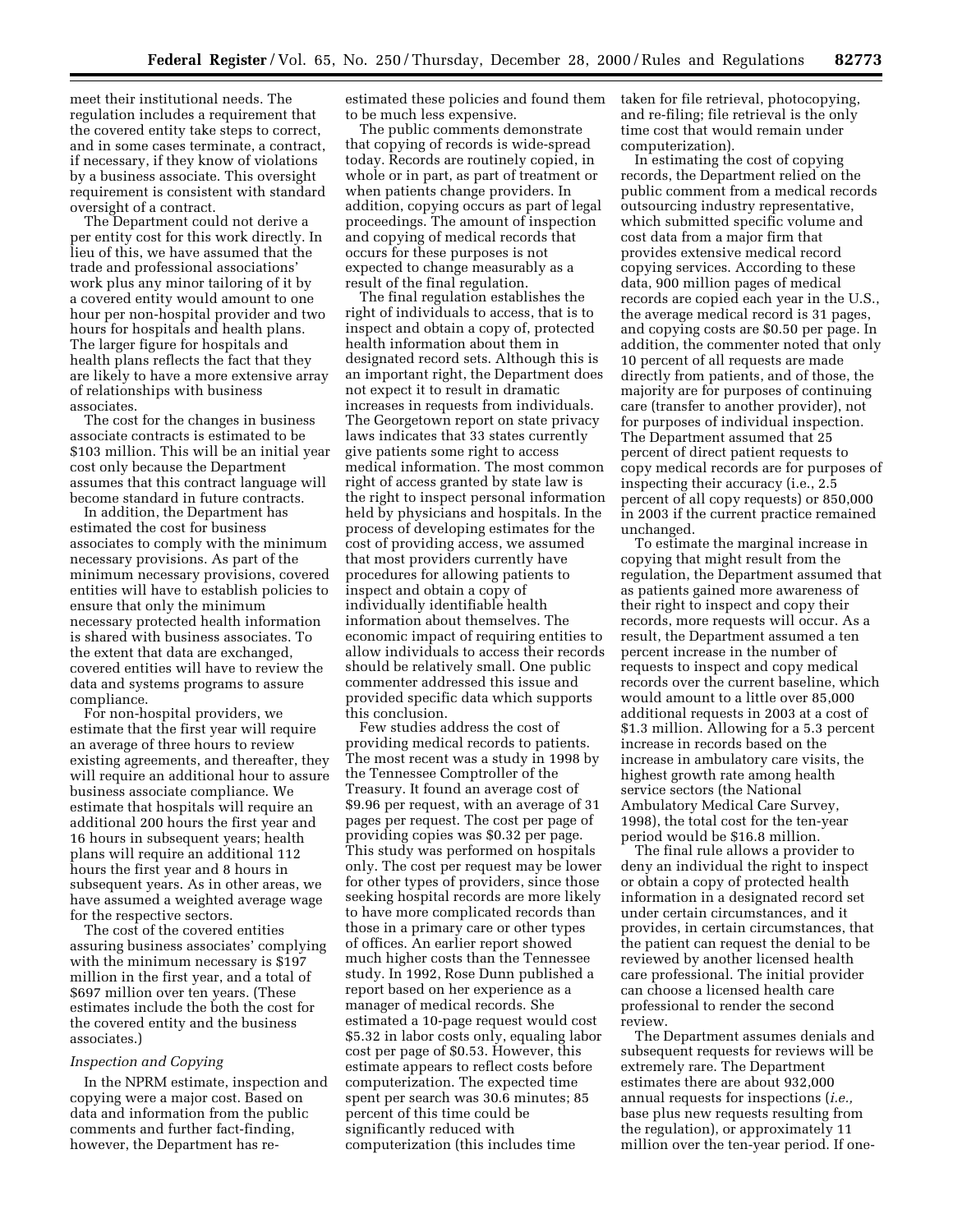tenth of one percent of these requests were to result in a denial in accordance with the rule, the result would be 11,890 cases. Not all these cases would be appealed. If 25 percent were appealed, the result would be 2,972 cases. If a second provider were to spend 15 minutes reviewing the case, the cost would be \$6,000 in the first year and \$86,360 over ten years.

# *Amendments to Protected Health Information*

Many providers and health plans currently allow patients to amend the information in their medical record, where appropriate. If an error exists, both the patient and the provider or health plan benefit from the correction. However, as with inspection and copying, many states do not provide individuals with the right to request amendment to protected health information about themselves. Based on these assumptions, the Department concludes that the principal economic effect of the final rule would be to expand the right to request amendments to protected health information held by a health plan or provider to those who are not currently covered by amendment requirements under state laws or codes of conduct. In addition, the rule may draw additional attention to the issue of inaccuracies in information and may stimulate patient demand for amendment of medical records, including in those states that currently provide a right to amend medical records.

Under the final regulation, if a patient requests an amendment to his or her medical record, the provider must either accept the amendment or provide the individual with the opportunity to submit a statement disagreeing with the denial. The provider must acknowledge the request and inform the patient of his action.

The cost calculations assume that individuals who request an opportunity to amend their medical record have already obtained a copy of it. Therefore, the administrative cost of amending the patient's record is completely separate from inspection and copying costs.

Based on fact-finding discussions with a variety of providers, the Department assumes that 25 percent of the projected 850,000 people who request to inspect their records will seek to amend them. This number is the existing demand plus the additional requests resulting from the rule. Over ten years, the number of expected amendment requests will be 2.7 million. Unlike inspections, which currently occur in a small percentage of cases, our fact-finding suggests that patients very

rarely seek to amend their records, but that the establishment of this right in the rule will spur more requests. The 25 percent appears to be high based on our discussions with providers but it is being used to avoid an underestimation of the cost.

As noted, the provider or health plan is not required to evaluate any amendment requests, only to append or otherwise link to the request in the record. We expect the responses will vary: sometimes an assistant will only make the appropriate notation in the record, requiring only a few minutes; other times a provider or manager will review the request and make changes if appropriate, which may require as much as an hour. To be conservative in its estimate, the Department has assumed, on average, 30 minutes for each amendment request at a cost of \$47.28 per hour (2000 CPS).

The first-year cost for the amendment policy is estimated to be \$5 million. The ten-year cost of this provision is \$78.8 million.

# *Law Enforcement and Judicial and Administrative Proceedings*

The law enforcement provisions of the final rule allow disclosure of protected health information without patient authorization under four circumstances: (1) Pursuant to legal process or as otherwise required by law; (2) to locate or identify a suspect, fugitive, material witness, or missing person; (3) under specified conditions regarding a victim of crime; and (4) and when a covered entity believes the protected health information constitutes evidence of a crime committed on its premises. As under current law and practice, a covered entity may disclose protected health information to a law enforcement official if such official.

Based on our fact finding, we are not able to estimate any additional costs from the final rule regarding disclosures to law enforcement officials. The final rule makes clear that current court orders and grand jury subpoenas will continue to provide a basis for covered entities to disclose protected health information to law enforcement officials. The three-part test, which covered entities must use to decide whether to disclose information in response to an administrative request such as an administrative subpoena, represents a change from current practice. There will be only minimal costs to draft the standard language for such subpoenas. We are unable to estimate other costs attributable to the use of administrative subpoenas. We have not been able to discover any specific information about the costs to

law enforcement of establishing the predicates for issuing the administrative subpoena, nor have we been able to estimate the number of such subpoenas that will likely be issued once the final rule is implemented.

A covered entity may disclose protected health information in response to an order in the course of a judicial or administrative proceeding if reasonable efforts have been made to give the individual, who is the subject of the protected health information, notice of and an opportunity to object to the disclosure or to secure a qualified protective order.

The Department was unable to estimate any additional costs due to compliance with the final rule's provisions regarding judicial and administrative proceedings. The provision requiring a covered entity to make efforts to notify an individual that his or her records will be used in proceedings is similar to current practice; attorneys for plaintiffs and defendants agreed that medical records are ordinarily produced after the relevant party has been notified. With regard to protective orders, we believe that standard language for such orders can be created at minimal cost. The cost of complying with such protective orders will also likely be minimal, because attorney's client files are ordinarily already treated under safeguards comparable to those contemplated under the qualified protective orders. The Department was unable to make an estimate of how many such protective orders might be created annually.

We thus do not make any estimate of the initial or ongoing costs for judicial, administrative, or law enforcement proceedings.

# *Costs to the Federal Government*

The rule will have a cost impact on various federal agencies that administer programs that require the use of individual health information. The federal costs of complying with the regulation and the costs when federal government entities are serving as providers are included in the regulation's total cost estimate outlined in the impact analysis. Federal agencies or programs clearly affected by the rule are those that meet the definition of a covered entity. However, non-covered agencies or programs that handle medical information, either under permissible exceptions to the disclosure rules or through an individual's expressed authorization, will likely incur some costs complying with provisions of this rule. A sample of federal agencies encompassed by the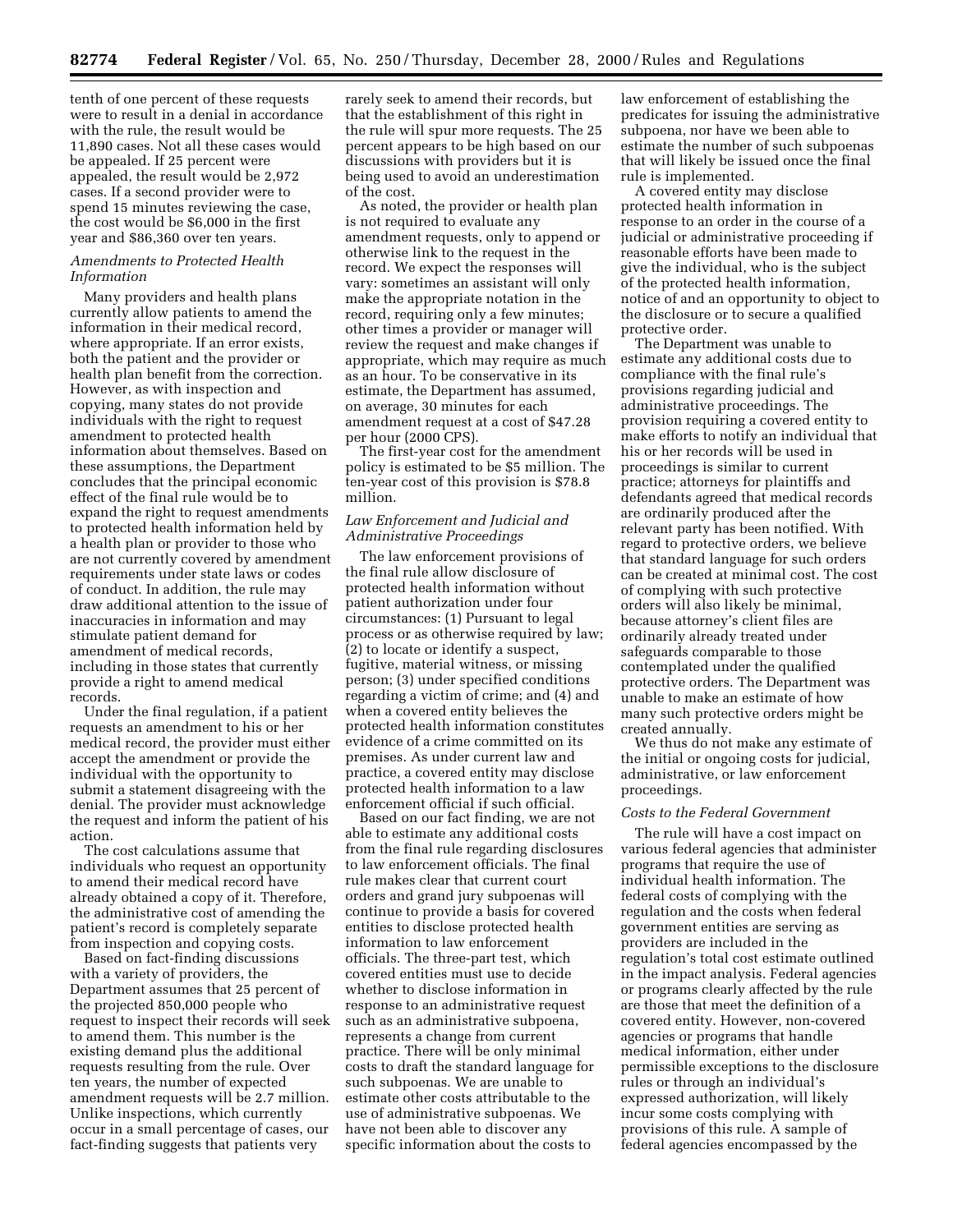broad scope of this rule include the: Department of Health and Human Services, Department of Defense, Department of Veterans Affairs, Department of State, and the Social Security Administration.

The greatest cost and administrative burden on the federal government will fall to agencies and programs that act as covered entities, by virtue of being either a health plan or provider. Examples include the Medicare, Medicaid, Children's Health Insurance and Indian Health Service programs at the Department of Health and Human Services; the CHAMPVA health program at the Department of Veterans Affairs; and the TRICARE health program at the Department of Defense. These and other health insurance or provider programs operated by the federal government are subject to requirements placed on covered entities under this rule, including, but not limited to, those outlined in Section D of the impact analysis. While many of these federal programs already afford privacy protections for individual health information through the Privacy Act and standards set by the Departments and implemented through their contracts with providers, this rule is nonetheless expected to create additional requirements. Further, we anticipate that most federal health programs will, to some extent, need to modify their existing practices to comply fully with this rule. The cost to federal programs that function as health plans will be generally the same as those for the private sector.

A unique cost to the federal government will be in the area of enforcement. The Office for Civil Rights (OCR), located at the Department of Health and Human Services, has the primary responsibility to monitor and audit covered entities. OCR will monitor and audit covered entities in both the private and government sectors, will ensure compliance with requirements of this rule, and will investigate complaints from individuals alleging violations of their privacy rights. In addition, OCR will be required to recommend penalties and other remedies as part of their enforcement activities. These responsibilities represent an expanded role for OCR. Beyond OCR, the enforcement provisions of this rule may have additional costs to the federal government through increased litigation, appeals, and inspector general oversight.

Examples of other unique costs to the federal government may include such activities as public health surveillance at the Centers for Disease Control and

Prevention, health research projects at the Agency for Healthcare Research and Quality, clinical trials at the National Institutes of Health, and law enforcement investigations and prosecutions by the Federal Bureau of Investigations. For these and other activities, federal agencies will incur some costs to ensure that protected health information is handled and tracked in ways that comply with the requirements of this title.

We estimate that federal costs under this rule will be approximately \$196 million in 2003 and \$1.8 billion over ten years. The ten-year federal cost estimate represents about 10.2 percent of the privacy regulation's total cost. This estimate was derived in two steps.

First, we assumed that the proportion of the privacy regulation's total cost accruing to the federal government in a given year will be equivalent to the proportion of projected federal costs as a percentage of national health expenditures for that year. To estimate these proportions, we used the Health Care Financing Administration's November 1998 National Health Expenditure projections (the most recent data available) of federal health expenditures as a percent of national health expenditures from 2003 through 2008, trended forward to 2012. We then adjusted these proportions to exclude Medicare and Medicaid spending, reflecting the fact that the vast majority of participating Medicare and Medicaid providers will not be able to pass through the costs of complying with this rule to the federal government because they are not reimbursed under costbased payment systems. This calculation yields a partial federal cost of \$166 million in 2003 and \$770 million over ten years.

Second, we add the Medicare and federal Medicaid costs resulting from the privacy regulation that HCFA's Office of the Actuary project can be passed through to the federal government. These costs reflect the actuaries' assumption regarding how much of the total privacy regulation cost burden will fall on participating Medicare and Medicaid providers, based on the November 1998 National Health Expenditure data. Then the actuaries estimate what percentage of the total Medicare and federal Medicaid burden could be billed to the programs, assuming that (1) only 3 percent of Medicare providers and 5 percent of Medicaid providers are still reimbursed under cost-based payment systems, and (2) over time, some Medicaid costs will be incorporated into the state's Medicaid expenditure projections that are used to develop the federal cost

share of Medicaid spending. The results of this actuarial analysis add another \$30 million in 2003 and \$1.0 billion over ten years to the federal cost estimate. Together, these three steps constitute the total federal cost estimate of \$236 million in 2003 and \$2.2 billion over ten years.

# *Costs to State and Local Governments*

The rule will also have a cost effect on various state and local agencies that administer programs requiring the use of individually identifiable health information. State and local agencies or programs clearly affected by the rule are those that meet the definition of a covered entity. The costs when government entities are serving as providers are included in the total cost estimates. However, non-covered agencies or programs that handle individually identifiable health information, either under permissible exceptions to the disclosure rules or through an individual's expressed authorization, will likely incur some costs complying with provisions of this rule. Samples of state and local agencies or programs encompassed by the broad scope of this rule include: Medicaid, State Children's Health Insurance Programs, county hospitals, state mental health facilities, state or local nursing facilities, local health clinics, and public health surveillance activities, among others. We have included state and local costs in the estimation of total costs in this section.

The greatest cost and administrative burden on the state and local government will fall to agencies and programs that act as covered entities, by virtue of being either a health plan or provider, such as Medicaid, State Children's Health Insurance Programs, and county hospitals. These and other health insurance or provider programs operated by state and local government are subject to requirements placed on covered entities under this rule, including, but not limited to, those outlined in this section (Section E) of the impact analysis. Many of these state and local programs already afford privacy protections for individually identifiable health information through the Privacy Act. For example, state governments often become subject to Privacy Act requirements when they contract with the federal government. This rule is expected to create additional requirements beyond those covered by the Privacy Act. Furthermore, we anticipate that most state and local health programs will, to some extent, need to modify their existing Privacy Act practices to fully comply with this rule. The cost to state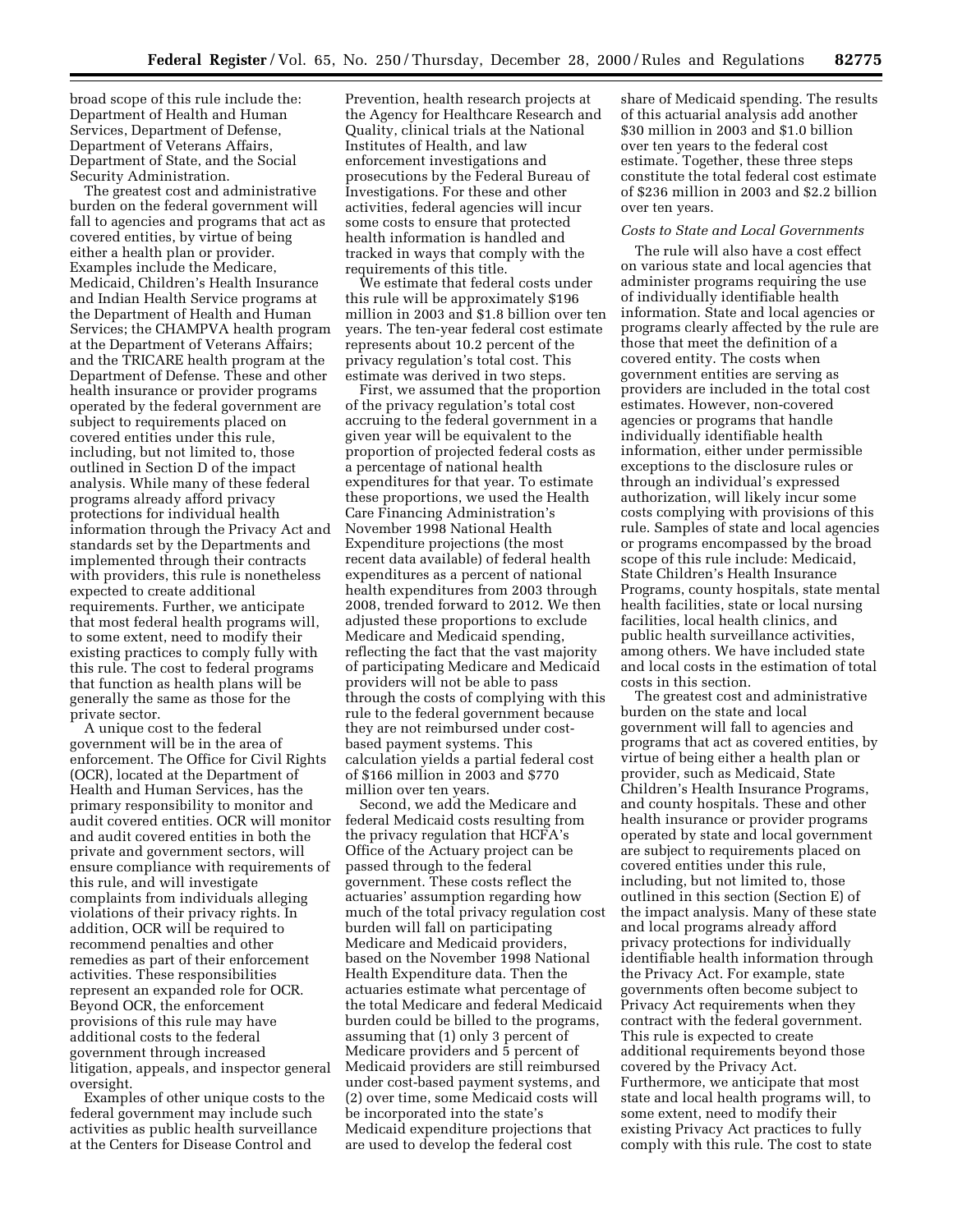and local programs that function as health plans will be different than the private sector, much as the federal costs vary from private health plans.

A preliminary analysis suggests that state and local government costs will be on the order of \$460 million in 2003 and \$2.4 billion over ten years. We assume that the proportion of the privacy regulation's total cost accruing to state and local governments in a given year will be equivalent to the proportion of projected state and local costs as a percentage of national health expenditures for that year. To estimate these proportions, we used the Health Care Financing Administration's November 1998 National Health Expenditure projections of state and local health expenditures as a percent of national health expenditures from 2003 through 2008, trended forward to 2012. Based on this approach, we assume that over the entire 2003 to 2012 period, 13.6 percent, or \$2.4 billion, of the privacy regulation's total cost will accrue to state and local governments. Of the \$2.4 billion state and local government cost, 19 percent will be incurred in the regulation's first year (2003). In each of the out-years (2004–2012), the average percent of the total cost incurred will be about nine percent per year. These state and local government costs are included in the total cost estimates discussed in the regulatory impact analysis.

# *F. Benefits*

There are important societal benefits associated with improving health information privacy. Confidentiality is a key component of trust between patients and providers, and some studies indicate that a lack of privacy may deter patients from obtaining preventive care and treatment.52 For these reasons, traditional approaches to estimating the value of a commodity cannot fully capture the value of personal privacy. It may be difficult for individuals to assign value to privacy protection because most individuals view personal privacy as a right. Therefore, the benefits of the proposed regulation are impossible to estimate based on the market value of health information alone. However, it is possible to evaluate some of the benefits that may accrue to individuals as a result of proposed regulation, and these benefits, alone, suggest that the regulation is warranted. Added to these benefits is the intangible value of privacy, the security that individuals feel when personal information is kept confidential. This benefit is very real and very significant but there are no

reliable means of measuring dollar value of such benefit.

As noted in the comment and response section, a number of commenters raised legitimate criticisms of the Department's approach to estimating benefits. The Department considered other approaches, including attempts to measure benefits in the aggregate rather than the specific examples set forth in the NPRM. However, we were unable to identify data or models that would provide credible measures. Privacy has not been studied empirically from an economic perspective, and therefore, we concluded that the approach taken in the NPRM is still the most useful means of illustrating that the benefits of the regulation are significant in relation to the economic costs.

Before beginning the discussion of the benefits, it is important to create a framework for how the costs and benefits may be viewed in terms of individuals rather than societal aggregates. We have estimated the value an insured individual would need to place on increased privacy to make the privacy regulation a net benefit to those who receive health insurance. Our estimates are derived from data produced by the 1998 Current Population Survey from the Census Bureau (the most recent available at the time of the analysis), which show that 220 million persons are covered by either private or public health insurance. Joining the Census Bureau data with the costs calculated in Section E, we have estimated the cost of the regulation to be approximately \$6.25 per year (or approximately \$0.52 per month) for each insured individual (including people in government programs). If we assume that individuals who use the health care system will be willing to pay more than this per year to improve health information privacy, the benefits of the proposed regulation will outweigh the cost.

This is a conservative estimate of the number of people who will benefit from the regulation because it assumes that only those individuals who have health insurance or are in government programs will use medical services or benefit from the provisions of the proposed regulation. Currently, there are 42 million Americans who do not have any form of health care coverage. The estimates do not include those who pay for medical care directly, without any insurance or government support. By lowering the number of users in the system, we have inflated our estimate of the per-person cost of the regulation; therefore, we assume that our estimate

represents the highest possible cost for an individual.

An alternative approach to determining how people would have to value increased privacy for this regulation to be beneficial is to look at the costs divided by the number of encounters with health care professionals annually. Data from the Medical Expenditure Panel Survey (MEPS) produced by the Agency for Healthcare Policy Research (AHCPR) show approximately 776.3 million health care visits (*e.g.,* office visits, hospital and nursing home stays, etc.) in the first year (2003). As with the calculation of average annual cost per insured patient, we divided the total cost of complying with the regulation by the total annual number of health care visits. The cost of instituting requirements of the proposed regulation is \$0.19 per health care visit. If we assume that individuals would be willing to pay more than \$0.19 per health care visit to improve health information privacy, the benefits of the proposed regulation outweigh the cost.

# Qualitative Discussion

A well designed privacy standard can be expected to build confidence among the public about the confidentiality of their medical records. The seriousness of public concerns about privacy in general are shown in the 1994 Equifax-Harris Consumer Privacy Survey, where ''84 percent of Americans are either very or somewhat concerned about threats to their personal privacy.'' 53 A 1999 report, ''Promoting Health and Protecting Privacy" notes "\* \* \* many people fear their personal health information will be used against them: to deny insurance, employment, and housing, or to expose them to unwanted judgements and scrutiny.'' 54 These concerns would be partly allayed by the privacy standard.

Fear of disclosure of treatment is an impediment to health care for many Americans. In the 1993 Harris-Equifax Health Information Privacy Survey, seven percent of respondents said they or a member of their immediate family had chosen not to seek medical services due to fear of harm to job prospects or other life opportunities. About two percent reported having chosen not to file an insurance claim because of concerns of lack of privacy or confidentiality.55 Increased confidence

<sup>52</sup>Equifax-Harris Consumer Privacy Survey, 1994.

<sup>53</sup>*Consumer Privacy Survey,* Harris-Equifax, 1994, p vi.

<sup>54</sup>*Promoting Health: Protecting Privacy,* California Health Care Foundation and Consumers Union, January 1999, p 12.

<sup>55</sup>*Health Information Survey,* Harris-Equifax, 1993, pp 49–50.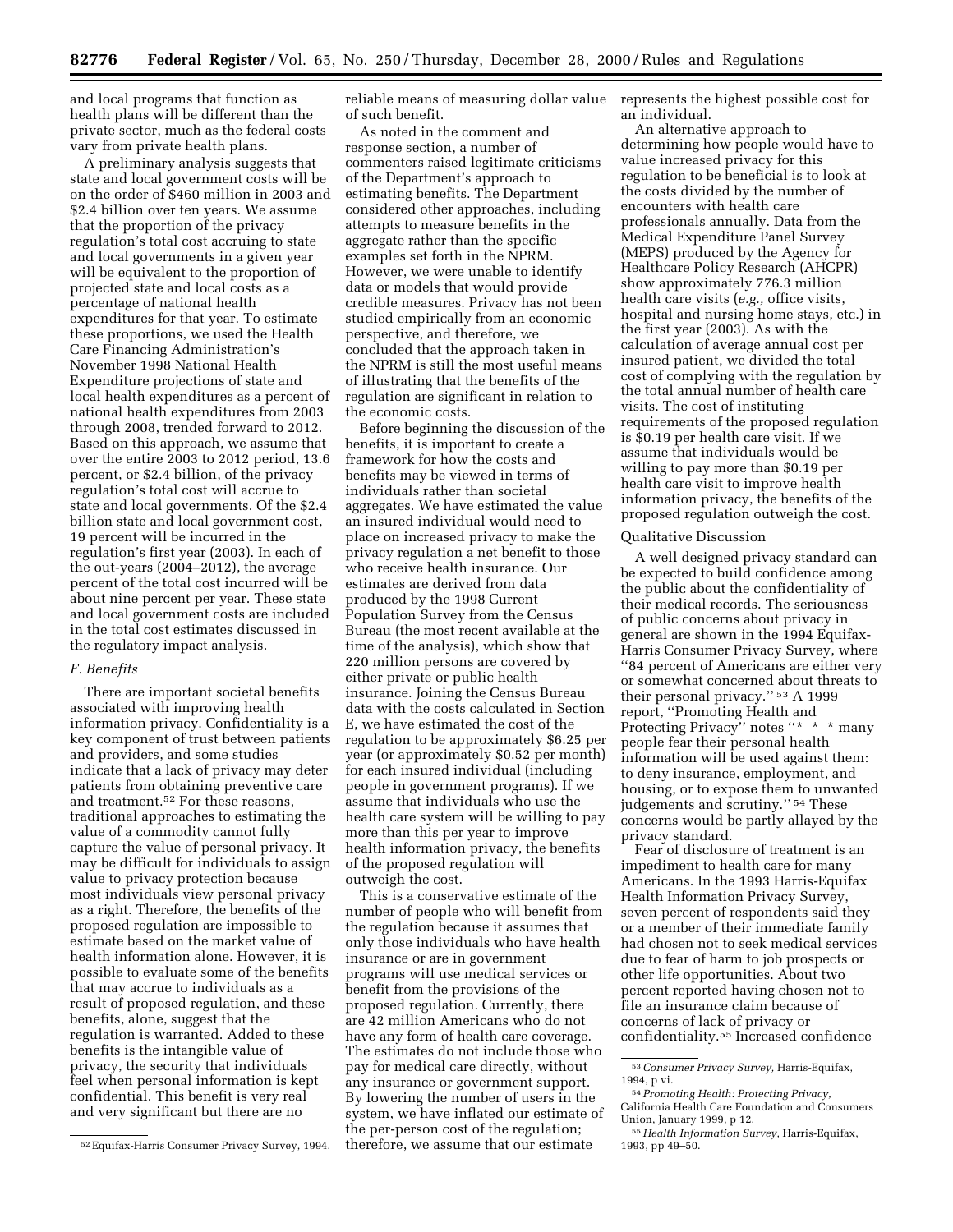on the part of patients that their privacy would be protected would lead to increased treatment among people who delay or never begin care, as well as among people who receive treatment but pay directly (to the extent that the ability to use their insurance benefits will reduce cost barriers to more complete treatment). It will also change the dynamic of current payments. Insured patients currently paying out-ofpocket to protect confidentiality will be more likely to file with their insurer and to seek all necessary care. The increased utilization that would result from increased confidence in privacy could be beneficial under many circumstances. For many medical conditions, early and comprehensive treatment can lead to lower costs.

The following are four examples of areas where increased confidence in privacy would have significant benefits. They were chosen both because they are representative of widespread and serious health problems, and because they are areas where reliable and relatively complete data are available for this kind of analysis. The logic of the analysis, however, applies to any health condition, including relatively minor conditions. We expect that some individuals might be concerned with maintaining privacy even if they have no significant health problems because it is likely that they will develop a medical condition in the future that they will want to keep private.

#### *Cancer*

The societal burden of disease imposed by cancer is indisputable. Cancer is the second leading cause of death in the US,56 exceeded only by heart disease. In 2000, it is estimated that 1.22 million new cancer cases will be diagnosed.57 The estimated prevalence of cancer cases (both new and existing cases) in 1999 was 8.37 million.58 In addition to mortality, incidence, and prevalence rates, the other primary methods of assessing the burden of disease are cost-of-illness and quality of life measures.59 Cost of illness measures the economic costs associated with treating the disease (direct costs) and lost income associated with morbidity and mortality (indirect costs).

The National Institutes of Health estimates that the overall annual cost of cancer in 1990 was \$96.1 billion; \$27.5 billion in direct medical costs and \$68.7 billion for lost income due to morbidity and mortality.60 Health-related quality of life measures integrate the mortality and morbidity effects of disease to produce health status scores for an individual or population. For example, the Quality Adjusted Life Year (QALY) combines the pain, suffering, and productivity loss caused by illness into a single measure. The Disability Adjusted Life Year (DALY) is based on the sum of life years lost to premature mortality and years that are lived, adjusted for disability.61 The analysis below is based on the cost-of-illness measure for cancer, which is more developed than the quality of life measure.

Among the most important elements in the fight against cancer are screening, early detection and treatment of the disease. However, many patients are concerned that cancer detection and treatment will make them vulnerable to discrimination by insurers or employers. These privacy concerns have been cited as a reason patients do not seek early treatment for diseases such as cancer. As a result of forgoing early treatment, cancer patients may ultimately face a more severe illness and/or premature death.

Increasing people's confidence in the privacy of their medical information would encourage more people with cancer to seek cancer treatment earlier, which would increase cancer survival rates and thus reduce the lost wages associated with cancer. For example, only 24 percent of ovarian cancers are diagnosed in the early stages. Of these, approximately 90 percent of patients survive treatment. The survival rate of women who detect breast cancer early is similarly high; more than 90 percent of women who detect and treat breast cancer in its early stages will survive.62

We have attempted to estimate the annual savings in foregone wages that would result from earlier treatment due to enhanced protection of the privacy of medical records. We do not assume there would be increased medical costs from earlier treatment because the costs of earlier and longer cancer treatment

are probably offset by the costs of treating late-stage cancer among people who would otherwise not be treated until their cases had progressed.

Although figures on the number of individuals who avoid cancer treatment due to privacy concerns do not exist, some indirect evidence is available. A 1993 Harris-Equifax Health Information Privacy Survey (noted earlier) found that seven percent of respondents reported that they or a member of their immediate family had chosen not to seek services for a physical or mental health condition due to fear of harm to job prospects or other life opportunities. It should be noted that this survey is somewhat dated and represents only one estimate. Moreover, given the wording of the question, there are other reasons aside from privacy concerns that led these individuals to respond affirmatively. However, for the purposes of this estimate, we assume that privacy concerns were responsible for the majority of positive responses.

Based on the Harris-Equifax survey estimate that seven percent of people did not seek services for physical or mental health conditions due to fears about job prospects or other opportunities, we assume that the proportion of people diagnosed with cancer who did not seek earlier treatment due to these fears is also seven percent. Applying this seven percent figure to the estimated number of total cancer cases (8.37 million) gives us an estimate of 586,000 people who did not seek earlier cancer treatment due to privacy concerns. We estimate annual lost wages due to cancer morbidity and mortality per cancer patient by dividing total lost wages (\$68.7 billion) by the number of cancer patients (8.37 million), which rounds to \$8,200. We then assume that cancer patients who seek earlier treatment would achieve a one-third reduction in cancer mortality and morbidity due to earlier treatment. The assumption of a one-third reduction in mortality and morbidity is derived from a study showing a one-third reduction in colorectal cancer mortality due to colorectal cancer screening.63 We could have chosen a lower or higher treatment success rate. By multiplying 586,000 by \$8,200 by one-third, we calculate that \$1.6 billion in lost wages could be saved each year by encouraging more people to seek early cancer treatment through enhanced privacy protections. This estimate illustrates the potential savings

<sup>56</sup>American Cancer Society. http://4a2z.com/cgi/ rfr.cgi?4CANCER–2-http://www.cancer.org/ frames.html

<sup>57</sup>American Cancer Society. http:// www3.cancer.org/cancerinfo/sitecenter.asp?ctid= 8&scp= 0&scs= 0&scss= 0&scdoc = 40000.

 $\overrightarrow{58}$  Polednak, AP. "Estimating Prevalence of Cancer in the United States,'' Cancer 1997; 8–:136– 41

<sup>59</sup>Martin Brown, ''The Burden of Illness of Cancer: Economic Cost and Quality of Life.'' Annual Review of Public Health, 2001:22:91–113.

<sup>60</sup> Disease-Specific Estimates of Direct and Indirect Costs of Illness and NIH Support: Fiscal Year 2000 Update. Department of Health and Human Services, Naitonal Institutes of Health, Office of the Director, February 2000.

<sup>61</sup> DALY scores for 10 cancer sites are presented in Brown, ''The Burden of Illness of Cancer: Economic Cost and Quality of Life,'' figure 1. 62Breast Cancer Information Service. http:// trfn.clpgh.org/bcis/FAQ/facts2.html

<sup>63</sup> Jack S. Mandel, *et al.,* ''Reducing Mortality from Colorectal Cancer by Screening for Fecal Occult Blood,'' The New England Journal of Medicine, May 13, 1993, Vol, 328, No. 19.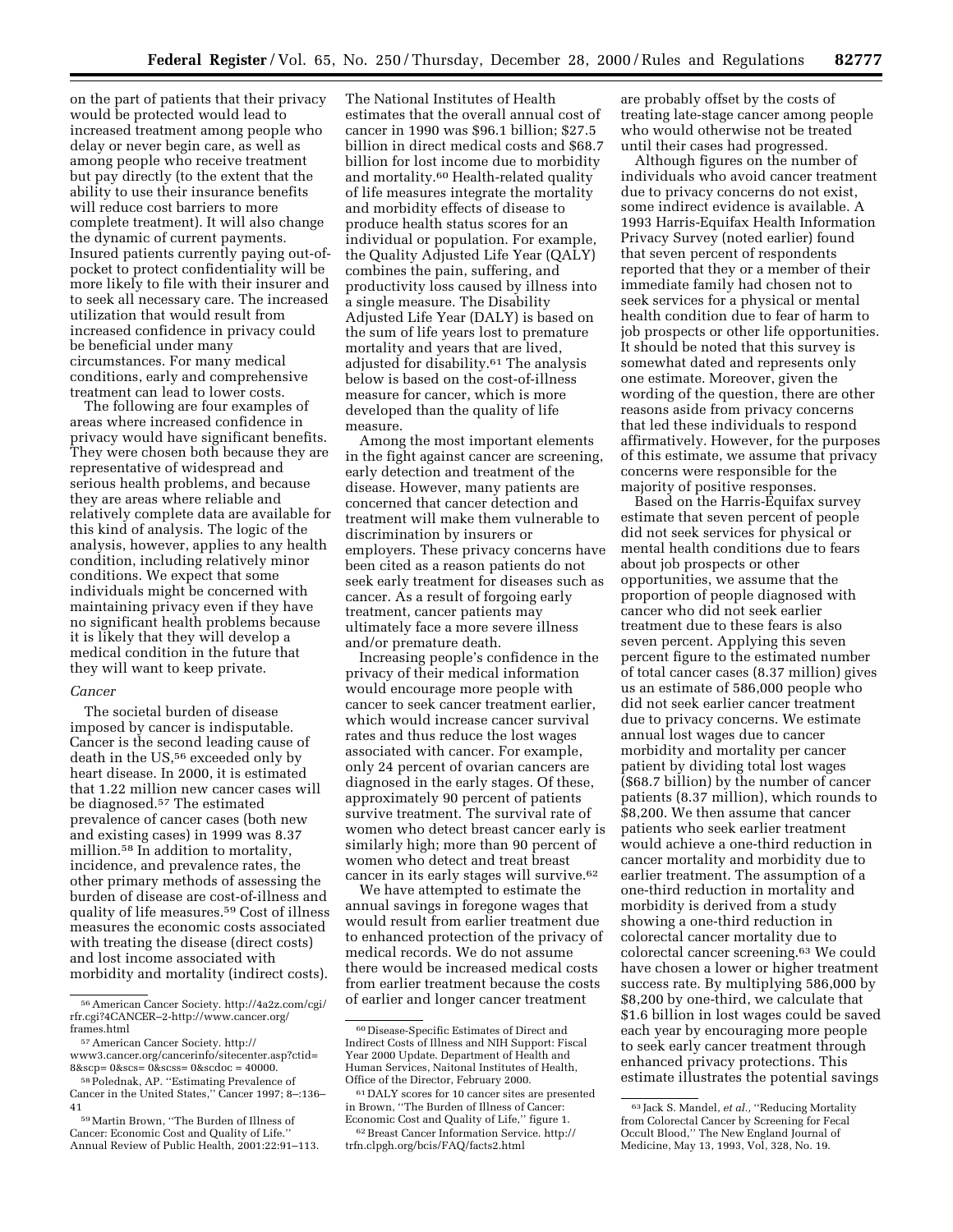in lost wages due to cancer that could be achieved with greater privacy protections.

# *HIV/AIDS*

Early detection is essential for the survival of a person with HIV (Human Immunodeficiency Virus). Concerns about the confidentiality of HIV status would likely deter some people from getting tested. For this reason, each state has passed some sort of legislation regarding confidentiality of an individual's HIV status. However, HIV status can be revealed indirectly through disclosure of HAART (Highly Active Anti-Retroviral Therapy) or similar HIV treatment drug use. In addition, since HIV/AIDS (Acquired Immune Deficiency Syndrome) is often the only specially protected condition, ''blacked out'' information on medical charts could indicate HIV positive status.64 Strengthening privacy protections beyond this disease could increase confidence in privacy regarding HIV as well. Drug therapy for HIV positive persons has proven to be a lifeextending, cost-effective tool.65 A 1998 study showed that beginning treatment with HAART in the early asymptomatic stage is more cost-effective than beginning it late. After five years, only 15 percent of patients with early treatment are estimated to develop an ADE (AIDS-defining event), whereas 29 percent would if treatment began later. Early treatment with HAART prolongs survival (adjusted for quality of life) by 6.2 percent. The overall cost of early HAART treatment is estimated at \$23,700 per quality-adjusted year of life saved.66

#### *Other Sexually Transmitted Diseases*

It is difficult to know how many people are avoiding testing for STDs despite having a sexually transmitted disease. A 1998 study by the Kaiser Family Foundation found that the incidence of disease was 15.3 million in 1996, though there is great uncertainty due to under-reporting.67 For a potentially embarrassing disease such as an STD, seeking treatment requires trust

67*Sexually Transmitted Diseases in America,* Kaiser Family Foundation, 1998, p. 12.

in both the provider and the health care system for confidentiality of such information. Greater trust should lead to more testing and greater levels of treatment. Earlier treatment for curable STDs can mean a decrease in morbidity and the costs associated with complications. These include expensive fertility problems, fetal blindness, ectopic pregnancies, and other reproductive complications.68 In addition, there could be greater overall savings if earlier treatment translates into reduced spread of infections.

# *Mental Health Treatment*

When individuals have a better understanding of the privacy practices that we are requiring in this proposed rule, some will be less reluctant to seek mental health treatment. One way that individuals will receive this information is through the notice requirement. Increased use of mental health and services would be expected to be beneficial to the persons receiving the care, to their families, and to society at large. The direct benefit to the individual from treatment would include improved quality of life, reduced disability associated with mental conditions, reduced mortality rate, and increased productivity associated with reduced disability and mortality. The benefit to families would include quality of life improvements and reduced medical costs for other family members associated with abusive behavior by the treated individual.

The potential economic benefits associated with improving privacy of individually identifiable health information and thus encouraging some portion of individuals to seek initial mental health treatment or increase service use are difficult to quantify well. Nevertheless, using a methodology similar to the one used above to estimate potential savings in cancer costs, one can lay out a range of possible benefit levels to illustrate the possibility of cost savings associated with an expansion of mental health and treatment to individuals who, due to protections offered by the privacy regulation, might seek treatment that they otherwise would not have. This can be illustrated by drawing upon existing data on the economic costs of mental illness and the treatment effectiveness of interventions.

The 1998 Substance Abuse and Mental Health Statistics Source Book from the Substance Abuse and Mental Health Services Administration (SAMHSA) estimates that the economic cost to society of mental illness in 1994 was about \$204.4 billion. About \$91.7 billion was due to the cost of treatment and medical care and \$112.6 billion (1994 dollars) was due to loss of productivity associated with morbidity and mortality and other related costs, such as crime.<sup>69</sup> Evidence suggests that appropriate treatment of mental health disorders can result in 50–80 percent of individuals experiencing improvements in these types of conditions. Improvements in patient functioning and reduced hospital stays could result in hundreds of millions of dollars in cost savings annually.

Although figures on the number of individuals who avoid mental health treatment due to privacy concerns do not exist, some indirect evidence is available. As noted in the cancer discussion, the 1993 Harris-Equifax Health Information Privacy Survey found that 7 percent of respondents reported that they or a member of their immediate family had chosen not to seek services for a physical or mental health condition due to fear of harm to job prospects or other life opportunities. (See above for limitations to this data).

We assume that the proportion of people with a mental health disorder who did not seek treatment due to fears about job prospects or other opportunities is the same as the proportion in the Harris-Equifax survey sample who did not seek services for physical or mental health conditions due to the same fears (7 percent). The 1999 Surgeon General's Report on Mental Health estimates that 28 percent of the U.S. adult population has a diagnosable mental and/or substance abuse disorder and 20 percent of the population has a mental and/or substance abuse disorder for which they do not receive treatment.70 Based on the Surgeon General's Report, we estimate that 15 percent of the adult population has a mental disorder for which they do not seek treatment.71 Assuming that 7

71According to the Surgeon General's Report, 28 percent of the adult population have either a mental or addictive disorder, whether or not they receive services: 19 percent have a mental disorder alone, 6 percent have a substance abuse disorder alone, and 3 percent have both. Subtracting the 3 percent who have both, about three-quarters of the population with either a mental or addictive disorder have a mental disorder and one-quarter have a substance abuse disorder. We assume that this ratio (three-quarter to one-quarter) is the same for the adult population with either a mental or addictive disorder who do not receive services.

<sup>64</sup>*Promoting Health: Protecting Privacy,* California Health Care Foundation and Consumers Union, January 1999, p 13

<sup>65</sup>For example, Roger Detels, M.D., *et al.,* in ''Effectiveness of Potent Anti-retroviral Therapy. \* \* \*'' JAMA, 1998; 280:1497–1503 note the impact of therapy on HIV persons with respect to lengthening the time to development of AIDS, not just delaying death in persons who already have AIDS.

<sup>&</sup>lt;sup>66</sup> John Hornberger *et al.*, "Early treatment with highly active anti-retroviral therapy (HAART) is cost-effective compared to delayed treatment,'' 12th World AIDS conference, 1998.

<sup>68</sup>Standard Medical information; see *http:// www.mayohealth.org* for examples.

 $^{69}\rm$  Substance Abuse and Mental Health Services Administration. *http://www.samhsa.gov/oas/srcbk/ costs-02htm.* Source of data: DP Rice, Costs of Mental Illness (unpublished data).

<sup>70</sup> Department of Health and Human Services, Mental Health: A Report of the Surgeon General. Rockville, MD: 1999, page 408.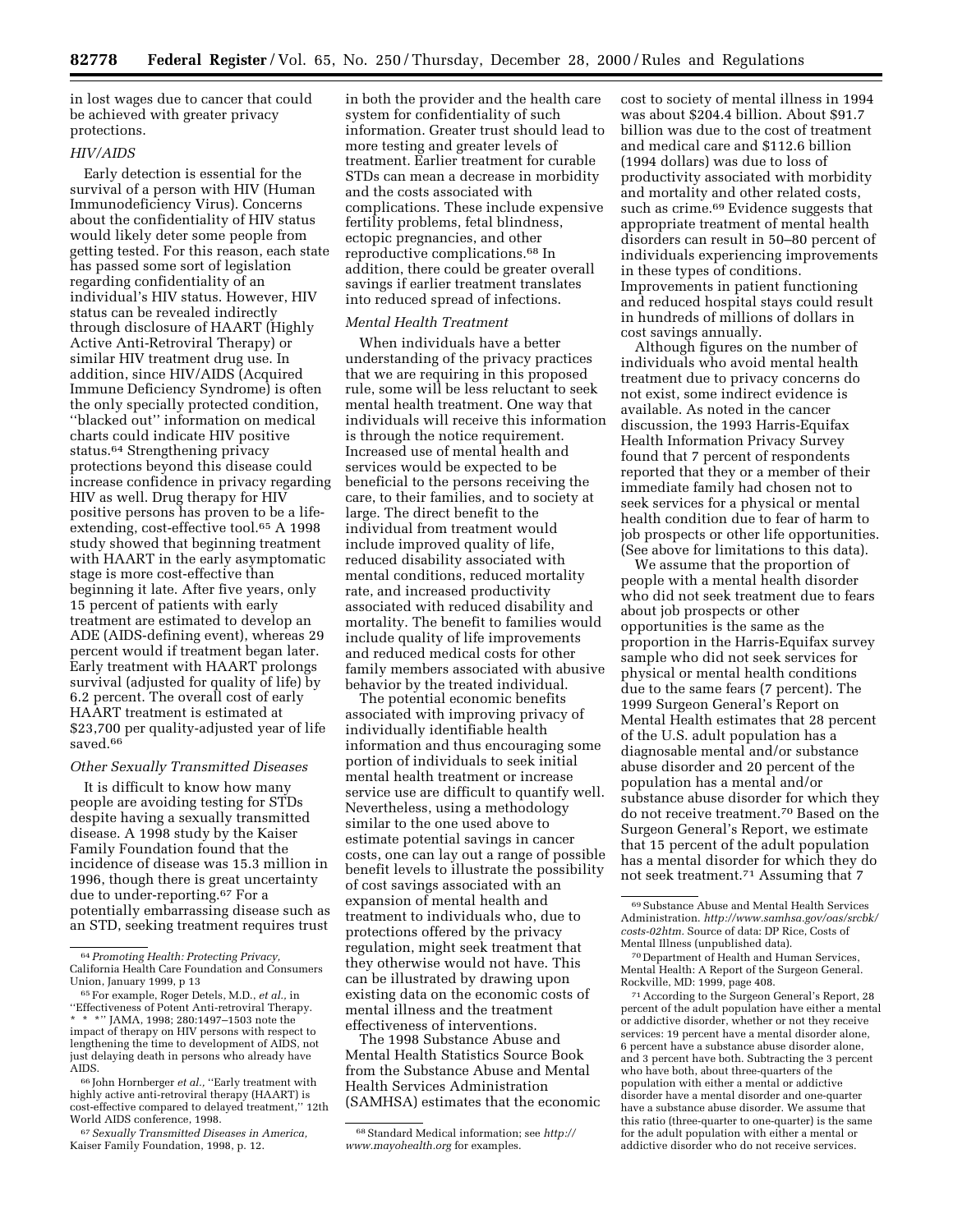percent of those with mental disorders did not seek treatment due to privacy concerns, we estimate that 1.05 percent of the adult population 72 (15 percent multiplied by 7 percent), or 2.07 million people, did not seek treatment for mental illness due to privacy fears.

The indirect (non-treatment) economic cost of mental illness per person with mental illness is \$2,590 (\$112.6 billion divided by 43.4 million people with mental illness).73 The treatment cost of mental illness per person with mental illness is \$2,110 (\$91.7 billion divided by 43.4 million individuals). If we assume that indirect economic costs saved by encouraging more individuals with mental illness to enter treatment are offset by the additional treatment costs, the net savings is about \$480 per person.

As stated above, appropriate treatment of mental health disorders can result in 50-80 percent of individuals experiencing improvements in these types of conditions. Therefore, we multiply the number of individuals with mental disorders who would seek treatment with greater privacy protections (2.07 million) by the treatment effectiveness rate by the net savings per effective treatment (\$480). Assuming a 50 percent success rate, this equation yields annual savings of \$497 million. Assuming an 80 percent success rate, this yields annual savings of \$795 million.

Given the existing data on the annual economic costs of mental illness and the rates of treatment effectiveness for these disorders, coupled with assumptions regarding the percentage of individuals who would seek mental health treatment with greater privacy protections, the potential net economic benefits could range from approximately \$497 million to \$795 million annually.

# **V. Final Regulatory Flexibility Analysis**

# *A. Introduction*

Pursuant to the Regulatory Flexibility Act 5 U.S.C. 601 *et seq.,* the Department must prepare a regulatory flexibility analysis if the Secretary certifies that a final rule would have a significant economic impact on a substantial number of small entities.74

This analysis addresses four issues: (1) The need for, and objective of, the rule; (2) a summary of the public comments to the NPRM and the Department's response; (3) a description and estimate of the number of small entities affected by the rule; and (4) a description of the steps the agency has taken to minimize the economic impact on small entities, consistent with the law and the intent of the rule. The following sections provide details on each of these issues. A description of the projected reporting and record keeping requirements of the rule are included in Section IX, below.

# *B. Reasons for Promulgating the Rule*

This proposed rule is being promulgated in response to a statutory mandate to do so under section 264 of Public Law 104–191. Additional information on the reasons for promulgating the rule can be found in earlier preamble discussions (see Section I. B. above).

# 1. Objectives and Legal Basis

This information can be found in earlier preamble discussions (See I. C. and IV., above).

2. Relevant Federal Provisions

This information can be found in earlier preamble discussions (See I. C., above).

# *C. Summary of Public Comments*

The Department received only a few comments regarding the Initial Regulatory Flexibility Analysis (IRFA) contained in the NPRM. A number of commenters argued that the estimates IRFA were too low or incomplete. The estimates were incomplete to the extent that a number of significant policy provisions in the proposal were not estimated because of too little information at the time. In the final IRFA we have estimates for these provisions. As for the estimates being too low, the Department has sought as much information as possible. The methodology employed for allocating costs to the small business sectors is explained in the following section.

Most of the other comments pertaining to the IRFA criticized specific estimates in the NPRM.

Generally, the commenters argued that certain cost elements were not included in the cost estimates presented in the NPRM. The Department has expanded our description of our data and methodology in both the final RIA and this final RFA to try to clarify the data and assumptions made and the rationale for using them.

Finally, a number of commenters suggested that small entities be exempted from coverage from the final rule, or that they be given more time to comply. As the Department has explained in the Response to Comment section above, such changes were considered but rejected. Small entities constitute the vast majority of all entities that are covered; to exempt them would essentially nullify the purpose of the rule. Extensions were also considered but rejected. The rule does not take effect for two years, which is ample time for small entities to learn about the rule and make the necessary changes to come into compliance.

# *D. Economic Effects on Small Entities*

1. Number and Types of Small Entities Affected

The Small Business Administration defines small businesses in the health care sector as those organizations with less than \$5 million in annual revenues. Nonprofit organizations are also considered small entities;75 however, individuals and states are not included in the definition of a small entity. Similarly, small government jurisdictions with a population of less than 50,000 are considered small entities.76

Small business in the health care sector affected by this rule may include such businesses as: Nonprofit health plans, hospitals, and skilled nursing facilities (SNFs); small businesses providing health coverage; small physician practices; pharmacies; laboratories; durable medical equipment (DME) suppliers; health care clearinghouses; billing companies; and vendors that supply software applications to health care entities.

The U.S. Small Business

Administration reports that as of 1997, there were 562,916 small health care entities 77 classified within the SIC

77Entities are the physical location where an enterprise conducts business. An enterprise may conduct business in more than one establishment.

Thus, we assume that 15 percent of the population have an untreated mental disorder (three-quarters of 20 percent) and 5 percent have an untreated addictive disorder (one-quarter of 20 percent).

<sup>72</sup>According to the Population Estimates Program, Population Division, U.S. Census Bureau, the U.S. population age 20 and older is 197.1 million on Sept. 1, 2000. This estimate of the adult population is used throughout this section.

<sup>73</sup>The number of adults with mental illness is calculated by multiplying the U.S. Census Bureau estimate of the U.S. adult population—197.1 million—by the percent of the adult population with mental illness—22 percent, according to the Surgeon General's Report on Mental Health, which says that 19 percent of the population have a mental disorder alone and three percent have a mental and substance abuse disorder.

<sup>74</sup> ''Entities'' and ''establishments'' are synonymous in this analysis.

<sup>75</sup> ''Entities'' and ''establishments'' are used synonymously in this RFA.

<sup>76</sup> ''Small governments'' were not included in this analysis directly; rather we have included the kinds of institutions within those governments that are likely to incur costs, such as government hospitals and clinics.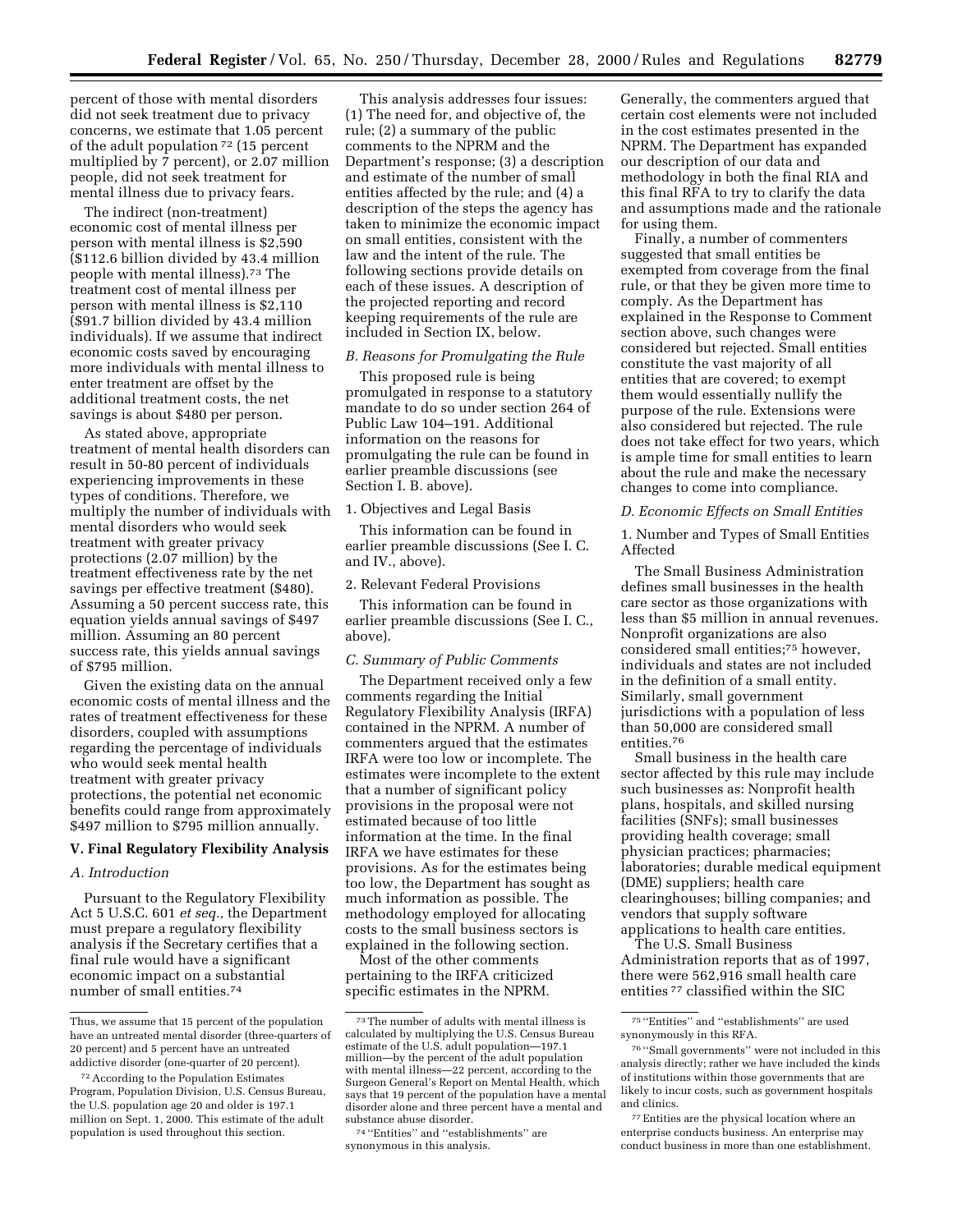codes we have identified as being covered establishments (Table A).

# Table A.--Number of Health Care Establishments That Meet SBA Size Standards,

# $1997<sup>1</sup>$

|                 |                                                                                                                                                                                                                                                                               |                        | Number of                     |                               |
|-----------------|-------------------------------------------------------------------------------------------------------------------------------------------------------------------------------------------------------------------------------------------------------------------------------|------------------------|-------------------------------|-------------------------------|
|                 |                                                                                                                                                                                                                                                                               |                        |                               | $%$ of                        |
|                 |                                                                                                                                                                                                                                                                               | <b>Total Number of</b> | <b>Establishments that</b>    | Establishments that           |
| <b>Standard</b> |                                                                                                                                                                                                                                                                               |                        | <b>Meet SBA Size</b>          |                               |
| Industrial      | Industry                                                                                                                                                                                                                                                                      | <b>Health Care</b>     |                               | <b>Meet SBA Size</b>          |
|                 |                                                                                                                                                                                                                                                                               |                        | Standards <sup>2</sup> or RFA |                               |
| Code (SIC)      |                                                                                                                                                                                                                                                                               | <b>Establishments</b>  |                               | Standards <sup>2</sup> or RFA |
|                 |                                                                                                                                                                                                                                                                               |                        | non-profit                    | non-profit standard           |
|                 |                                                                                                                                                                                                                                                                               |                        | standard                      |                               |
| 5910            | Drug Stores & Proprietary Stores                                                                                                                                                                                                                                              | 48,147                 | 23,923                        | 49.7%                         |
| 6320            | Accident & Health Insurance & Medical Service Plans                                                                                                                                                                                                                           | 8.083                  | 665                           | 8.2%                          |
|                 |                                                                                                                                                                                                                                                                               |                        |                               |                               |
| 7352            | Medical Equipment Rental and Leasing                                                                                                                                                                                                                                          | 3,346                  | 1,836                         | 54.9%                         |
| 8010            | Offices & Clinics Of Doctors Of Medicine                                                                                                                                                                                                                                      | 190,233                | 170.962                       | 89.9%                         |
| 18020           | Offices & Clinics Of Dentists                                                                                                                                                                                                                                                 | 115,020                | 113,864                       | 99.0%                         |
| 8030            | Offices & Clinics Of Doctors Of Osteopathy                                                                                                                                                                                                                                    | 9.143                  | 8,850                         | 96.8%                         |
| 8040            | Offices & Clinics Of Other Health Practitioners                                                                                                                                                                                                                               | 89,482                 | 86,596                        | 96.8%                         |
| 8050            | Nursing & Personal Care Facilities                                                                                                                                                                                                                                            | 33,178                 | 17,727                        | 53.4%                         |
| 8060            | Hospitals                                                                                                                                                                                                                                                                     | 6,991                  | 3,485                         | 49.8%                         |
| 8070            | Medical & Dental Laboratories                                                                                                                                                                                                                                                 | 17,586                 | 13.015                        | 74.0%                         |
| 8080            | Home Health Care Services                                                                                                                                                                                                                                                     | 19,562                 | 12,841                        | 65.6%                         |
| 8090            | Miscellaneous Health & Allied Services                                                                                                                                                                                                                                        | 22,145                 | 11,219                        | 50.7%                         |
| n/a             | Fully Insured ERISA <sup>2</sup>                                                                                                                                                                                                                                              | 2,125,000              | 0                             | NA                            |
| n/a             | Institutional Review Boards (IRB) <sup>2</sup>                                                                                                                                                                                                                                | 450,000                | 0                             | NA                            |
| n/a             | Total <sup>2</sup>                                                                                                                                                                                                                                                            | 562,916                | 464,983                       | 82.6%                         |
|                 | 1 Source: Office of Advocacy, U.S. Small Business Administration, from data provided by the Bureau of the Census, Statistics of U.S.                                                                                                                                          |                        |                               |                               |
|                 | Businesses, 1997. Establishments that have less than \$5,000,000 in annual revenue are considered small businesses here, as are non-<br>profit establishments (regardless of revenue). We have non-profit data for the following SICs: 8050, 8060, and 8080 and have included |                        |                               |                               |
|                 | the number of non-profits in each category into the table.                                                                                                                                                                                                                    |                        |                               |                               |
|                 | <sup>2</sup> We have not included the number of fully insured ERISA plans or institutional review boards (IRB) in the total number of health care                                                                                                                             |                        |                               |                               |
|                 | establishments or the number of establishments that meet SBA standards for small entities, since these are not separate businesses with                                                                                                                                       |                        |                               |                               |
|                 | SIC codes and we do not have sufficient data to impute revenues to them.                                                                                                                                                                                                      |                        |                               |                               |
|                 | <sup>3</sup> We have included self-insured, self-administered plans and third party administrators in the total number of health plans, even though                                                                                                                           |                        |                               |                               |
|                 | neither has individual SIC codes because we have the ability to impute revenues to them. Therefore, the number of health plans in SIC                                                                                                                                         |                        |                               |                               |
|                 | 6320 is greater than the figure usually reported in the Statistics of U.S. Businesses.                                                                                                                                                                                        |                        |                               |                               |

These small businesses represent 82.6% of all health care establishments examined.78 Small businesses represent a significant portion of the total number of health care establishments but a small portion of the revenue stream for all health care establishments. In 1997, the

small health care businesses represented generated approximately \$430 billion in annual receipts, or 30.2% of the total revenue generated by health care establishments (Table B).79 The following sections provide estimates of the number of small health care

establishments that will be required to comply with the rule. Note, however, that the SBA's published annual receipts of health care industries differ from the National Health Expenditure data that the Health Care Financing Administration (HCFA) maintains.

<sup>79</sup>Op.cit, 1997.

<sup>78</sup>Office of Advocacy, U.S. Small Business Administration, from data provided by the Bureau of the Census, Statistics of U.S. Businesses, 1997.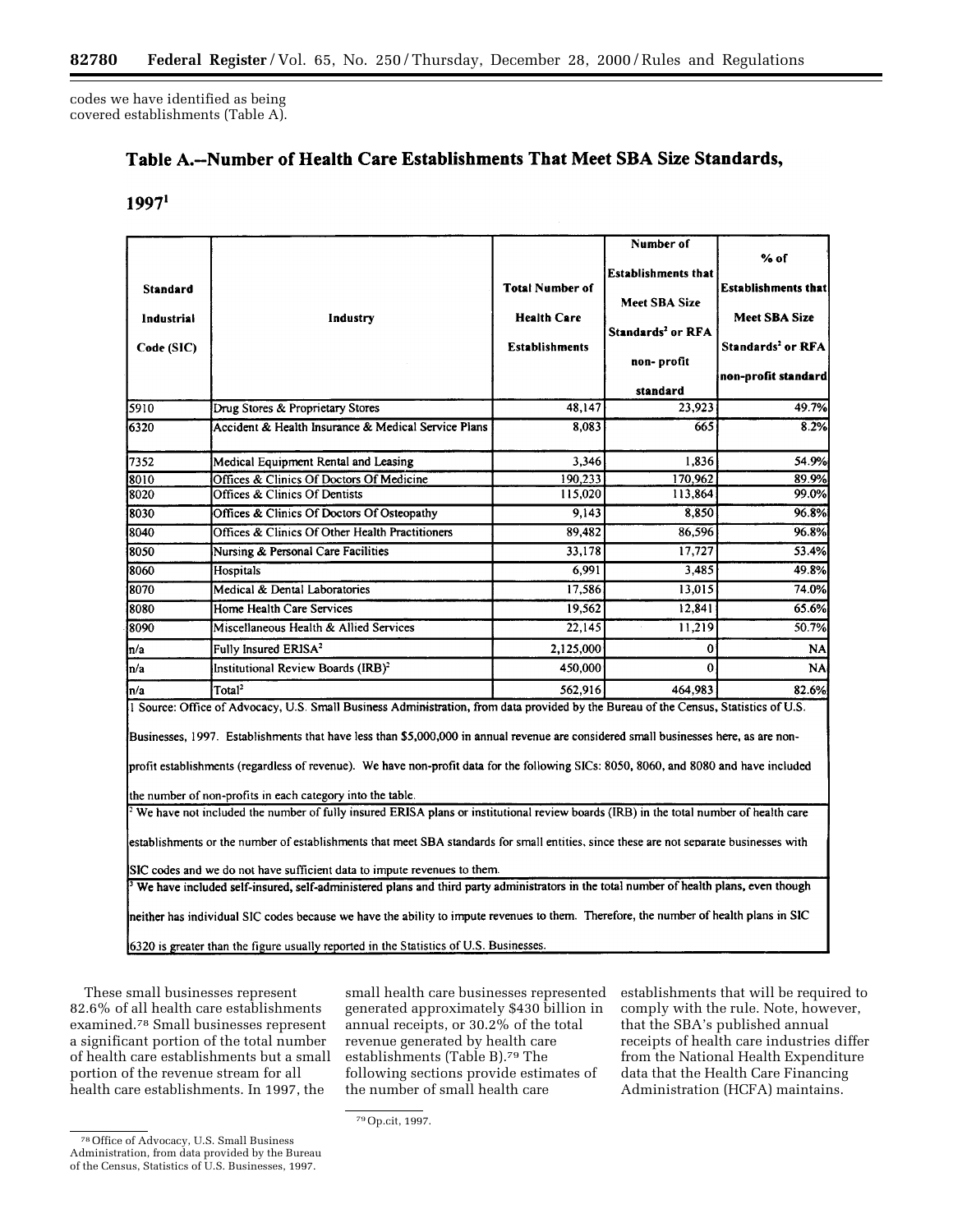۲

These data do not provide the specific revenue data required for a RFA; only the SBA data has the requisite

establishment and revenue data for this analysis.

# Table B.--Annual Receipts of Health Care Entities, 1997<sup>1</sup>

| <b>Standard</b> | Industry                                                                                                                                                                                                                            | <b>Total Revenue</b> | <b>Revenue Generated</b> | % of Total               |
|-----------------|-------------------------------------------------------------------------------------------------------------------------------------------------------------------------------------------------------------------------------------|----------------------|--------------------------|--------------------------|
| Industrial      |                                                                                                                                                                                                                                     |                      | by Small Entities        | <b>Revenue Generated</b> |
| Code (SIC)      |                                                                                                                                                                                                                                     |                      |                          | by Small Entities        |
| 5910            | Drug Stores & Proprietary Stores                                                                                                                                                                                                    | \$100,302,441,000    | \$25,620,978,000         | 25.5%                    |
| 6320            | Accident & Health Insurance & Medical Service Plans                                                                                                                                                                                 | \$512,111,493,027    | \$657,074,000            | 0.1%                     |
|                 | (SIC 6320), Self-Insured/Self Administered (no SIC),                                                                                                                                                                                |                      |                          |                          |
|                 | Third Party Administrators (no SIC)2                                                                                                                                                                                                |                      |                          |                          |
| 7352            | Medical Equipment Rental & Leasing                                                                                                                                                                                                  | \$4,040,646,000      | \$1,193,345,000          | 29.5%                    |
| 8010            | Offices & Clinics Of Doctors Of Medicine                                                                                                                                                                                            | 5182, 148, 148, 000  | \$105,334,031,000        | 57.8%                    |
| 8020            | <b>Offices &amp; Clinics Of Dentists</b>                                                                                                                                                                                            | \$48,766,434,000     | \$47,218,844,000         | 96.8%                    |
| 8030            | Offices & Clinics Of Doctors Of Osteopathy                                                                                                                                                                                          | \$4,613,192,000      | \$4,039,868,000          | 87.6%                    |
| 8040            | Offices & Clinics Of Other Health Practitioners                                                                                                                                                                                     | \$28,110,189,000     | \$23,170,899,000         | 82.4%                    |
| 8050            | Nursing & Personal Care Facilities                                                                                                                                                                                                  | \$77,166,537,000     | \$24,484,098,431         | 31.7%                    |
| 8060            | Hospitals                                                                                                                                                                                                                           | \$382,540,791,000    | \$172,552,388,454        | 45.1%                    |
| 8070            | Medical & Dental Laboratories                                                                                                                                                                                                       | \$19,872,150,000     | \$6,862,628,000          | 34.5%                    |
| 8080            | Home Health Care Services                                                                                                                                                                                                           | \$31,061,036,000     | \$12,085,755,906         | 38.9%                    |
| 8090            | Miscellaneous Health & Allied Services                                                                                                                                                                                              | \$35,034,774,000     | \$6,812,006,000          | 19.4%                    |
| N/A             | Total Receipts                                                                                                                                                                                                                      | \$1,425,767,831,027  | \$430,031,915,791        | 30.2%                    |
|                 | 1 Source: Office of Advocacy, U.S. Small Business Administration, from data provided by the Bureau of the Census, Statistics of U.S.                                                                                                |                      |                          |                          |
|                 | Businesses, 1997. Entities that have less than \$5,000,000 in annual revenue are considered small businesses here, as are non-profit                                                                                                |                      |                          |                          |
|                 | entities (regardless of revenue). We have non-profit data for the following SICs: 8050, 8080, and 8060 and have included the number<br>of non-profits in each category into the table.                                              |                      |                          |                          |
|                 | 2 We have included self-insured/self-administered plans and third party administrators in the total number of health plans, even though<br>neither has individual SIC codes because we have the ability to impute revenues to them. |                      |                          |                          |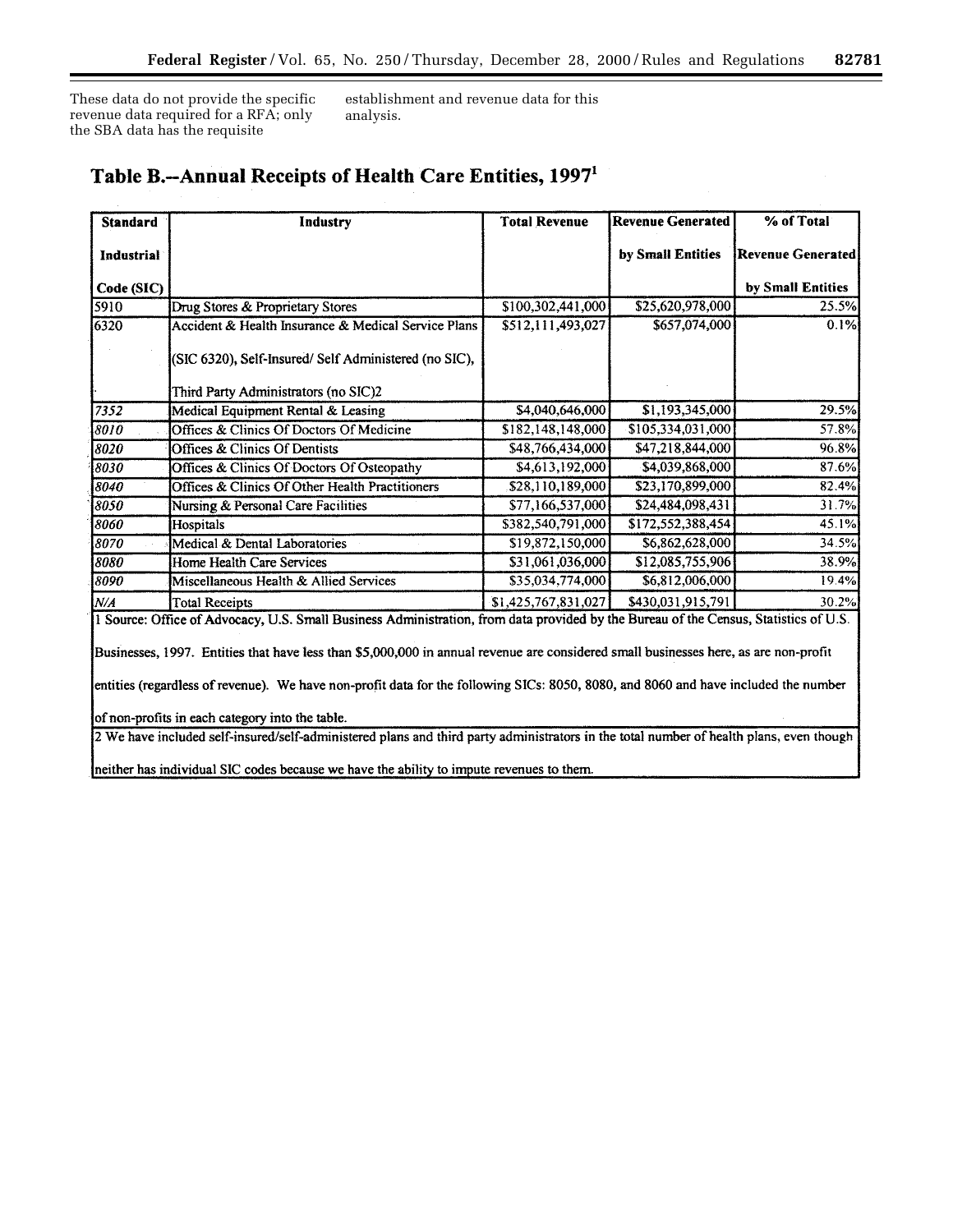The Small Business Administration reports that approximately 74 percent of the 18,000 medical laboratories and dental laboratories in the U.S. are small entities.80 Furthermore, based on SBA data, 55 percent of the 3,300 durable medical equipment suppliers that are not part of drug and proprietary stores in the U.S. are small entities. Over 90 percent of health practitioner offices are small businesses.<sup>81</sup> Doctor offices (90%), dentist offices (99%), osteopathy (97%) and other health practitioner offices (97%) are primarily considered small businesses.

There are also a number of hospitals, home health agencies, non-profit nursing facilities, and skilled nursing facilities that will be affected by the proposed rule. According to the American Hospital Association, there are approximately 3,131 nonprofit hospitals nationwide. Additionally, there are 2,788 nonprofit home health agencies in the U.S. and the Health Care Financing Administration reports that there are 591 nonprofit nursing facilities and 4,280 nonprofit skilled nursing facilities.82

Some contractors that are not covered entities but that work with covered health care entities will be required to adopt policies and procedures to protect information. We do not expect that the additional burden placed on contractors will be significant. We have not estimated the effect of the proposed rule on these entities because we cannot reasonably anticipate the number or type of contracts affected by the proposed rule. We also do not know the extent to which contractors would be required to modify their policy practices as a result of the rule.

2. Activities and Costs Associated With Compliance

This section summarizes specific activities that covered entities must undertake to comply with the rule's provisions and options considered by the Department that would reduce the burden to small entities. In developing this rule, the Department considered a variety of alternatives for minimizing the economic burden that it will create for small entities. We did not exempt small businesses from the rule because they represent such a large and critical proportion of the health care industry (82.6 percent); a significant portion of individually identifiable health

information is generated or held by these small businesses.

The guiding principle in our considerations of how to address the burden on small entities has been to make provisions performance rather than specification oriented—that is, the rule states the standard to be achieved but allows institutions flexibility to determine how to achieve the standard within certain parameters. Moreover, to the extent possible, we have allowed entities to determine the extent to which they will address certain issues. This ability to adapt provisions to minimize burden has been addressed in the regulatory impact analysis above, but it will be briefly discussed again in the following section.

Before discussing specific provisions, it is important to note some of the broader questions that were addressed in formulating this rule. The Department considered extending the compliance period for small entities but concluded that it did not have the legal authority to do so (see discussion above). The rule, pursuant to HIPAA, creates an extended compliance time of 36 months (rather than 24 months) only for small health plans and not for other small entities. The Department also considered giving small entities longer response times for time limits set forth in the rule, but decided to establish standard time limits that we believe are reasonable for covered entities of all sizes, with the understanding that larger entities may not need as much time as they have been allocated in certain situations. This permits each covered entity the flexibility to establish policies regarding time limits that are consistent with the entity's current practices.

Although we considered the needs of small entities during our discussions of all provisions for this final rule, we are highlighting the most significant discussions in the following sections:

#### *Scalability*

Wherever possible, the final rule provides a covered entity with flexibility to create policies and procedures that are best suited to the entity's current practices in order to comply with the standards, implementation specifications, and requirements of the rule. This allows the covered entity to assess its own needs in devising, implementing, and maintaining appropriate privacy policies, procedures, and documentation to address these regulatory requirements. It also will allow a covered entity to take advantage of developments and methods for protecting privacy that will evolve over time in a manner that is best suited to

that institution. This approach allows covered entities to strike a balance between protecting privacy of individually identifiable health information and the economic cost of doing so within prescribed boundaries set forth in the rule. Health care entities must consider both factors when devising their privacy solutions. The Department assumes that professional and trade associations will provide guidance to their members in understanding the rule and providing guidance on how they can best achieve compliance. This philosophy is similar to the approach in the Transactions Rule.

The privacy standard must be implemented by all covered entities, regardless of size. However, we believe that the flexible approach under this rule is more efficient and appropriate then a single approach to safeguarding health information privacy. For example, in a small physician practice, the office manager might be designated to serve as the privacy official as one of many of her duties. In a large health plan, the privacy official position may require more time and greater privacy experience, or the privacy official may have the regular support and advice of a privacy staff or board. The entity can decide how to implement this privacy official requirement based on the entity's structure and needs.

The Department decided to use this scaled approach to minimize the burden on all entities, with an emphasis on small entities. The varying needs and capacities of entities should be reflected in the policies and procedures adopted by the organization and the overall approach it takes to achieve compliance.

#### *Minimum Necessary*

The ''minimum necessary'' policy in the final rule has essentially three components: first, it does not pertain to certain uses and disclosures including treatment-related exchange of information among health care providers; second, for disclosures that are made on a routine basis, such as insurance claims, a covered entity is required to have policies and procedures governing such exchanges (but the rule does not require a case-bycase determination in such cases); and third, providers must have a process for reviewing non-routine requests on a case-by-case basis to assure that only the minimum necessary information is disclosed. The final rule makes changes to the NPRM that reduce the burden of compliance on small businesses.

Based on public comments and subsequent fact-finding, the Department sought to lessen the burden of this

<sup>80</sup>Office of Advocacy, U.S. Small Business Administration, from data provided by the Bureau of the Census, Statistics of U.S. Businesses, 1997.

<sup>81</sup>Op.cit., 1997.

<sup>82</sup>Health Care Financing Administration, OSCAR.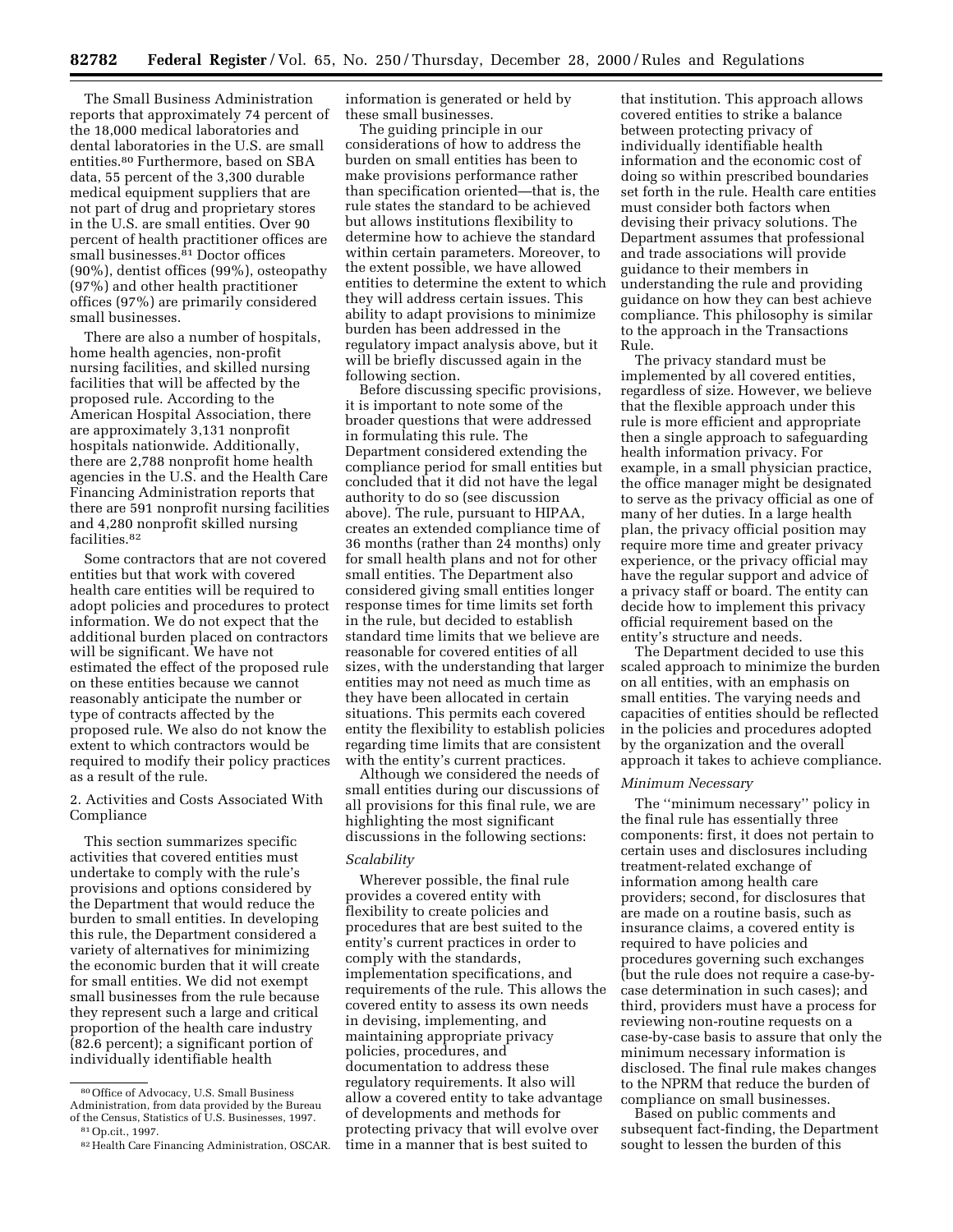provision. The NPRM proposed applying the minimum necessary standard to disclosures to providers for treatment purposes and would have required individual review of all uses of protected health information. The final rule exempts disclosures of protected health information from a covered entity to a health care provider for treatment from the minimum necessary provision and eliminates the case-by-case determinations that would have been necessary under the NPRM. The Department has concluded that the requirements of the final rule are similar to the current practice of most health care providers. For standard disclosure requests, for example, providers generally have established procedures. Under the final rule providers will have to have policies and procedures to determine the minimum amount of protected health information to disclose for standard disclosure requests as well, but may need to review and revise existing procedures to make sure they are consistent with the final rule. For non-routine disclosures, providers have indicated that they currently ask questions to discern how much information should be disclosed. In short, the minimum necessary requirements of this rule are similar to current practice, particularly among small providers.

# *Policy and Procedures*

The rule requires that covered entities develop and document policies and procedures with respect to protected health information to establish and maintain compliance with the regulation. Through the standards, requirements, and implementation specifications, we are proposing a framework for developing and documenting privacy policies and procedures rather than adopting a rigid, prescriptive approach to accommodate entities of different sizes, type of activities, and business practices. Small providers will be able to develop more limited policies and procedures under the rule, than will large providers and health plans, based on the volume of protected health information. We also expect that provider and health plan associations will develop model policies and procedures for their members, which will reduce the burden on small businesses.

#### *Privacy Official*

The rule requires covered entities to designate a privacy official who will be responsible for the development and implementation of privacy policies and procedures. The implementation of this requirement may vary based on the size

of the entity. For example, a small physician's practice might designate the office manager as the privacy official in addition to her broader administrative responsibilities. Once the privacy official has been trained, the time required to accomplish the duties imposed on such person is not likely to be much more than under current practice. Therefore, the requirement imposes a minimal burden on small businesses.

# *Internal Complaints*

The final rule requires covered entities to have an internal process for individuals to make complaints regarding the covered entities' privacy policies and procedures required by the rule and its compliance with such policies. The requirement includes identifying a contact person or office responsible for receiving complaints and documenting all complaints received and the disposition of such complaints, if any. The covered entity only is required to receive and document a complaint (the complaint can be oral or in writing), which should take a short amount of time. The Department believes that complaints about a covered entity's privacy policies and procedures will be uncommon. Thus, the burden on small businesses should be minimal.

# *Training*

In developing the NPRM, the Department considered a number of alternatives for training, including requiring specific training materials, training certification, and periodic retraining. In the NPRM, the Department recommended flexibility in the materials and training method used, but proposed recertification every three years and retraining in the event of material changes in policy.

Based on public comment, particularly from small businesses, the Department has lessened the burden in the final rule. As in the proposal, the final rule requires all employees who are likely to have contact with protected health information to be trained. Covered entities will have to train employees by the compliance date specific to the type of covered entity and train new employees within a reasonable time of initial employment. In addition, a covered entity will have to train each member of its workforce whose functions are affected by a material change in the policies or procedures of such entity. However, the final rule leaves to the employer the decisions regarding the nature and method of training to achieve this requirement. The Department expects a

wide variety of options to be made available by associations, professional groups, and vendors. Methods might include classroom instruction, videos, booklets, or brochures tailored to particular levels of need of workers and employers. Moreover, the recertification requirement of the NPRM has been dropped to ease the burden on small entities.

#### *Consent*

The NPRM proposed prohibiting covered entities from requiring individuals to provide written consent for the use and disclosure of protected health information for treatment, payment, and health care operations purposes. The final rule requires certain health care providers to obtain written consent before using or disclosing protected health information for treatment, payment, and health care operations, with a few exceptions. This requirement was included in the final rule in response to comments that this reflects current practice of health care providers health care providers with direct treatment relationships. Because providers are already obtaining such consent, this requirement represents a minimal burden.

# *Notice of Privacy Rights*

The rule requires covered entities to prepare and make available a notice that informs individuals about uses and disclosures of protected health information that may be made by the covered entity and that informs of the individual's rights and covered entity's legal duties with respect to protected health information. The final rule makes changes to the NPRM that reduce the burden of this provision on covered entities and allows flexibility. The NPRM proposed that the notice describe the uses and disclosures of information that the entity *expected to make* without individual authorization. The final rule only requires that the notice describe uses and disclosures that the entity is permitted or required to make under the rule without an individual's written consent or authorization. This change will allow entities to use standardized notice language within a given state, which will minimize the burden of each covered entity preparing a notice. Professional associations may develop model language to assist entities in developing notices required by the rule. While the final rule specifies minimum notice requirements, it allows entities flexibility to add more detail about a covered entity's privacy policies.

The NPRM also proposed that health plans distribute the notice every three years. The final rule reduced this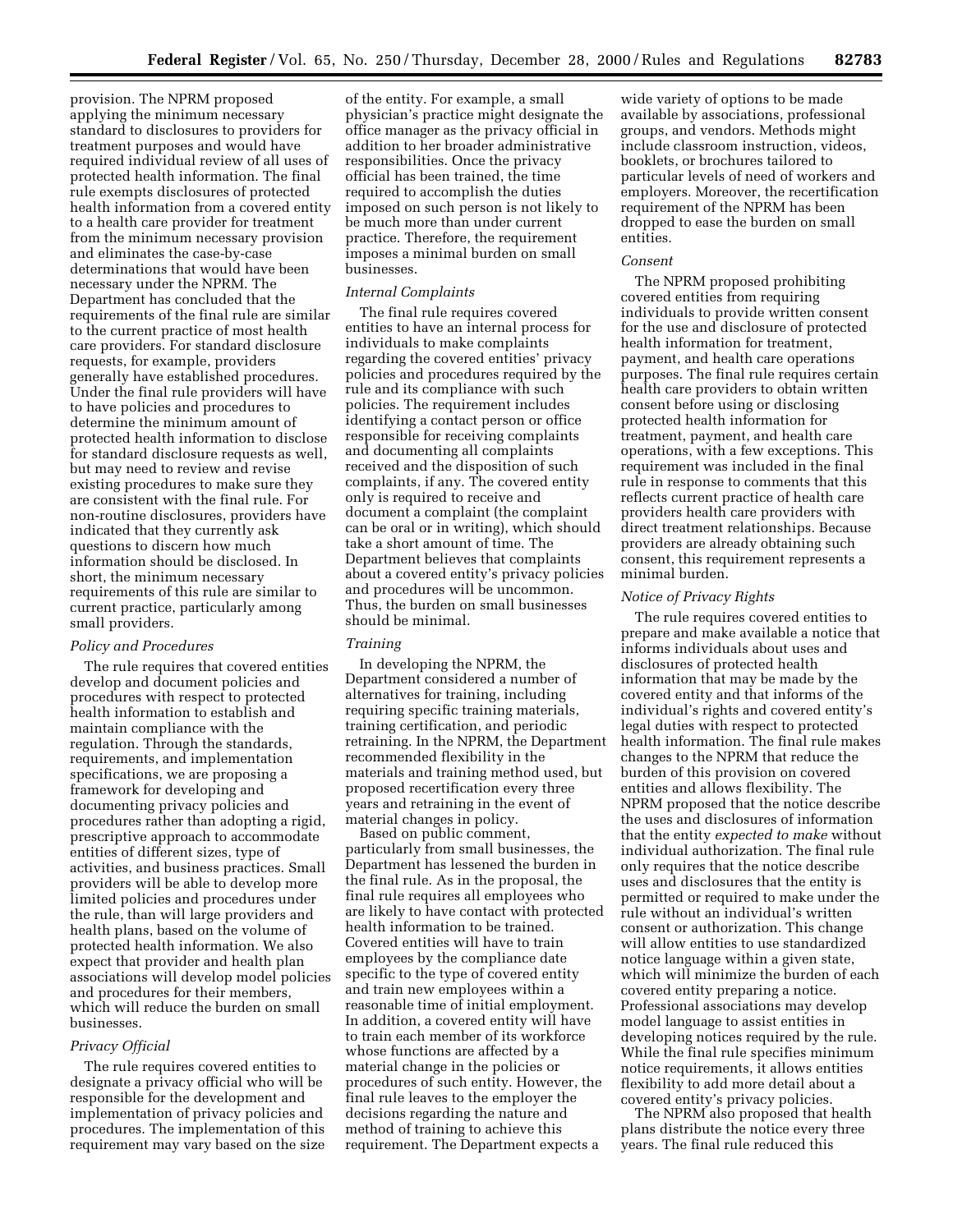burden by requiring health plans (in addition to providing notice to individuals at enrollment and prior to the compliance date of this rule) to inform individuals at least once every three years about the availability of the notice and how to obtain a copy rather than to distribute a copy of the notice.

In discussing the requirement for covered entities to prepare and make available a notice, we considered exempting small businesses (83 percent of entities) or extremely small entities (fewer than 10 employees). The Department decided that informing consumers of their privacy rights and of the activities of covered entities with which they conduct business was too important a goal of this rule to exempt any entities.

In addition to requiring a basic notice, we considered requiring a longer more detailed notice that would be available to individuals on request. However, we decided that it would be overly burdensome to all entities, especially small entities, to require two notice.

We believe that the proposed rule appropriately balances the benefits of providing individuals with information about uses and disclosures of protected health information with covered entities' need for flexibility in describing such information.

# *Access to Protected Health Information*

The public comments demonstrate that inspection and copying of individually identifiable health information is wide-spread today. Individuals routinely request copies of such information, in whole or in part, for purposes that include providing health information to another health care provider or as part of legal proceedings. The amount of inspection and copying of individually identifiable health information that occurs for these purposes is not expected to change as a result of the final regulation.

The final regulation establishes the right of individuals to inspect and copy protected health information about them. Although this is an important right, the Department does not expect it to result in dramatic increases in requests from individuals. We assume that most health care providers currently have procedures for allowing patients to inspect and copy this information. The economic impact on small businesses of requiring covered entities to provide individuals with access to protected health information should be relatively small. Moreover, entities can recoup the costs of copying such information by charging reasonable cost-based fees.

# *Amendments to Protected Health Information*

Many health care providers and health plans currently make provisions to help patients expedite amendments and corrections of their medical record where appropriate. If an error exists, both the patient and the health care provider on health plan benefit from the correction. However, as with inspection and copying, a person's right to request amendment and correction of individually identifiable health information about them is not guaranteed by all states. Based on these assumptions, the Department concludes that the principal economic effect of the final rule will be to expand the right to request amendments to protected health information held by health plans and covered health care providers to those who are currently granted such right by state law. In addition, the rule may draw additional attention to the issue of record inaccuracies and stimulate patient demand for amendment of medical records.

Under the final regulation, if an individual requests an amendment to protected health information about him or her, the health care provider must either accept the amendment or provide the individual with the opportunity to submit a statement disagreeing with the denial. We expect the responses to requests will vary; sometimes an assistant will only make the appropriate notation in the record, requiring only a few minutes; other times a health care provider or manager will review the request and make changes if appropriate, which may require as much as an hour.

Unlike inspections, which currently occur in a small percentage of cases, fact-finding suggests that individuals rarely seek to amend their records today, but the establishment of this right in the rule may spur more requests, including among those who in the past would have only sought to inspect their records. Nevertheless, we expect that the absolute number of additional amendment requests caused by the rule to be small (about 200,000 per per spread over more than 600,000 entities), which will impose only a minor burden on small businesses.

# *Accounting for Disclosures*

The rule grants individuals the right to receive an accounting of disclosures made by a health care provider or plan for purposes other than treatment, payment, or health care operations, with certain exceptions such as disclosures to the individual. The individual may request an accounting of disclosures

made up to six years prior to the request. In order to fulfill such requests, covered health care providers and health plans may track disclosures by making a notation in the individual's medical record regarding the (manual or electronic) when a disclosure is made. We have learned through fact-finding that some health care providers currently track various types of disclosures. Moreover, the Department does not expect many individuals will request an accounting of disclosures. Thus, this requirement will impose a minor burden on small businesses.

#### *De-Identification of Information*

In this rule, the Department allows covered entities to determine that health information is de-identified (*i.e.* that it is not individually identifiable health information), if certain conditions are met. Moreover, information that has been de-identified in accordance with the rule is not considered individually identifiable information and may be used or disclosed without regard to the requirements of the regulation. The covered entity may assign a code or other means of record identification to allow de-identified information to be reidentified if requirements regarding derivation and security are met.

As with other components of this rule, the approach used to remove identifiers from data can be scaled to the size of the entity. Individually identifiable health information can be de-identified in one of two ways; by either removing each of the identifiers listed in the rule or by engaging in a statistical and scientific analysis to determine that information is very unlikely to identify an individual. Small entities without the resources to conduct such an analysis can create deidentified information by removing the full list of possible identifiers set forth in this regulation. Unless the covered entity knows that the information could still identify an individual, the requirement of this rule would be fulfilled. However, larger, more sophisticated covered entities may close to determine independently what information needs to be removed based on sophisticated statistical and scientific analysis.

Efforts to remove identifiers from information are optional. If a covered entity can not use or disclose protected health information for a particular purpose but believes that removing identifiers is excessively burdensome, it can choose not to release the protected health information, or it can seek an authorization from individuals for the use or disclosure of protected health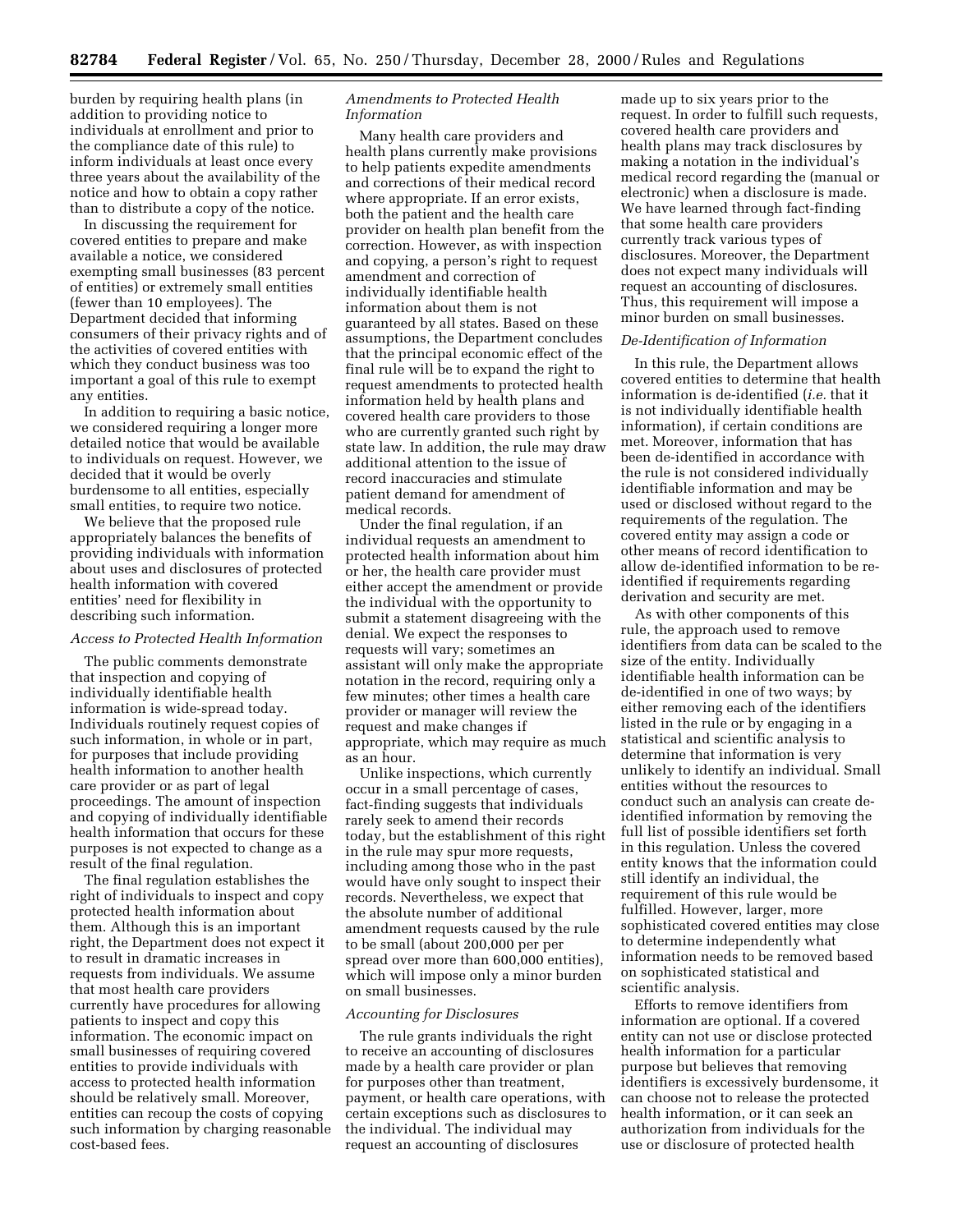information including some or all of the identifiers.

Finally, as discussed in the Regulatory Impact Analysis, the Department believes that very few small entities engage in de-identification currently. Fewer small entities are expected to engage in such activity in the future because the increasing trend toward computerization of large record sets will result in de-identification being performed by relatively few firms or associations over time. We expect that a small covered entity will find it more efficient to contract with specialists in large firms to de-identify protected health information. Larger entities are more likely to have both the electronic systems and the volume of records that will make them attractive for this business.

#### *Monitoring Business Associates*

The final rule requires a covered entity with a business associate to have a written contract or other arrangement that documents satisfactory assurance that the business associate will appropriately safeguard protected health information. The Department expects business associate contracts to be fairly standardized, except for language that will have to be tailored to the specific arrangement between the parties, such as the allowable uses and disclosures of information. The Department assumes the standard language initially will be developed by trade and professional associations for their members. Small health care providers are likely to simply adopt the language or make minor modifications. The regulation includes a requirement that the covered entity take steps to correct, and in some cases terminate, a contract, if necessary, if they know of violations by a business associate. This oversight requirement is consistent with standard oversight of a contract. The Department expects that most entities, particularly smaller ones, will utilize standard language that restricts uses and disclosures of individually identifiable health information their contracts with business associates. This will limit the burden on small businesses.

The NPRM proposed that covered entities be held accountable for the uses and disclosures of individually identifiable health information by their business associates. An entity would have been in violation of the rule if it knew of a breach in the contract by a business associate and failed to cure the breach or terminate the contract. The final rule reduces the extent to which an entity must monitor the actions of its business associates. The entity no longer has to ''ensure'' that each business

associate complies with the rule's requirements. Entities will be required to cure a breach or terminate a contract for business associate actions only if they knew about a contract violation. The final rule is consistent with the oversight a business would provide for any contract, and therefore, the changes in the final rule will impose no new significant cost for small businesses in monitoring their business associates' behavior.

# *Employers With Insured Group Health Plans*

Some group health plans will use or maintain individually identifiable health information, particularly group health plans that are self-insured. Also, some plan sponsors that perform administrative functions on behalf of their group health plans may need protected health information. The final rule permits a group health plan, or a health insurance issuer or HMO that provides benefits on behalf of the group health plan, to disclose protected health information to a plan sponsor who performs administrative functions on its behalf for certain purposes and if certain requirements are met. The plan documents must be amended to: describe the permitted uses and disclosures of protected health information by the plan sponsor; specify that disclosure is permitted only upon receipt of a certification by the plan sponsor that the plan documents have been amended and the plan sponsor agrees to certain restrictions on the use of protected health information; and provide for adequate firewalls to assure unauthorized personnel do not have access to individually identifiable health information.

Some plan sponsors may need information, not to administer the group health plan, but to amend, modify, or terminate the health plan. ERISA case law describes such activities as settlor functions. For example a plan sponsor may want to change its contract from a preferred provider organization to a health maintenance organization (HMO). In order to obtain premium information, the health plan sponsor may need to provide the HMO with aggregate claims information. Under the rule, the health plan sponsor can obtain summary information with certain identifiers removed, in order to provide it to the HMO and receive a premium rate.

The Department assumes that most health plan sponsors who are small employers (those with 50 or fewer employees) will elect not to receive individually identifiable health information because they will have

little, if any, need for such data. Any needs that sponsors of small group health plans may have for information can be accomplished by receiving the information in summary form from their health insurance issuers.

# 3. The Burden on a Typical Small Business

The Department expects small entities to face a cost burden as a result of complying with the proposed regulation. We estimate that the burden of developing privacy policies and procedures is lower in dollar terms for small businesses than for large businesses, but we recognize that the cost of implementing privacy provisions could be a larger burden to small entities as a proportion of total revenue. Due to these concerns, we have relied on the principle of scalability throughout the rule, and have based our cost estimates on the expectation that small entities will develop less expensive and less complex privacy measures that comply with the rule than large entities.

In many cases, we have specifically considered the impact that rule may have on solo practitioners or rural health care providers. If a health care provider only maintains paper records and does not engage in any electronic transactions, the regulation would not apply to such provider. We assume that those providers will be small health care providers. For small health care providers that are covered health care providers, we expect that they will not be required to change their business practices dramatically, because we based many of the standards, implementation specifications, and requirements on current practice and we have taken a flexible approach to allow scalability based on a covered entity's activities and size. In developing policies and procedures to comply with the proposed regulation, scalability allows entities to consider their basic functions and the ways in which protected health information is used or disclosed. All covered entities must take appropriate steps to address privacy concerns, and in determining the scope and extent of their compliance activities, businesses should weigh the costs and benefits of alternative approaches and should scale their compliance activities to their structure, functions, and capabilities within the requirements of the rule.

#### *Cost Assumptions*

To determine the cost burden to small businesses of complying with the final rule, we used as a starting point the overall cost of the regulation determined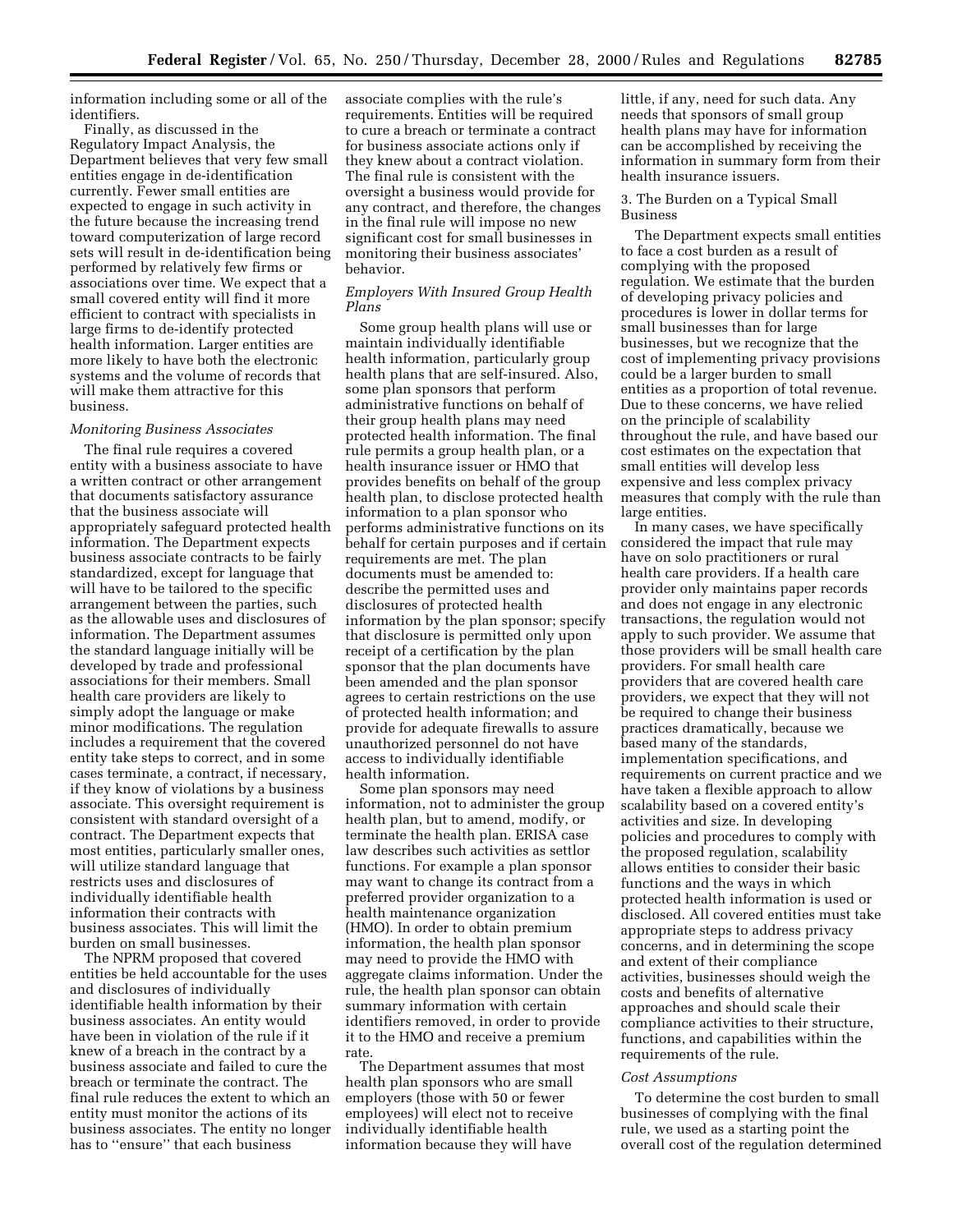in the regulatory impact analysis (RIA). Then we adopted a methodology that apportions the costs found in the RIA to small business by using Census Bureau's Statistics of U.S. Businesses. This Census Bureau survey contains data on the number and proportion of establishments, by Standard Industrial Classification Code (SIC code), that have revenues of less than \$5 million, which meets the Small Business Administration's definition of a small business in the health care sector. This data permitted us to calculate the proportion of the cost of each requirement in the rule that is attributable to small businesses. This methodology used for the regulatory flexibility analysis (RFA) section is therefore based on the methodology used in the (RIA), which was discussed earlier.

The businesses accounted for in the SIC codes contain three groups of covered entities: non-hospital health care providers, hospitals, and health plans. Non-hospital health care providers include: drug stores, offices and clinics of doctors, dentists, osteopaths, and other health practitioners, nursing and personal care facilities, medical and dental laboratories, home health care services, miscellaneous health and allied services, and medical equipment rental and leasing establishments. Health plans include accident and health insurance and medical service plans.

#### *Data Adjustments*

Several adjustments were made to the SIC code data to more accurately determine the cost to small and nonprofit businesses. For health plans (SIC code 6320), we adjusted the SIC data to include self-insured, self-administered health plans because these health plans are not included in any SIC code, though they are covered entities under the rule. Similarly, we have added third-party administrators (TPAs) into this SIC. Although they are not covered entities, TPAs are likely to be business associates of covered entities. For purposes of the regulatory analyses, we have assumed that TPAs would bear many of the same costs of the health plans to assure compliance for the covered entity. To make this adjustment, we assumed the selfinsured/self administered health plans and TPAs have the average revenue of the health plans contained in the SIC code, and then added those assumed revenues to the SIC code and to the total of all health care expenditures. Moreover, we needed to account for the cost to non-profit institutions that might receive more than \$5 million in

revenue, because all non-profit institutions are small businesses regardless of revenue. To make this adjustment for hospitals, nursing homes, and home health agencies, we used data on the number of non-profit institutions from industry sources and from data reported to HCFA. With this data, we assumed the current count of establishments in the SIC codes includes these non-profit entities and that non-profits have the same distribution of revenues as all establishments reported in the applicable SIC codes. The proportions discussed below, which determine the cost for small business, therefore include these non-profit establishments in SIC codes 8030, 8060, and 8080.

The SIC code tables provided in this RFA do not include several categories of businesses that are included in the total cost to small businesses. Claims clearinghouses are not included in the table because claims clearinghouses report their revenues under the SIC 7374 ''Computer Processing and Data Preparation,'' and the vast majority of businesses in this SIC code are involved in non-medical claims data processing. In addition, claims processing is often just one business-line of companies that may be involved in multiple forms of data processing, and therefore, even if the claims processing line of the business generates less than \$5 million in revenue, the company in total may exceed the SBA definition for a small business (the total firm revenue, not each line of business, is the standard for inclusion). Similarly, fully-insured ERISA health plans sponsored by employers are not identified as a separate category in the SIC code tables because employers in virtually all SIC codes may sponsor fully-insured health plans. We have identified the cost for small fully-insured ERISA health plans by using the Department of Labor definition of a small ERISA plan, which is a plan with fewer than 100 insured participants. Using this definition, the initial cost for small fully-insured ERISA health plans is \$7.1 million. Finally, Institutional Review Boards (IRBs) will not appear in a separate SIC code because IRBs are not ''businesses''; rather, they are committees of researchers who work for institutions where medical research is conducted, such as universities or teaching hospitals. IRB members usually serve as a professional courtesy or as part of their employment duties and are not paid separately for their IRB duties. Although IRBs are not ''businesses'' that generate revenues, we have treated them as small business for illustrative

purposes in this RFA to demonstrate the additional opportunity costs that will be faced by those researchers who sit on IRBs. Therefore, assuming IRBs are small businesses, the initial costs are \$.089 million and ongoing costs are approximately \$84.2 million over 9 years.

# *The Cost Model Methodology*

The RIA model employs two basic methodologies to determine the costs to small businesses that are covered entities. As stated above, the RFA determines the cost to small businesses by apportioning the total costs in the RIA using SIC code data. In places where the cost of a given provision of the final rule is a function of the number of covered entities, we determined the proportion of entities in each SIC code that have less than \$5 million in revenues (see Table A). We then multiplied this proportion by the perentity cost estimate of a given provision as determined in the RIA. For example, the cost of the privacy official provision is based on the fact that each covered entity will need to have a privacy official. Therefore, we multiplied the total cost of the privacy official, as determined in the RIA, by the proportion of small businesses in each SIC code to determine the small business cost. Using hospitals for illustrative purposes, because small and non-profit hospitals account for 50 percent of all hospitals, our methodology assigned 50 percent of the cost to small hospitals.

We used a second, though similar, method when the cost of a given provision in the RIA did not depend on the number of covered entities. For example, the requirement to provide notice of the privacy policy is a direct function of the number of patients in the health care system because the actual number of notices distributed depends on how many patients are seen. Therefore, for provisions like the notice requirement, we used SIC code revenue data in a two-step process. First, we apportioned the cost of each provision among sectors of the health care industry by SIC code. For example, because hospital revenue accounts for 27 percent of all health care revenue, we multiplied the total cost of each such provision by 27 percent to determine the cost for the hospital sector in total. Then to determine the cost for small hospitals specifically, we calculated the proportion by the overall cost. For example, 45.1 percent of all hospital revenue is generated by small hospital, therefore, the cost to small hospitals was assumed to account for 45.1 percent of all hospital costs. Estimates, by nature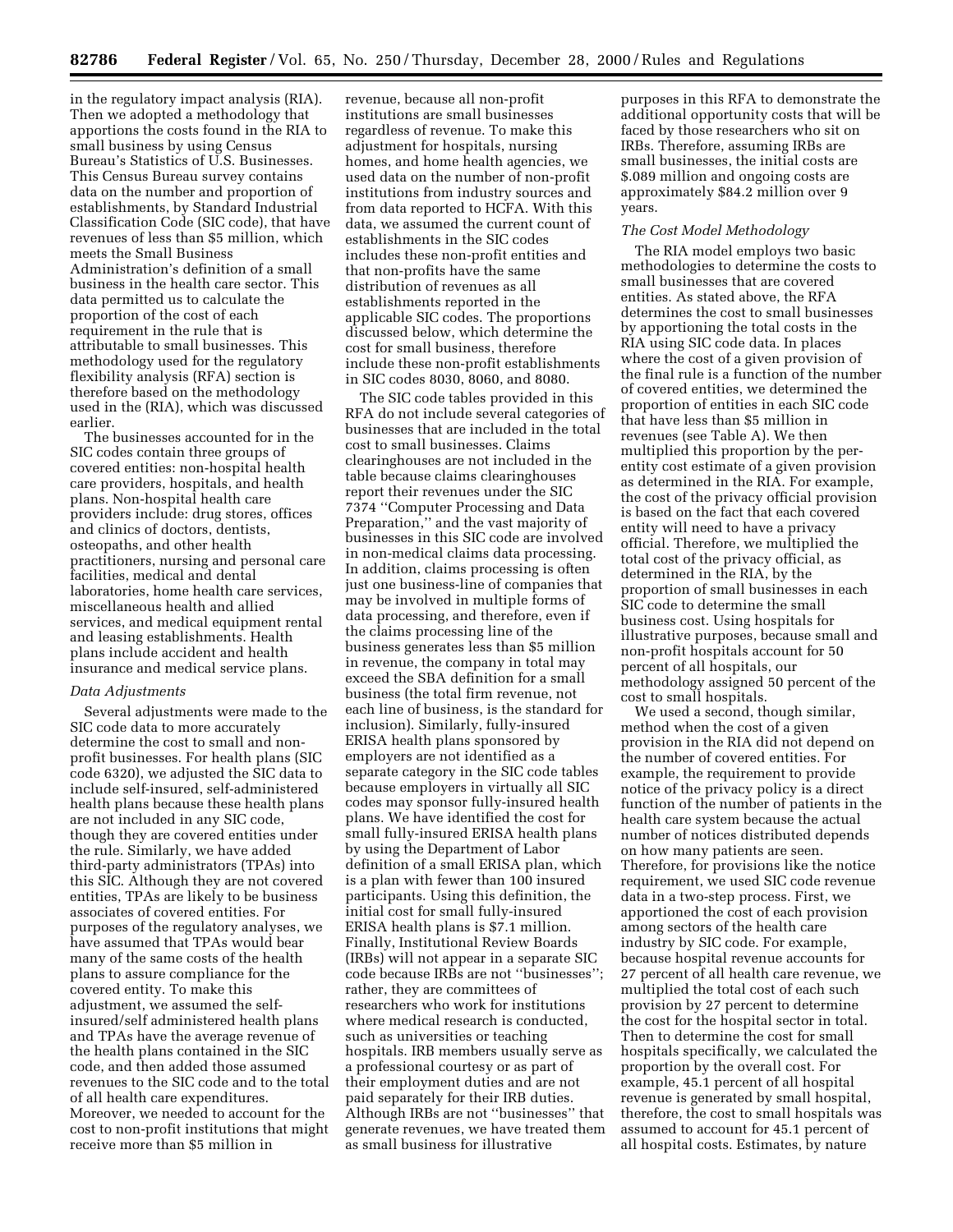are inexact. However, we feel this is a reasonable way to determine the small business costs attributable to this regulation given the limited data from which to work.

# *Total Costs and Costs Per Establishment for Small Business*

Based on the methodology described above, the total cost of complying with the final rule in the initial year of 2003 is \$1.9 billion. The ongoing costs to small business from 2004 to 2012 is \$9.3 billion. Table C presents the initial and ongoing costs to small business by each SIC code. According to this table, small doctors offices, small dentists offices and small hospitals will face the highest cost of complying with the final rule.

However, much of the reason for the higher costs faced by these three groups of small health care providers is explained by the fact that there are a significant number of health care providers in these categories. **BILLING CODE 4150–04–P**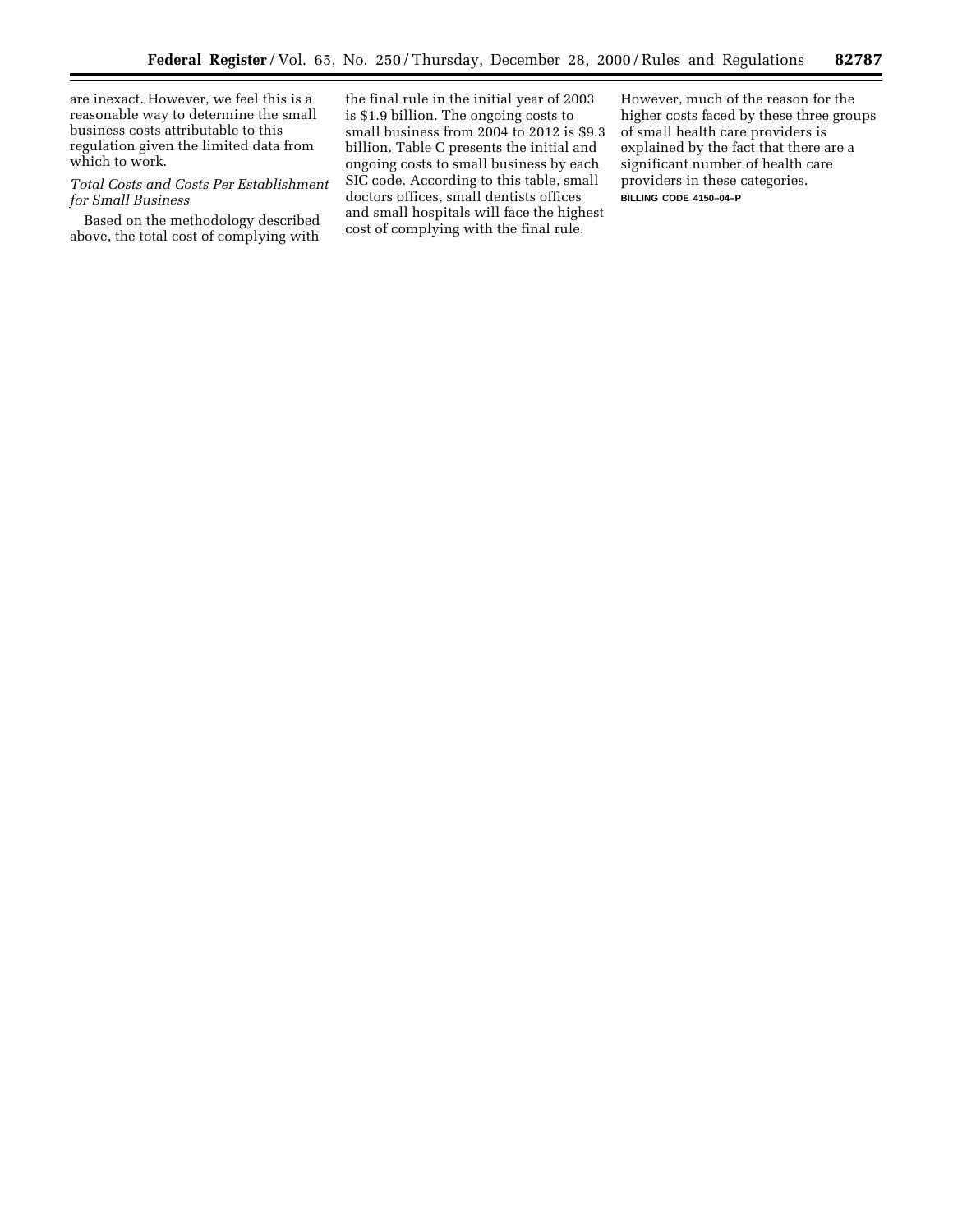# Table C.-Annual Cost to Small Business of Implementing Provisions of the

# Proposed Privacy Regulation<sup>1</sup>

| <b>SIC</b> | Industry                             | Initial Cost (Year 1) <sup>1</sup> | <b>Ongoing Cost (Year</b><br>$2 - 10$ | <b>Total Costs</b> |
|------------|--------------------------------------|------------------------------------|---------------------------------------|--------------------|
| 5910       | Drug Stores & Proprietary Stores     | \$153,976,159                      | \$780,573,862                         | \$934,550,021      |
| 6320       | Accident & Health Insurance &        | \$41,348,527                       | \$169,540,638                         | \$210,889,164      |
|            | Medical Service Plans <sup>2</sup>   |                                    |                                       |                    |
| 7353       | Medical Equipment Rental & Leasing   | \$7,171,728                        | \$36,356,688                          | \$43,528,416       |
| 8010       | Offices & Clinics of Doctors of      | \$633,033,192                      | \$3,209,127,747                       | \$3,842,160,938    |
|            | Medicine                             |                                    |                                       |                    |
| 8120       | Offices & Clinics of Dentists        | \$283,774,344                      | \$1,438,578,786                       | \$1,722,353,130    |
| 8030       | Offices & Clinics of Doctors of      | \$24,278,673                       | \$123,079,430                         | \$147,358,103      |
|            | Osteopathy                           |                                    |                                       |                    |
| 8040       | Offices & Clinics of Other Health    | \$139,251,750                      | \$705,929,263                         | \$845,181,013      |
|            | Practitioners                        |                                    |                                       |                    |
| 8050       | Nursing & Personal Care Facilities   | \$147,143,775                      | \$745,937,461                         | \$893,081,236      |
| 8060       | Hospitals                            | \$355,459,094                      | \$1,199,498,063                       | \$1,554,957,157    |
| 8070       | Medical & Dental Laboratories        | \$41,242,809                       | \$209,078,203                         | \$250,321,012      |
| 8080       | Home Health Care Services            | \$72,632,601                       | \$368,207,067                         | \$440,839,668      |
| 8090       | Misc Health & And Allied Services    | \$40,938,582                       | \$207,535,943                         | \$248,474,525      |
| n/a        | Fully Insured/ERISA                  | \$7,137,028                        | \$0                                   | \$7,137,028        |
| n/a        | <b>IRBs</b>                          | \$88,813                           | \$84,162,446                          | \$84,251,259       |
| n/a        | <b>Total Cost For Small Business</b> | \$1,947,477,073                    | \$9,277,605,598                       | \$11,225,082,671   |

<sup>1</sup> Source: Office of Advocacy, U.S. Small Business Administration, from data provided by the Bureau of the Census, Statistics of

U.S. Businesses, 1997. Entities that have less than \$5,000,000 in annual revenue are considered small businesses here, as are

non-profit entities (regardless of revenue). We have non-profit data for the following SICs: 8050, 8080, and 8060 and have

included the number of non-profits in each category into the table.

<sup>2</sup>The initial costs include all costs in the first year, including costs that recur in subsequent years.

<sup>3</sup> We have included self-insured/self-administered health plans and third party administrators in the total number of health plans,

even though neither has individual SIC codes because we have the ability to impute revenues to them.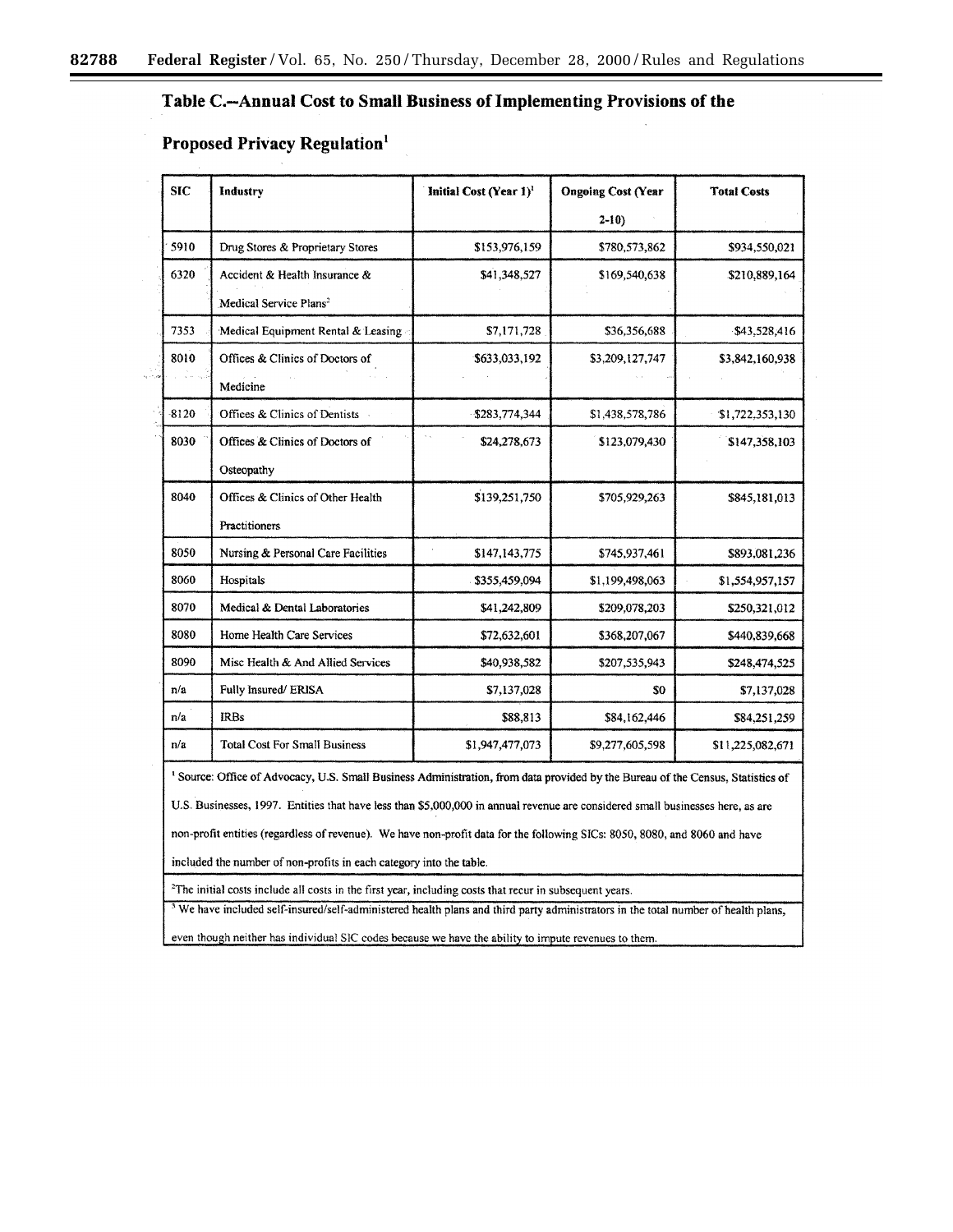On a per-establishment basis, Table D demonstrates that the average cost for small business of complying with the proposed rule in the first year is \$4,188 per-establishment. The ongoing costs of privacy compliance are approximately \$2,217 each year thereafter. We estimate that the average cost of compliance in the first year for each small non-hospital health care provider is approximately 0.6 percent of per-establishment revenues. In subsequent years, perestablishment costs about 0.3 percent of per-establishment revenues. For small hospitals and health plans, the perestablishment cost of compliance in the first year is 0.2 percent and 6.3 percent of per-establishment revenues

respectively. For subsequent years, the cost is only 0.1 percent and 2.9 percent of pre-establishment revenues respectively. These costs may be offset in many firms by the savings realized through requirements of the Transactions Rule.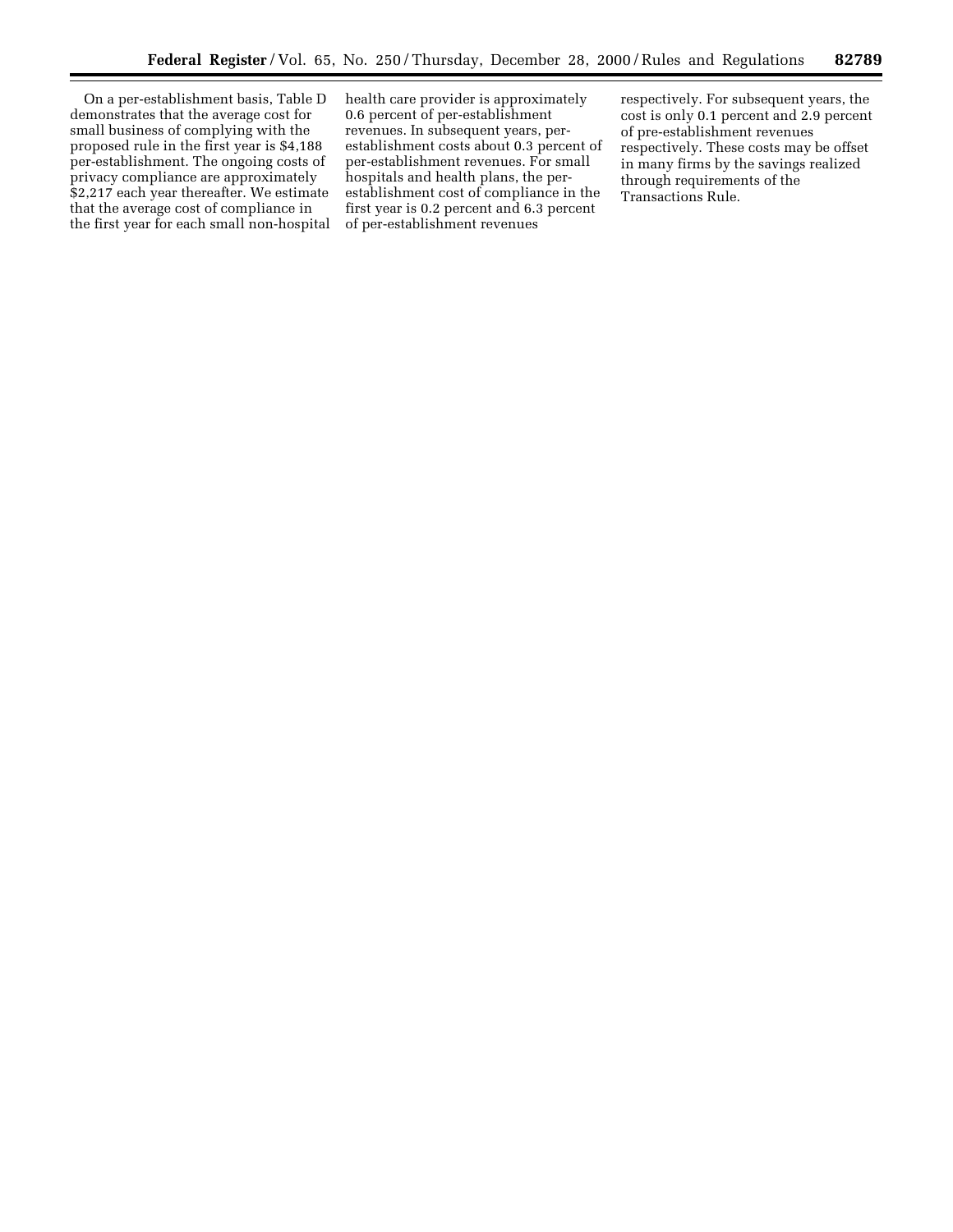| <b>SIC</b> | Industry                                      | <b>Year 1 Privacy Costs Per</b> | <b>Average Year 2-10 Privacy Costs</b> |
|------------|-----------------------------------------------|---------------------------------|----------------------------------------|
|            |                                               | <b>Establishment</b>            | per Establishment                      |
| 5910       | Drug Stores & Proprietary Stores              | \$6,436                         | \$3.625                                |
| 6320       | Accident & Health Insurance & Medical         | \$62,162                        | \$28,320                               |
|            | Service Plans <sup>2</sup>                    |                                 |                                        |
| 7353       | Medical Equipment Rental & Leasing            | \$3,906                         | \$2,200                                |
| 8010       | Offices & Clinics of Doctors of Medicine      | \$3,703                         | \$2,086                                |
| 8120       | Offices & Clinics of Dentists                 | \$2,492                         | \$1,404                                |
| 8030       | Offices & Clinics of Doctors of Osteopathy    | \$2,743                         | \$1,545                                |
| 8040       | Offices & Clinics of Other Health Practioners | \$1,608                         | \$906                                  |
| 8050       | Nursing & Personal Care Facilities            | \$8,301                         | \$4,676                                |
| 8060       | Hospitals                                     | \$101,999                       | \$38,244                               |
| 8070       | Medical & Dental Laboratories                 | \$3,169                         | \$1,785                                |
| 8080       | Home Health Care Services                     | \$5,656                         | \$3,186                                |
| 8090       | Misc Health & And Allied Services             | \$3,649                         | \$2,055                                |
| n/a        | Fully Insured/ERISA <sup>3</sup>              | N/A                             | N/A                                    |
| n/a        | IRB <sup>3</sup>                              | N/A                             | N/A                                    |
| n/a        | Average for All Small Business                | \$4,188                         | \$2,217                                |

# Table D.--Average Annual per Establishment Privacy Costs<sup>1</sup>

<sup>1</sup> Source: Office of Advocacy, U.S. Small Business Administration, from data provided by the Bureau of the Census, Statistics of U.S.

Businesses, 1997. Entities that have less than \$5,000,000 in annual revenue are considered small businesses here, as are non-profit entities

(regardless of revenue). We have non-profit data for the following SICs: 8050, 8080, and 8060 and have included the number of non-profits

in each category into the table.

<sup>2</sup> We have included self-insured/self-administered health plans and third party administrators in the total number of health plans, even though

neither has individual SIC codes because we have the ability to impute revenues to them.

<sup>2</sup>We have not included the number of fully insured ERISA health plans or institutional review boards (IRB) in the total number of health care

entities or the number of entities that meet SMA standards for small entities, since these are not separate businesses with SIC codes and we do

not have sufficient data to impute revenues to them.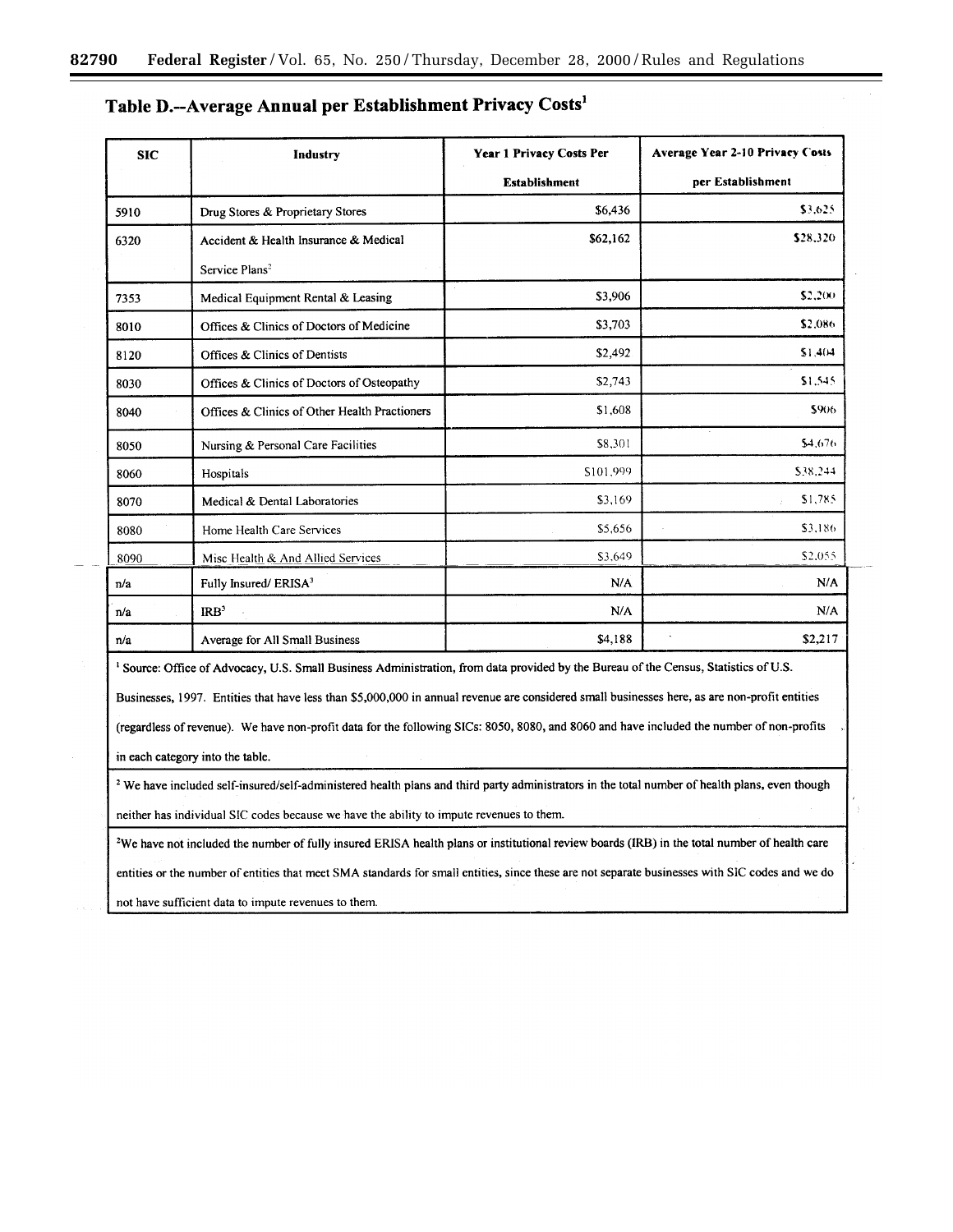Table E shows the cost to each SIC code of the major cost items of the final rule. Listed are the top-five most costly provisions of the rule (to small business) and then the cost of all other remaining provisions. The costs of the most expensive five provisions represent 90 percent of the cost of the ongoing costs

to small business, while the remaining provisions only represent 7 percent.

۰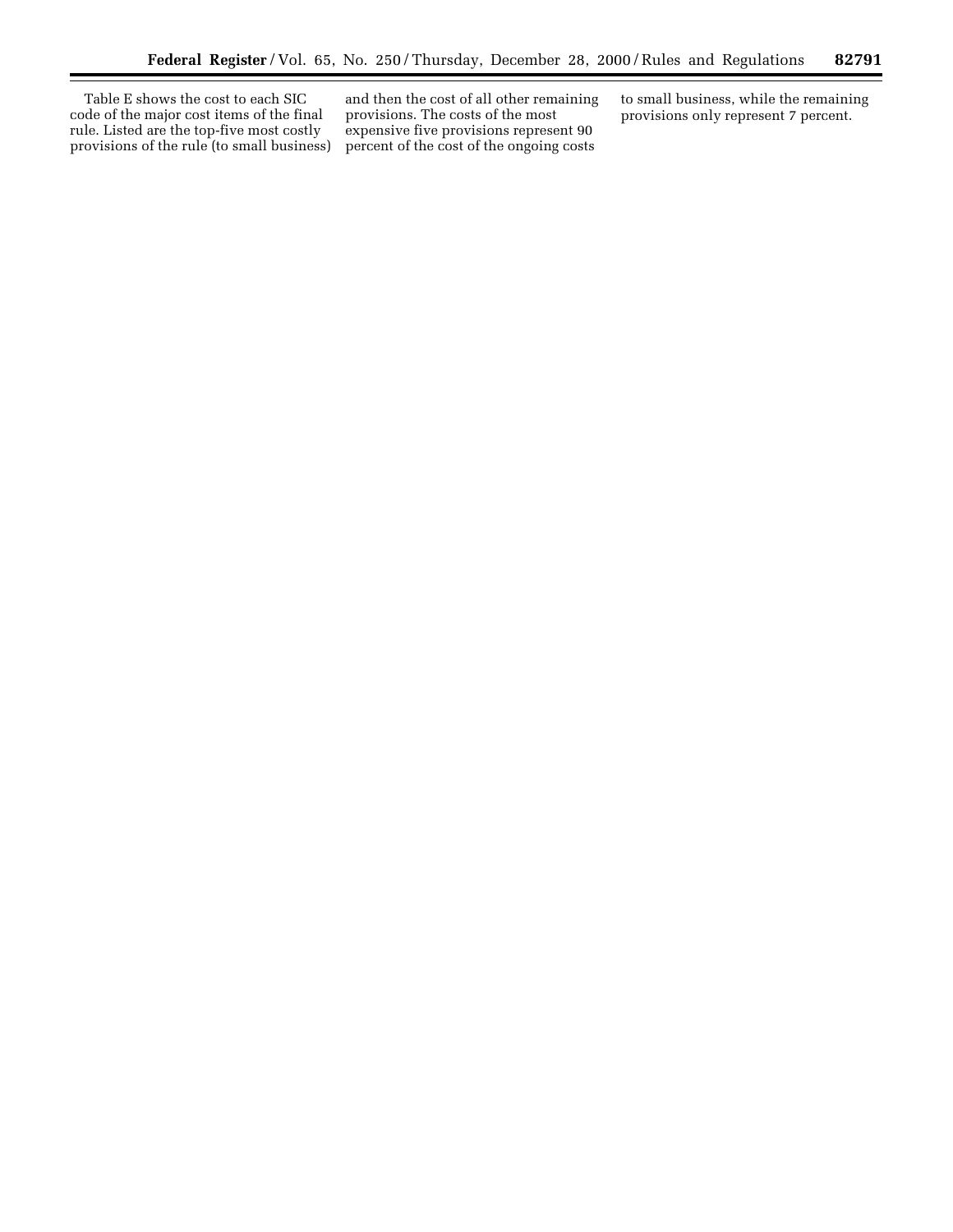$\equiv$ 

| Table E.—Average Annual Ongoing Cost to Small Business of Implementing Provisions of the Privacy Regulation, |                                   |  |  |
|--------------------------------------------------------------------------------------------------------------|-----------------------------------|--|--|
|                                                                                                              | After the First Year <sup>1</sup> |  |  |

÷.

| Industry         | <b>Average Annual</b>   | Average       | Average           | Average       | Average       | Average             |
|------------------|-------------------------|---------------|-------------------|---------------|---------------|---------------------|
|                  | <b>Ongoing Cost for</b> | Annual        | Annual            | Annual        | Annual        | Annual              |
|                  | Privacy Official,       | Ongoing       | Ongoing           | Ongoing       | Ongoing       | Ongoing             |
|                  | per Industry Sector     | Cost for      | Cost for          | Cost for De-  | Cost for      | <b>Cost for All</b> |
|                  |                         | Minimum       | <b>Disclosure</b> | Identificatio | Training,     | Other               |
|                  |                         | Necessary,    | Tracking,         | n, per        | per           | Provisions,         |
|                  |                         | per Industry  | per               | Industry      | Industry      | per Industry        |
|                  |                         | <b>Sector</b> | Industry          | <b>Sector</b> | <b>Sector</b> | <b>Sector</b>       |
|                  |                         |               | Sector            |               |               |                     |
| Drug Stores &    | \$37,997,168            | \$30,008,085  | \$3,597,262       | \$3,751,011   | \$4,083,677   | \$7,293,227         |
| Proprietary      |                         |               |                   |               |               |                     |
| <b>Stores</b>    |                         |               |                   |               |               |                     |
| Accident &       | \$5,920,267             | \$5,395,070   | \$985,072         | \$3,614,697   | \$59,086      | \$2,863,657         |
| Health Insurance |                         |               |                   |               |               |                     |
| & Medical        |                         |               |                   |               |               |                     |
| Service plans    |                         |               |                   |               |               |                     |
| (including Self  |                         |               |                   |               |               |                     |
| Insured/Self     |                         |               |                   |               |               |                     |
| Administered     |                         |               |                   |               |               |                     |
| Health plans, &  |                         |               |                   |               |               |                     |
| $TPAs)^2$        |                         |               |                   |               |               |                     |
| Medical          | \$1,769,789             | \$1,397,683   | \$167,549         | \$174,710     | \$190,205     | \$339,696           |
| Equipment        |                         |               |                   |               |               |                     |
| Rental &         |                         |               |                   |               |               |                     |
| Leasing          |                         |               |                   |               |               |                     |
| Offices &        | \$156,215,538           | \$123,370,486 | \$14,789,213      | \$15,421,311  | \$16,788,984  | \$29,984,217        |
| clinics of       |                         |               |                   |               |               |                     |
| Doctors of       |                         |               |                   |               |               |                     |
| Medicine         |                         |               |                   |               |               |                     |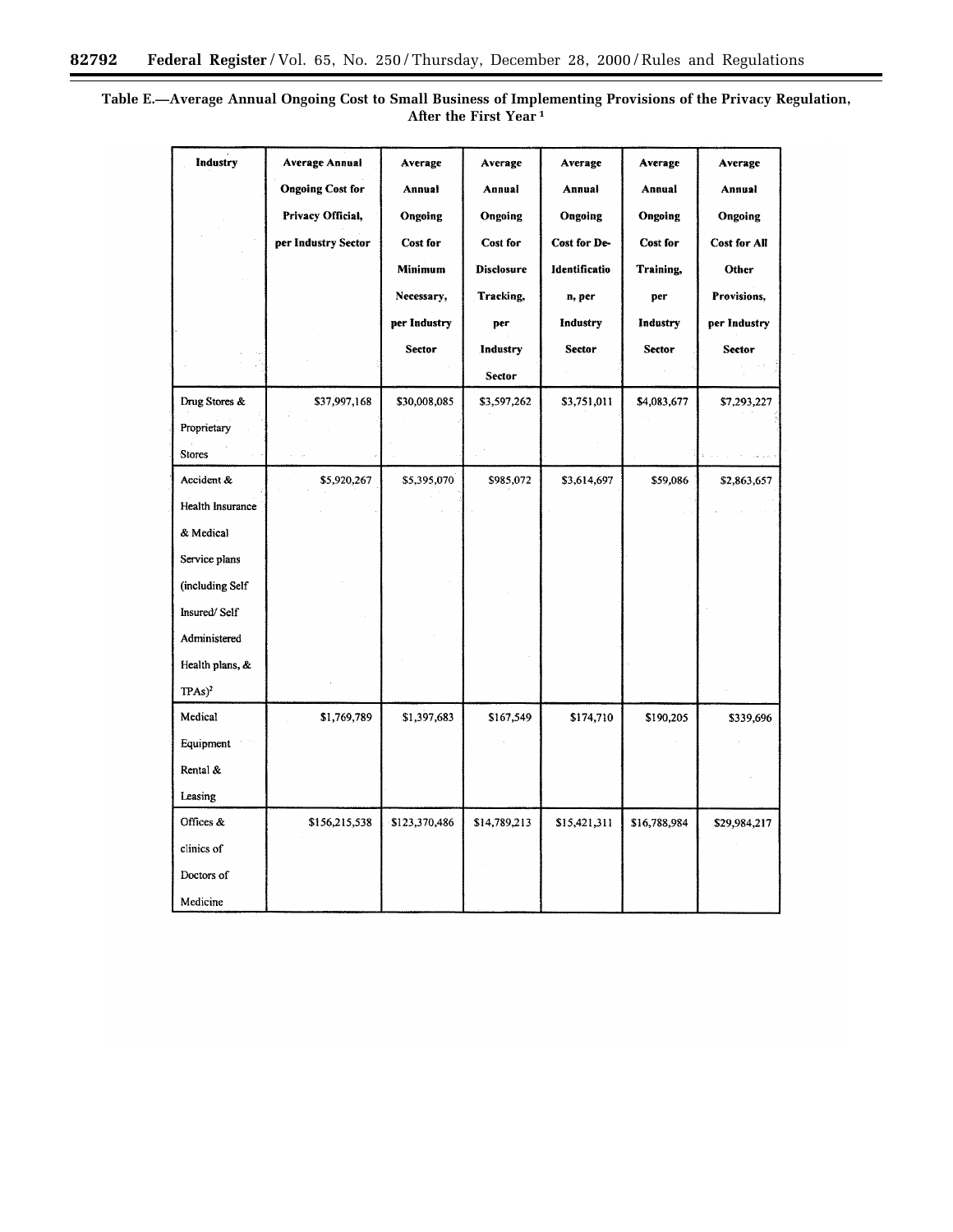| Offices &        | \$70,027,863  | \$55,304,176  | \$6,629,667             | \$6,913,022  | \$7,526,119  | \$13,441,241  |
|------------------|---------------|---------------|-------------------------|--------------|--------------|---------------|
| clinics of       |               |               |                         |              |              |               |
| Doctors of       |               |               |                         |              |              |               |
| Dentists         |               |               |                         |              |              |               |
| Offices &        | \$5,991,323   | \$4,731,619   | \$567,210               | \$591,452    | \$643,907    | \$1,149,982   |
| clinics of       |               |               |                         |              |              |               |
| Doctors of       |               |               |                         |              |              |               |
| Osteopathy       |               |               |                         |              |              |               |
| Offices &        | \$34,363,581  | \$27,138,476  | \$3,253,264             | \$3,392,310  | \$3,693,164  | \$6,595,791   |
| clinics of Other |               |               |                         |              |              |               |
| Health           |               |               |                         |              |              |               |
| Practitioners    |               |               |                         |              |              |               |
| Nursing &        | \$36,311,120  | \$28,676,536  | \$3,437,641             | \$3,584,567  | \$3,902,472  | \$6,969,604   |
| Personal care    |               |               |                         |              |              |               |
| Facilities       |               |               |                         |              |              |               |
| Hospitals        | \$25,475,393  | \$56,613,285  | \$19,558,912            | \$14,153,321 | \$309,555    | \$17,167,095  |
| Medical &        | \$10,177,614  | \$8,037,723   | \$963,534               | \$1,004,715  | \$1,093,821  | \$1,953,505   |
| Dental           |               |               |                         |              |              |               |
| Laboratories     |               |               |                         |              |              |               |
| Home Health      | \$17,923,769  | \$14,155,212  | \$1,696,876             | \$1,769,402  | \$1,926,325  | \$3,440,312   |
| care Services    |               |               |                         |              |              |               |
| Misc Health &    | \$10,102,539  | \$7,978,433   | \$956,426               | \$997,304    | \$1,085,752  | \$1,939,095   |
| Allied Health    |               |               |                         |              |              |               |
| Services         |               |               |                         |              |              |               |
| Fully            | N/A           | N/A           | $\mathbf{N}/\mathbf{A}$ | N/A          | N/A          | \$9,351,383   |
| Insured/ERISA    |               |               |                         |              |              |               |
| IRB              | N/A           | N/A           | N/A                     | N/A          | N/A          | \$0           |
| Total            | \$412,275,964 | \$362,806,784 | \$56,602,625            | \$55,367,822 | \$41,303,067 | \$102,488,804 |

i i

 $\sim 10^{-10}$ 

 $\frac{1}{2} \sum_{i=1}^n \frac{1}{2} \sum_{j=1}^n \frac{1}{2} \sum_{j=1}^n \frac{1}{2} \sum_{j=1}^n \frac{1}{2} \sum_{j=1}^n \frac{1}{2} \sum_{j=1}^n \frac{1}{2} \sum_{j=1}^n \frac{1}{2} \sum_{j=1}^n \frac{1}{2} \sum_{j=1}^n \frac{1}{2} \sum_{j=1}^n \frac{1}{2} \sum_{j=1}^n \frac{1}{2} \sum_{j=1}^n \frac{1}{2} \sum_{j=1}^n \frac{1}{2} \sum_{j=$ 

<sup>2</sup> We have included self-insured, self-administered health plans and third party administrators in the total number of health plans, even though neither has individual SIC codes because we have the ability to impute revenues to them.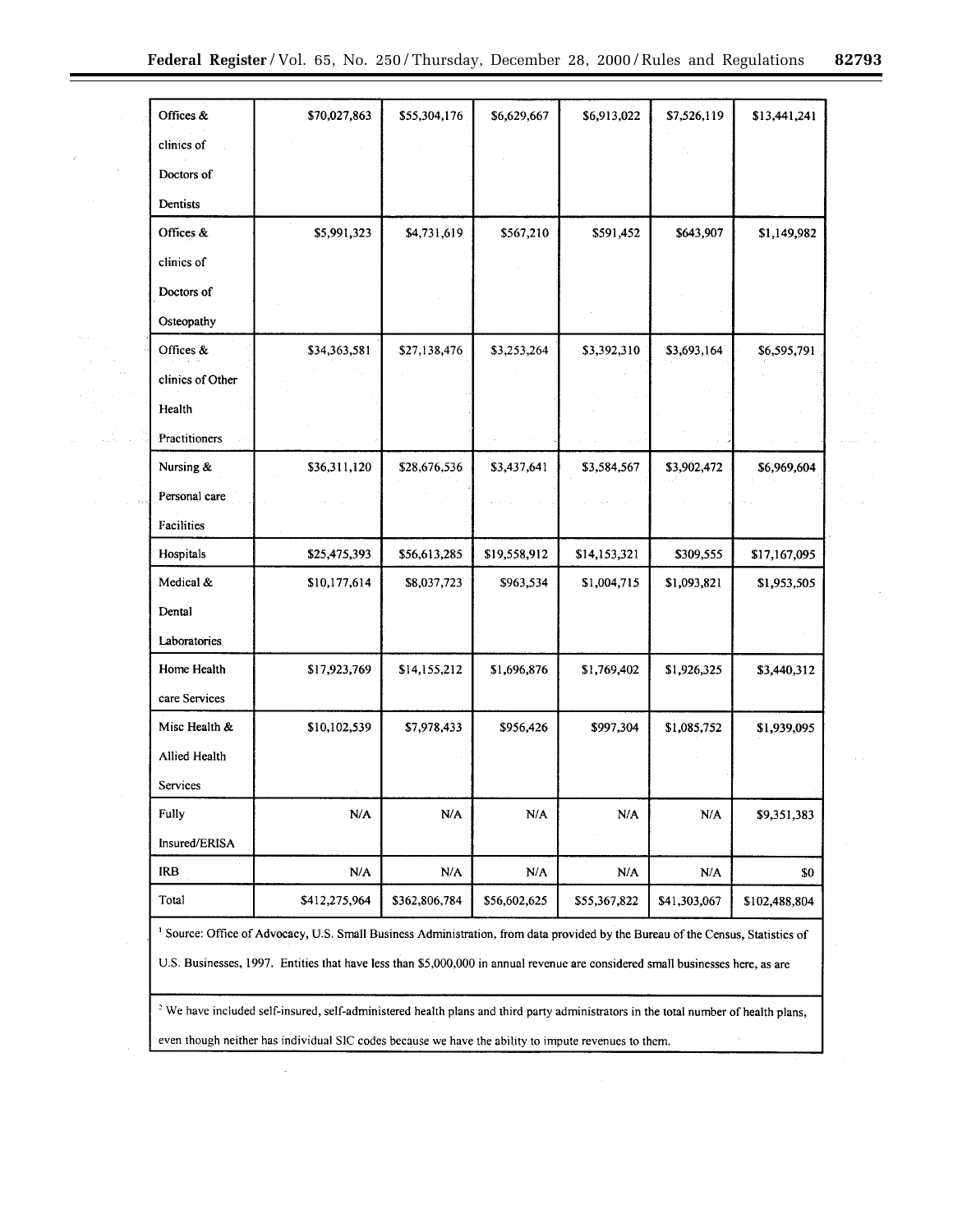# **VI. Unfunded Mandates**

The Unfunded Mandates Reform Act of 1995 (Pub. L. 104–4) requires costbenefit and other analyses for rules that would cost more than \$100 million in a single year. The rule qualifies as a significant rule under the statute. The Department has carried out the costbenefit analysis in sections D and E of this document, which includes a discussion of unfunded costs to state and local governments resulting from this regulation. In developing this regulation, the Department adopted the least burdensome alternatives, consistent with achieving the rule's goals.

# *A. Future Costs*

The Department estimates some of the future costs of the rule in Section E of the Preliminary Regulatory Impact Analysis of this document. The estimates made include costs for the ten years after the effective date. As discussed in section E, state and local government costs will be in the order of \$460 million in 2003 and \$2.4 billion over ten years. Estimates for later years are not practical. The changes in technology are likely to alter the nature of medical record-keeping, and the uses of medical data are likely to vary dramatically over this period. Therefore, any estimates for years beyond 2012 are not feasible.

# *B. Particular Regions, Communities, or Industrial Sectors*

The rule applies to the health care industry and would, therefore, affect that industry disproportionately. Any long-run increase in the costs of health care services would largely be passed on to the entire population of consumers. However, as discussed in the administrative implication regulation, the Transactions Rule is estimated to save the health care industry nearly \$30 billion over essentially the same time period. This more than offsets the costs of the Privacy Rule; indeed, as discussed above, the establishment of consistent, national standards for the protection of medical information is essential to fully realize the savings from electronic transactions standards and other advances that may be realized through ''e-health'' over the next decade. Without strong privacy rules, patients and providers may be very reluctant to fully participate in electronic and e-health opportunities.

# *C. National Productivity and Economic Growth*

The rule is not expected to substantially affect productivity or economic growth. It is possible that productivity and growth in certain sectors of the health care industry could be slightly lower than otherwise because of the need to divert research and development resources to compliance activities. The diversion of resources to compliance activities would be temporary. Moreover, the Department anticipates that, because the benefits of privacy are large, both productivity and economic growth would be higher than in the absence of the final rule. In section I.A. of this document, the Department discusses its expectation that this rule will increase communication among consumers, health plans, and providers and that implementation of privacy protections will lead more people to seek health care. The increased health of the population will lead to increased productivity and economic growth.

# *D. Full Employment and Job Creation*

Some of the human resources devoted to the delivery of health care services will be redirected by rule. The rule could lead to some short-run changes in employment patterns as a result of the structural changes within the health care industry. The growth of employment (job creation) for the roles typically associated with health care profession could also temporarily change but be balanced by an increased need for those who can assist entities with complying with this rule. Therefore, while there could be a temporary slowing of growth in traditional health care professions, that will be offset by a temporary increase in growth in fields that may assist with compliance with this rule (*e.g.* worker training, and management consultants).

#### *E. Exports*

Because the rule does not mandate any changes in products, current export products will not be required to change in any way.

The Department consulted with state and local governments, and Tribal governments. See sections X and XI, below.

# **VII. Environmental Impact**

The Department has determined under 21 CFR 25.30(k) that this action is of a type of does not individually or cumulatively have a significant effect on the human environment. Therefore, neither an environmental assessment nor an environmental impact statement is required.

# **VIII. Collection of Information Requirements**

Under the Paperwork Reduction Act of 1995 PRA), agencies are required to

provide a 30-day notice in the **Federal Register** and solicit public comment before a collection of information requirement is submitted to the Office of Management and Budget (OMB) for review and approval. In order to fairly evaluate whether an information collection should be approved by OMB, section 3506(c)(2)(A) of the PRA requires that we solicit comment on the following issues:

• Whether the information collection is necessary and useful to carry out the proper functions of the agency;

• The accuracy of the agency's estimate of the information collection burden;

• The quality, utility, and clarity of the information to be collected; and

• Recommendations to minimize the information collection burden on the affected public, including automated collection techniques.

Under the PRA, the time, effort, and financial resources necessary to meet the information collection requirements referenced in this section are to be considered. Due to the complexity of this regulation, and to avoid redundancy of effort, we are referring readers to Section V (Final Regulatory Impact Analysis) above, to review the detailed cost assumptions associated with these PRA requirements. We explicitly seek, and will consider, public comment on our assumptions as they relate to the PRA requirements summarized in this section.

# **Section 160.204—Process for Requesting Exception Determinations**

Section 160.204 would require persons requesting to except a provision of state law from preemption under § 160.203(a) to submit a written request, that meets the requirements of this section, to the Secretary to except a provision of state law from preemption under § 160.203. The burden associated with these requirements is the time and effort necessary for a state to prepare and submit the written request for an exception determination to the Secretary for approval. On an annual basis it is estimated that it will take 40 states 16 hours each to prepare and submit a request. The total annual burden associated with this requirement is 640 hours. The Department solicits public comment on the number of requests and hours for others likely to submit requests.

# **Section 160.306—Complaints to the Secretary**

A person who believes that a covered entity is not complying with the applicable requirements of part 160 or the applicable standards, requirements,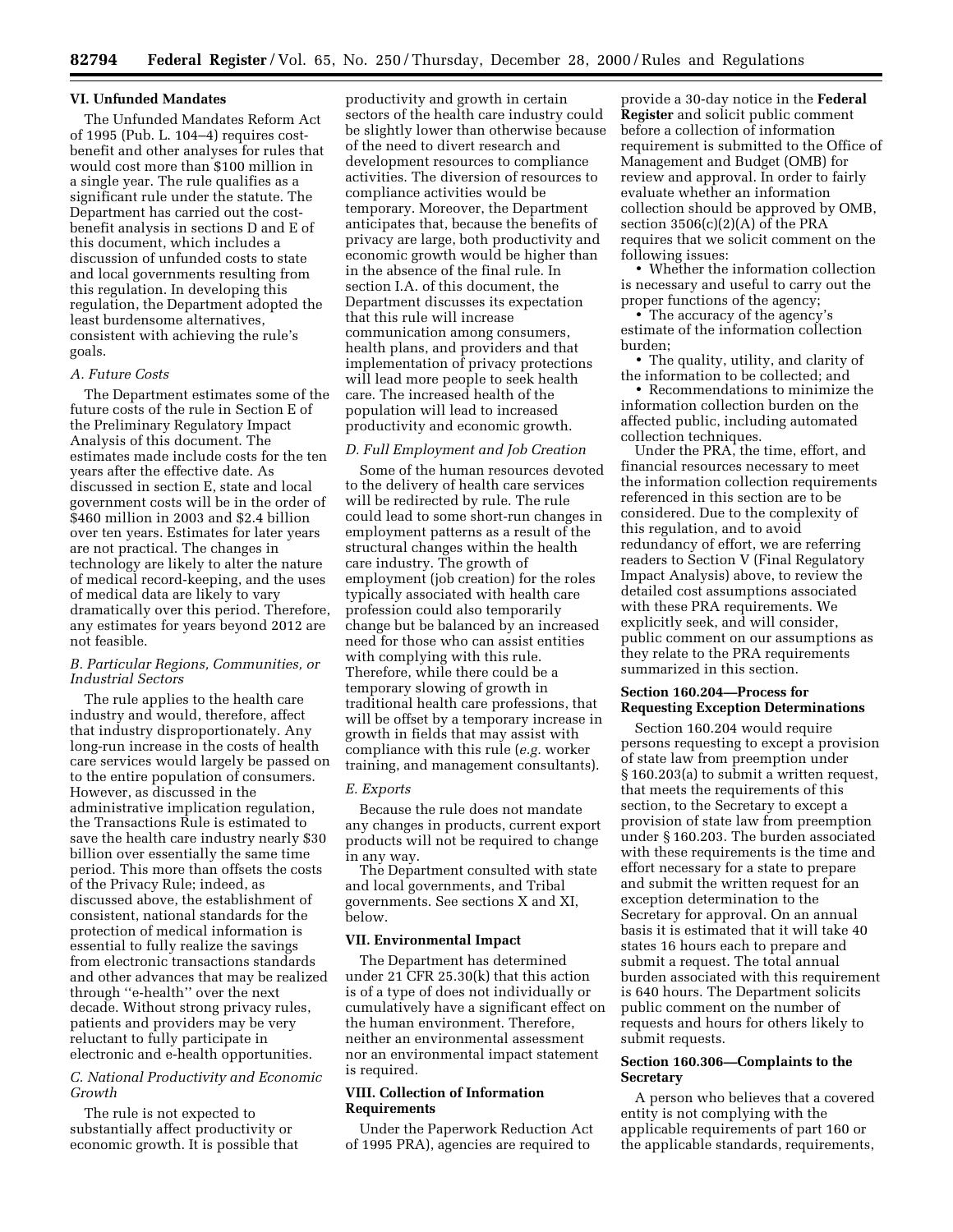and implementation specifications of Subpart E of part 164 of this subchapter may file a complaint with the Secretary. This requirement is exempt from the PRA as stipulated under 5 CFR  $1320.4(a)(2)$ , an audit/administrative action exemption.

# **Section 160.310—Responsibilities of Covered Entities**

A covered entity must keep such records and submit such compliance reports, in such time and manner and containing such information, necessary to enable the Secretary to ascertain whether the covered entity has complied or is complying with the applicable requirements of part 160 and the applicable standards, requirements, and implementation specifications of subpart E of part 164. Refer to § 164.530 for discussion.

# **Section 164.502—Uses and Disclosures of Protected Health Information: General Rules**

A covered entity is permitted to disclose protected health information to an individual, and is required to provide and individual with access to protected health information, in accordance with the requirements set forth under § 164.524. Refer to § 164.524 for discussion.

# **Section 164.504—Uses and Disclosures—Organizational Requirements**

Except for disclosures of protected health information by a covered entity that is a health care provider to another health care provider for treatment purposes, § 164.504 requires a covered entity to maintain documentation demonstrating that it meets the requirements set forth in this section and to demonstrate that it has obtained satisfactory assurance from business associates that meet the requirements of this part with each of its business associates. The burden is 5 minutes per entity times an annual average of 764,799 entities for a total burden of 63,733 burden hours.

# **Section 164.506—Consent for Treatment, Payment, and Health Care Operations**

Except in certain circumstances, a covered health care provider that has a direct treatment relationship must obtain an individual's consent for use or disclosure of protected health information for treatment, payment, or health care operations. While this requirement is subject to the PRA, we believe that the burden associated with this requirement is exempt from the

PRA as stipulated under 5 CFR 1320.3(b)(2).

# **Section 164.508—Uses and Disclosures for Which Individual Authorization Is Required**

Under this section, a covered entity will need to obtain a written authorization from an individual, before it uses or discloses protected health information of the individual if the use or disclosure is not otherwise permitted or required under the rule without authorization. The burden associated with these requirements is the time and effort necessary for a covered entity to obtain written authorization prior to the disclosure of individually identifiable health information. On an annual basis, we estimate that it will take 764,799 entities, an annual average burden per entity of one hour for a total annual burden of 764,799 burden hours.

# **Section 164.510—Uses and Disclosures Requiring an Opportunity for the Individual To Agree or To Object**

Section 164.510 allows, but does not require, covered entities to use or disclose protected health information: (1) for health care institutions, directories; and (2) to family members, close friends, or other persons assisting in an individual's care, as well as government agencies and disaster relief organizations conducting disaster relief activities. This section of the rule addresses situations in which the interaction between the covered entity and the individual is relatively informal, and agreements may be made orally, without written authorizations for use or disclosure. In general, to disclose protected health information for these purposes, covered entities must inform individuals in advance and must provide a meaningful opportunity for the individual to prevent or restrict the disclosure. In certain circumstances, such as in an emergency, when this informal discussion cannot practicably occur, covered entities can make decisions about disclosure or use, in accordance with the requirements of this section based on their professional judgment of what is in the patient's best interest. While these provisions are subject to the PRA, we believe that the burden associated with this requirement is exempt from the PRA as stipulated under 5 CFR 1320.3(b)(2).

# **Section 164.512—Uses and Disclosures for Which Consent, Individual Authorization, or Opportunity To Agree or Object Is Not Required**

Section 164.1512 includes provisions that allow, but that do not require, covered entities to disclose protected

health information without individual authorization for a variety of purposes which represent important national priorities. Pursuant to § 164.512, covered entities may disclose protected health information for specified purposes as follows: as required by law; for public health activities; to public officials regarding victims of abuse, neglect, or domestic violence; for health oversight; for judicial and administrative proceedings; for law enforcement; for specified purposes regarding decedents; for organ donation and transplantation; for research; to avert an imminent threat to health or safety; for specialized government functions (such as for intelligence and national security activities); and to comply with workers' compensation laws. While these provisions are subject to the PRA, we believe that the burden associated with this requirement is exempt from the PRA as stipulated under 5 CFR 1320.3(b)(2).

For research, if a covered entity wants to use or disclose protected health information without individual authorization, it must obtain documentation that a waiver, in whole or in part, of the individual authorization required by § 164.508 for use or disclosure of protected health information has been approved by either an Institutional Review Board (IRB), established in accordance with 7 CFR 1c.107, 10 CFR 745.107, 14 CFR 1230.107, 15 CFR 27.107, 16 CFR 1028.107, 21 CFR 56.107, 22 CFR 225.107, 28 CFR 46.107, 32 CFR 219.107, 34 CFR 97.107, 38 CFR 16.107, 40 CFR 26.107, 45 CFR 46.107, 45 CFR 690.107, or 49 CFR 11.107; or a privacy board. The burden associated with these requirements is the time and effort necessary for a covered entity to maintain documentation demonstrating that they have obtained IRB or privacy board approval, which meet the requirements of this section. On an annual basis it is estimated that these requirements will affect 113,524 IRB reviews. We further estimate that it will take an average of 5 minutes per review to meet these requirements on an annual basis. Therefore, the total estimated annual burden associated with this requirement is 9,460 hours.

# **Section 164.514—Other Procedural Requirements Relating to Uses and Disclosures of Protected Health Information**

Prior to any disclosure permitted by this subpart, a covered entity must verify the identity and authority of persons requesting protected health information, if the identity or authority of such person is not known to the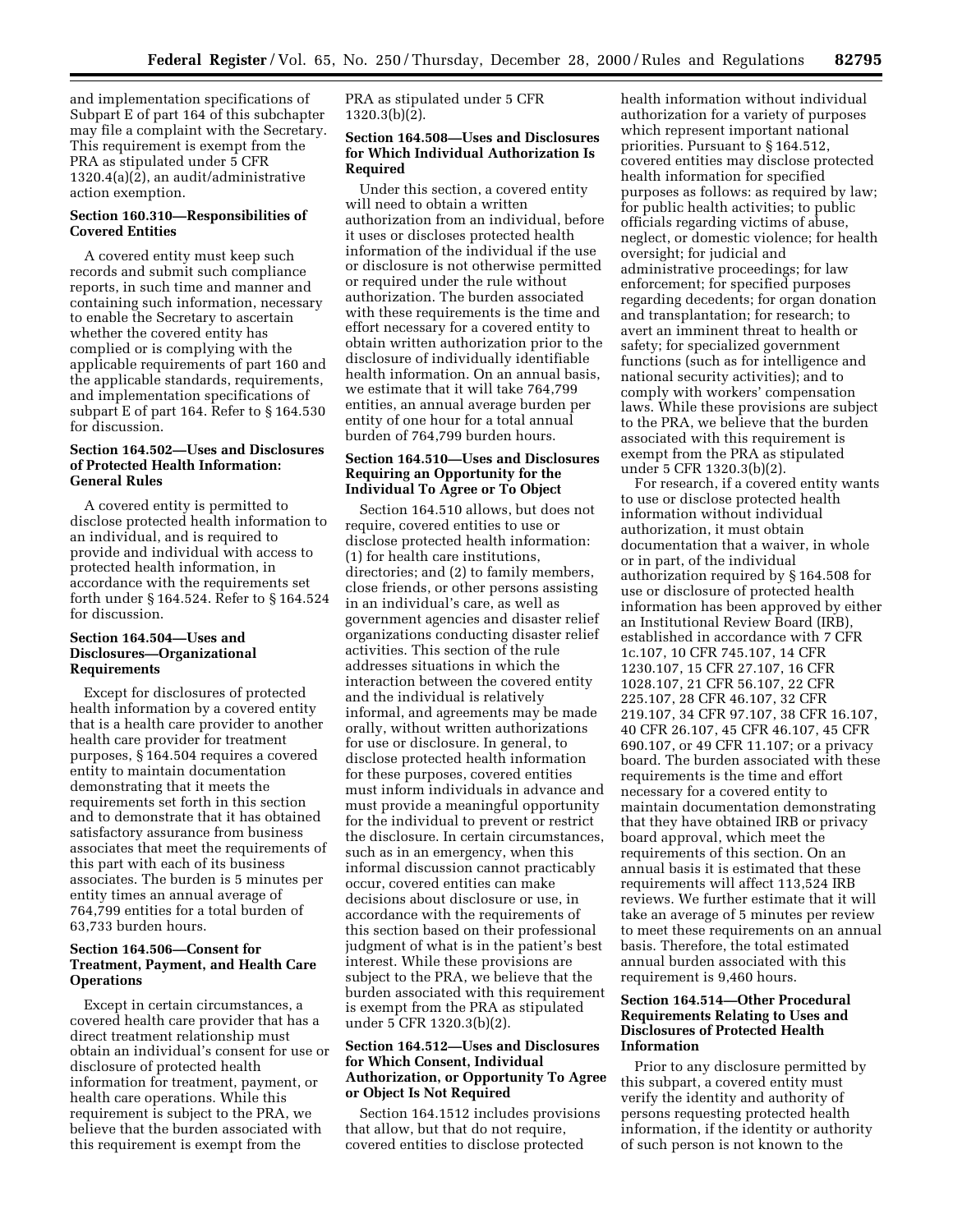covered entity, and obtain any documentation, statements, or representations from the person requesting the protected health information that is required as a condition of the disclosure. In addition, a covered entity must retain any signed consent pursuant to § 164.506 and any signed authorization pursuant to § 164.508 for documentation purposes as required by § 164.530(j). This requirement is exempt from the PRA as stipulated under 5 CFR 1320.4(a)(1) and  $(1)(2)$ .

# **Section 164.520—Notice of Privacy Practices for Protected Health Information**

Except in certain circumstances set forth in this section, individuals have a right to adequate notice of the uses and disclosures of protected health information that may be made by the covered entity, and of the individual's rights and the covered entity's legal duties with respect to protected health information. To comply with this requirement a covered entity must provide a notice, written in plain language, that includes the elements set forth in this section. For health plans, there will be an average of 160.2 million notices each year. We assume that the most efficient means of distribution for health plans will be to send them out annually as part of the materials they send to current and potential enrollees, even though it is not required by the regulation. The number of notices per health plan per year would be about 10,570. We further estimate that it will require each health plan, on average, only 10 seconds to disseminate each notice. The total annual burden associated with this requirement is calculated to be 267,000 hours. Health care providers with direct treatment relationships would provide a copy of the notice to an individual at the time of first service delivery to the individual, make the notice available at the service delivery site for individuals to request and take with them, whenever the content of the notice is revised, make the notice available upon request and post the notice, if required by this section, and post a copy of the notice in a location where it is reasonable to expect individuals seeking services from the provider to be able to read the notice. The annual number of notices disseminated by all providers is 613 million. We further estimate that it will require each health provider, on average, 10 seconds to disseminate each notice. This estimate is based upon the assumption that the required notice will be incorporated into and disseminated with other patient materials. The total

annual burden associated with this requirement is calculated to be 1 million hours.

In addition, a covered entity must document compliance with the notice requirements by retaining copies of the notices issued by the covered entity. Refer to § 164.530 for discussion.

# **Section 164.522—Rights To Request Privacy Proteciton for Protected Health Information**

Given that the burden associated with the following information collection requirements will differ significantly, by the type and size of health plan or health care provider, we are explicitly soliciting comment on the burden associated with the following requirements; as outlined and required by this section, covered entities must provide individuals with the opportunity to request restrictions related to the uses or disclosures of protected health information for treatment, payment, or health care operations. In addition, covered entities must accommodate requests for confidential communications in certain situations.

# **Section 164.524—Access of Individuals to Protected Health Information**

As set forth in this section, covered entities must provide individuals with access to inspect and obtain a copy of protected health information about them in designated record sets, for so long as the protected health information is maintained in the designated record sets. This includes such information in a business associate's designated record set that is not a duplicate of the information held by the health care provider or health plan for so long as the information is maintained. Where the request is denied in whole or in part, the covered entity must provide the individual with a written statement of the basis for the denial and a description of how the individual may complain to the covered entity pursuant to the complaint procedures established in § 164.530 or to the Secretary pursuant to the procedures established in § 160.306 of this subpart. In certain cases, the covered entity must provide the individual the opportunity to have another health care professional review the denial. Pursuant to public comment, we estimate that each disclosure will contain 31 pages and that 150,000 disclosures will be made on an annual basis at three minutes per disclosure for a total burden of 7,500 hours. Refer to section V.E. for detailed discussion related to the costs associated with meeting these requirements.

# **Section 164.526—Amendment of Protected Health Information**

Given that burden associated with the following information collection requirements will differ significantly, by the type and size of health plan or health care provider, we are explicitly soliciting comment on the burden associated with the following requirements: Individuals have the right to request amendment of protected health information about them in designated record sets created by a covered entity. Where the request is denied, a covered entity must provide the individual with a written statement of the basis for the denial and an explanation of how the individual may pursue the matter, including how to file a complaint with the Secretary pursuant to § 160.306 of this subpart. As appropriate, a covered entity must identify the protected health information in the designated record set that is the subject of the disputed amendment and append or otherwise link the individual's request for an amendment, the covered entity's denial of the request, the individual's statement of disagreement, if any, and the covered entity's rebuttal, if any, to the designated record set.

# **Section 164.528—Accounting for Disclosures of Protected Health Information**

Based upon public comment it is assumed that it will take 5 minutes per request times 1,081,000 requests for an annual burden of 90,083 hours. An individual may request that a covered entity provide an accounting for disclosure for a period of time less than six years from the date of the individual's request, as outlined in this section.

# **Section 164.530—Administrative Requirements**

A covered entity must maintain such policies and procedures in written or electronic form where policies or procedures with respect to protected health information are required by this subpart. Where a communication is required by this subpart to be in writing, a covered entity must maintain such writing, or an electronic copy, as documentation; and where an action or activity is required by this subpart to be documented, it must maintain a written or electronic record of such action or activity. While these requirements are subject to the PRA, we believe the burden associated with these requirements is exempt from the PRA as stipulated under 5 CFR 1320.3(b)(2).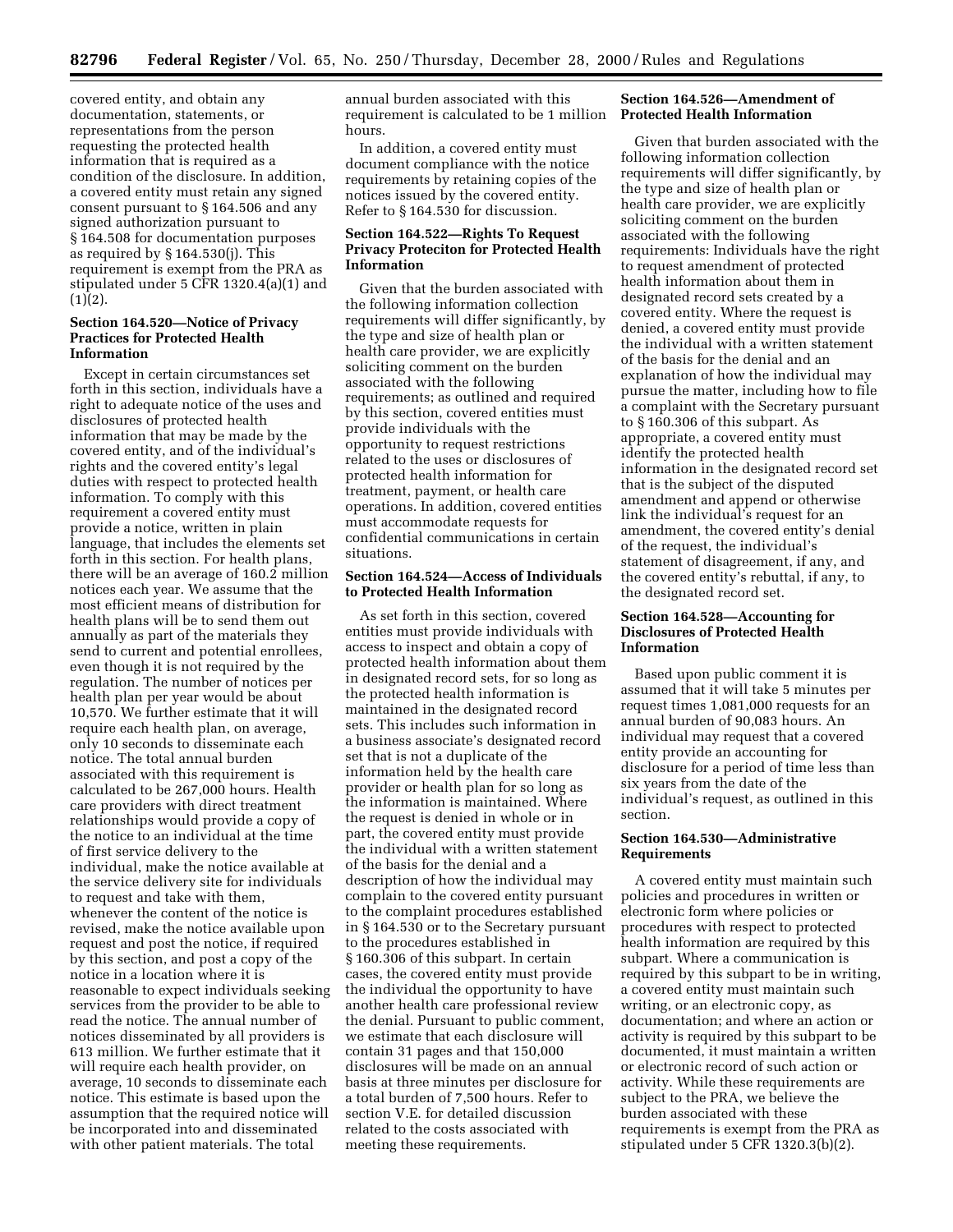We have submitted a copy of this rule to OMB for its review of the information collection requirements in §§ 160.204, 160.306, 160.310, 164.502, 164.504, 164.506, 164.508, 164.510, 164.512, 164.514, 164.520, 164.522, 164.524, 164.526, 164.528, and Sec. 164.530. These requirements are not effective until they have been approved by OMB. If you comment on any of these information collection and record keeping requirements, please mail copies directly to the following: Health Care Financing Administration, Office of Information Services, Division of HCFA Enterprise Standards, Room N2– 14–26, 7500 Security Boulevard, Baltimore, MD 21244–1850. ATTN: John Burke and to the Office of Information and Regulatory Affairs, Office of Management and Budget, Room 10235, New Executive Office Building, Washington, DC 20503. ATTN: Allison Herron Eydt, HCFA Desk Officer.

# **IX. Executive Order 13132: Federalism**

The Department has examined the effects of provisions in the final privacy regulation on the relationship between the federal government and the states, as required by Executive Order 13132 on ''Federalism.'' Our conclusion is that the final rule does have federalism implications because the rule has substantial direct effects on states, on the relationship between the national government and states, and on the distribution of power and responsibilities among the various levels of government. The federalism implications of the rule, however, flow from, and are consistent with the underlying statute. The statute allows us to preempt state or local rules that provide less stringent privacy protection requirements than federal law is consistent with this Executive Order. Overall, the final rule attempts to balance both the autonomy of the states with the necessity to create a federal benchmark to preserve the privacy of personally identifiable health information.

It is recognized that the states generally have laws that relate to the privacy of individually identifiable health information. The HIPAA statue dictates the relationship between state law and this final rule. Except for laws that are specifically exempted by the HIPAA statute, state laws continue to be enforceable, unless they are contrary to Part C of Title XI of the standards, requirements, or implementation specifications adopted or pursuant to subpart x. However, under section  $264(c)(2)$ , not all contrary provisions of state privacy laws are preempted; rather, the law provides that contrary

provisions of state law relating to the privacy of individually identifiable health information that are also ''more stringent'' than the federal regulatory requirements or implementation specifications will continue to be enforceable.

Section 3(b) of Executive Order 13132 recognizes that national action limiting the policymaking discretion of states will be imposed "\* \* \* only where there is constitutional and statutory authority for the action and the national activity is appropriate in light of the presence of a problem of national significance.'' Personal privacy issues are widely identified as a national concern by virtue of the scope of interstate health commerce. HIPAA's provisions reflect this position. HIPAA attempts to facilitate the electronic exchange of financial and administrative health plan transactions while recognizing challenges that local, national, and international information sharing raise to confidentiality and privacy of health information.

Section 3(d)(2) of the Executive Order 13132 requires the federal government defer to the states to establish standards where possible. HIPAA requires the Department to establish standards, and we have done so accordingly. This approach is a key component of the final Privacy Rule, and it adheres to section 4(a) of Executive Order 13132, which expressly contemplates preemption when there is a conflict between exercising state and federal authority under federal statute. Section 262 of HIPAA enacted Section 1178 of the Social Security Act, developing a ''general rule'' that state laws or provisions that are contrary to the provisions or requirements of Part C of Title XI, or the standards or implementation specifications adopted, or established thereunder are preempted. Several exceptions to this rule exist, each of which is designed to maintain a high degree of state autonomy.

Moreover, section 4(b) of the Executive Order authorizes preemption of state law in the federal rule making context when there is ''the exercise of state authority is directly conflicts with the exercise of federal authority under federal statute \* \* \*.'' Section 1178 (a)(2)(B) of HIPAA specifically preempts state laws related to the privacy of individually identifiable health information unless the state law is more stringent. Thus, we have interpreted state and local laws and regulations that would impose less stringent requirements for protection of individually identifiable health information as undermining the

agency's goal of ensuring that all patients who receive medical services are assured a minimum level of personal privacy. Particularly where the absence of privacy protection undermines an individual's access to health care services, both the personal and public interest is served by establishing federal rules.

The final rule would establish national minimum standards with respect to the collection, maintenance, access, use, and disclosure of individually identifiable health information. The federal law will preempt state law only where state and federal laws are ''contradictory'' and the federal regulation is judged to establish ''more stringent'' privacy protections than state laws.

As required by the previous Executive Order (E.O. 13132), states and local governments were given, through the notice of proposed rule making, an opportunity to participate in the proceedings to preempt state and local laws (section 4(e)). The Secretary also provided a review of preemption issues upon requests from states. In addition, anticipating the promulgation of the Executive Order, appropriate officials and organizations were consulted before this proposed action is implemented (Section 3(a) of Executive Order 13132).

The same section also includes some qualitative discussion of costs that would occur beyond that time period. Most of the costs of proposed rule, however, would occur in the years immediately after the publication of a final rule. Future costs beyond the ten year period will continue but will not be as great as the initial compliance costs.

Finally, we have considered the cost burden that this proposed rule would impose on state and local health care programs, such as Medicaid, county hospitals, and other state health benefits programs. As discussed in Section E of the Regulatory Impact Analysis of this document, we estimate state and local government costs will be in the order of \$460 million in 2003 and \$2.4 billion over ten years.

The agency concludes that the policy in this final document has been assessed in light of the principles, criteria, and requirements in Executive Order 13132; that this policy is not inconsistent with that Order; that this policy will not impose significant additional costs and burdens on the states; and that this policy will not affect the ability of the states to discharge traditional state governmental functions.

During our consultation with the states, representatives from various state agencies and offices expressed concern that the final regulation would preempt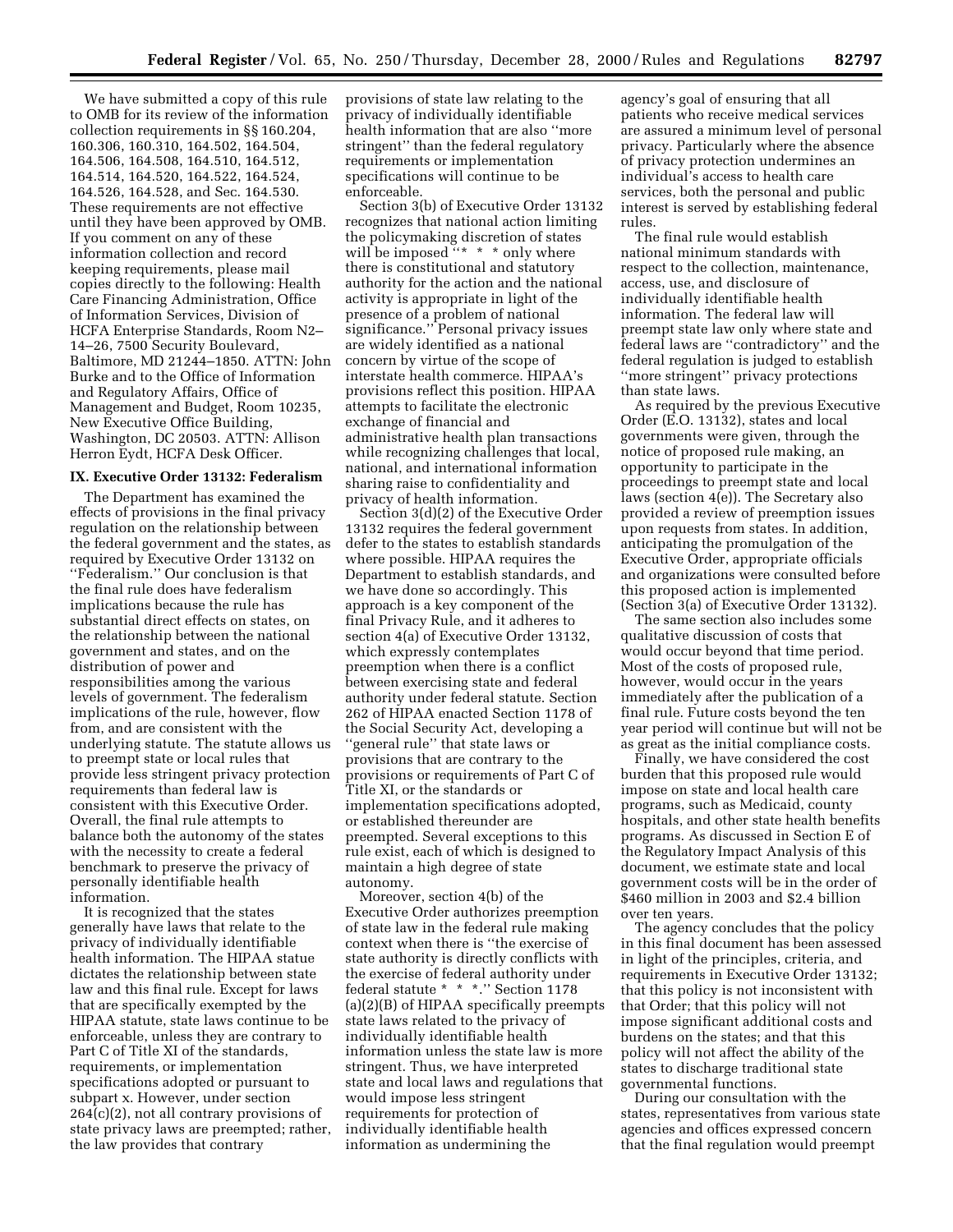all state privacy laws. As explained in this section, the regulation would only preempt state laws where there is a direct conflict between state laws and the regulation, and where the regulation provides more stringent privacy protection than state law. We discussed this issue during our consultation with state representatives, who generally accepted our approach to the preemption issue. During the consultation, we requested further information from the states about whether they currently have laws requiring that providers have a ''duty to warn'' family members or third parties about a patient's condition other than in emergency circumstances. Since the consultation, we have not received additional comments or questions from the states.

# **X. Executive Order 13086; Consultation and Coordination With Indian Tribal Governments**

In drafting the proposed rule, the Department consulted with representatives of the National Congress of American Indians and the National Indian Health Board, as well as with a representative of the self-governance Tribes. During the consultation, we discussed issues regarding the application of Title II of HIPAA to the Tribes, and potential variations based on the relationship of each Tribe with the IHS for the purpose of providing health services. Participants raised questions about the status of Tribal laws regarding the privacy of health information.

# **List of Subjects**

#### *45 CFR Part 160*

Electronic transactions, Employer benefit plan, Health, Health care, Health facilities, Health insurance, Health records, Medicaid, Medical research, Medicare, Privacy, Reporting and record keeping requirements.

#### *45 CFR Part 164*

Electronic transactions, Employer benefit plan, Health, Health care, Health facilities, Health insurance, Health records, Medicaid, Medical research, Medicare, Privacy, Reporting and record keeping requirements.

**Note: to reader:** This final rule is one of several proposed and final rules that are being published to implement the Administrative Simplification provisions of the Health Insurance Portability and Accountability Act of 1996. 45 CFR subchapter C consisting of Parts 160 and 162 was added at 65 FR 50365, Aug. 17, 2000. Part 160 consists of general provisions, Part 162 consists of the various administrative simplification regulations relating to

transactions and identifiers, and new Part 164 consists of the regulations implementing the security and privacy requirements of the legislation.

Dated: December 19, 2000.

# **Donna Shalala,**

*Secretary,*

For the reasons set forth in the preamble, 45 CFR Subtitle A, Subchapter C, is amended as follows: 1. Part 160 is revised to read as

follows:

# **PART 160—GENERAL ADMINISTRATIVE REQUIREMENTS**

#### **Subpart A—General Provisions**

| 160.101 Statutory basis and purpose. |
|--------------------------------------|
| 160.102 Applicability.               |
| 160.103 Definitions.                 |
| 160.104 Modifications.               |

# **Subpart B—Preemption of State Law**

- 160.201 Applicability.
- 160.202 Definitions.
- 160.203 General rule and exceptions. 160.204 Process for requesting exception
- determinations. 160.205 Duration of effectiveness of
- exception determinations.
- **Subpart C—Compliance and Enforcement**
- 
- 160.300 Applicability. Definitions.
- 160.304 Principles for achieving
- compliance.<br>160.306 Compl
- 160.306 Complaints to the Secretary.<br>160.308 Compliance reviews. Compliance reviews.
- 160.310 Responsibilities of covered entities.
- 160.312 Secretarial action regarding complaints and compliance reviews.

**Authority:** Sec. 1171 through 1179 of the Social Security Act, (42 U.S.C. 1320d– 1329d–8) as added by sec. 262 of Pub. L. 104–191, 110 Stat. 2021–2031 and sec. 264 of Pub. L. 104–191 (42 U.S.C. 1320d–2(note)).

# **Subpart A—General Provisions**

# **§ 160.101 Statutory basis and purpose.**

The requirements of this subchapter implement sections 1171 through 1179 of the Social Security Act (the Act), as added by section 262 of Public Law 104–191, and section 264 of Public Law 104–191.

# **§ 160.102 Applicability.**

(a) Except as otherwise provided, the standards, requirements, and implementation specifications adopted under this subchapter apply to the following entities:

(1) A health plan.

(2) A health care clearinghouse.

(3) A health care provider who transmits any health information in electronic form in connection with a transaction covered by this subchapter.

(b) To the extent required under section 201(a)(5) of the Health Insurance Portability Act of 1996, (Pub. L. 104– 191), nothing in this subchapter shall be construed to diminish the authority of any Inspector General, including such authority as provided in the Inspector General Act of 1978, as amended (5 U.S.C. App.).

# **§ 160.103 Definitions.**

Except as otherwise provided, the following definitions apply to this subchapter:

*Act* means the Social Security Act. *ANSI* stands for the American

National Standards Institute. *Business associate:* (1) Except as provided in paragraph (2) of this definition, *business associate* means, with respect to a covered entity, a person who:

(i) On behalf of such covered entity or of an organized health care arrangement (as defined in § 164.501 of this subchapter) in which the covered entity participates, but other than in the capacity of a member of the workforce of such covered entity or arrangement, performs, or assists in the performance of:

(A) A function or activity involving the use or disclosure of individually identifiable health information, including claims processing or administration, data analysis, processing or administration, utilization review, quality assurance, billing, benefit management, practice management, and repricing; or

(B) Any other function or activity regulated by this subchapter; or

(ii) Provides, other than in the capacity of a member of the workforce of such covered entity, legal, actuarial, accounting, consulting, data aggregation (as defined in § 164.501 of this subchapter), management, administrative, accreditation, or financial services to or for such covered entity, or to or for an organized health care arrangement in which the covered entity participates, where the provision of the service involves the disclosure of individually identifiable health information from such covered entity or arrangement, or from another business associate of such covered entity or arrangement, to the person.

(2) A covered entity participating in an organized health care arrangement that performs a function or activity as described by paragraph (1)(i) of this definition for or on behalf of such organized health care arrangement, or that provides a service as described in paragraph (1)(ii) of this definition to or for such organized health care arrangement, does not, simply through the performance of such function or activity or the provision of such service,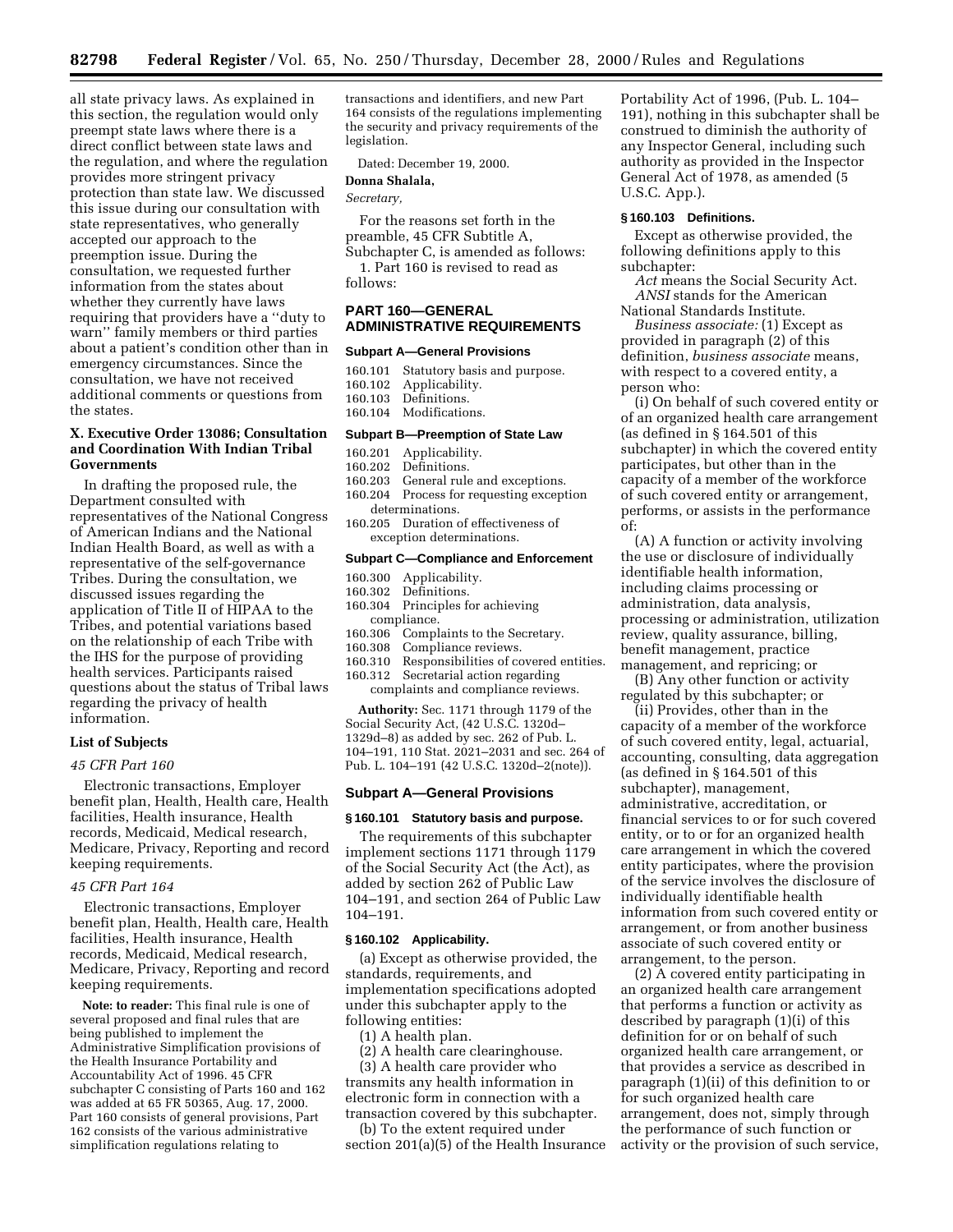become a business associate of other covered entities participating in such organized health care arrangement.

(3) A covered entity may be a business associate of another covered entity.

*Compliance date* means the date by which a covered entity must comply with a standard, implementation specification, requirement, or modification adopted under this subchapter.

*Covered entity* means:

(1) A health plan.

(2) A health care clearinghouse.

(3) A health care provider who transmits any health information in electronic form in connection with a transaction covered by this subchapter.

*Group health plan* (also see definition of *health plan* in this section) means an employee welfare benefit plan (as defined in section 3(1) of the Employee Retirement Income and Security Act of 1974 (ERISA), 29 U.S.C. 1002(1)), including insured and self-insured plans, to the extent that the plan provides medical care (as defined in section 2791(a)(2) of the Public Health Service Act (PHS Act), 42 U.S.C. 300gg– 91(a)(2)), including items and services paid for as medical care, to employees or their dependents directly or through insurance, reimbursement, or otherwise, that:

(1) Has 50 or more participants (as defined in section 3(7) of ERISA, 29 U.S.C. 1002(7)); or

(2) Is administered by an entity other than the employer that established and maintains the plan.

*HCFA* stands for Health Care Financing Administration within the Department of Health and Human Services.

*HHS* stands for the Department of Health and Human Services.

*Health care* means care, services, or supplies related to the health of an individual. *Health care* includes, but is not limited to, the following:

(1) Preventive, diagnostic, therapeutic, rehabilitative, maintenance, or palliative care, and counseling, service, assessment, or procedure with respect to the physical or mental condition, or functional status, of an individual or that affects the structure or function of the body; and

(2) Sale or dispensing of a drug, device, equipment, or other item in accordance with a prescription.

*Health care clearinghouse* means a public or private entity, including a billing service, repricing company, community health management information system or community health information system, and ''valueadded'' networks and switches, that does either of the following functions:

(1) Processes or facilitates the processing of health information received from another entity in a nonstandard format or containing nonstandard data content into standard data elements or a standard transaction.

(2) Receives a standard transaction from another entity and processes or facilitates the processing of health information into nonstandard format or nonstandard data content for the receiving entity.

*Health care provider* means a provider of services (as defined in section 1861(u) of the Act, 42 U.S.C. 1395x(u)), a provider of medical or health services (as defined in section 1861(s) of the Act, 42 U.S.C. 1395x(s)), and any other person or organization who furnishes, bills, or is paid for health care in the normal course of business.

*Health information* means any information, whether oral or recorded in any form or medium, that:

(1) Is created or received by a health care provider, health plan, public health authority, employer, life insurer, school or university, or health care clearinghouse; and

(2) Relates to the past, present, or future physical or mental health or condition of an individual; the provision of health care to an individual; or the past, present, or future payment for the provision of health care to an individual.

*Health insurance issuer* (as defined in section 2791(b)(2) of the PHS Act, 42 U.S.C. 300gg–91(b)(2) and used in the definition of *health plan* in this section) means an insurance company, insurance service, or insurance organization (including an HMO) that is licensed to engage in the business of insurance in a State and is subject to State law that regulates insurance. Such term does not include a group health plan.

*Health maintenance organization (HMO)* (as defined in section 2791(b)(3) of the PHS Act, 42 U.S.C. 300gg–91(b)(3) and used in the definition of *health plan* in this section) means a federally qualified HMO, an organization recognized as an HMO under State law, or a similar organization regulated for solvency under State law in the same manner and to the same extent as such an HMO.

*Health plan* means an individual or group plan that provides, or pays the cost of, medical care (as defined in section 2791(a)(2) of the PHS Act, 42 U.S.C. 300gg–91(a)(2)).

(1) *Health plan* includes the following, singly or in combination:

(i) A group health plan, as defined in this section.

(ii) A health insurance issuer, as defined in this section.

(iii) An HMO, as defined in this section.

(iv) Part A or Part B of the Medicare program under title XVIII of the Act.

(v) The Medicaid program under title XIX of the Act, 42 U.S.C. 1396, *et seq.*

(vi) An issuer of a Medicare supplemental policy (as defined in section 1882(g)(1) of the Act, 42 U.S.C. 1395ss(g)(1)).

(vii) An issuer of a long-term care policy, excluding a nursing home fixedindemnity policy.

(viii) An employee welfare benefit plan or any other arrangement that is established or maintained for the purpose of offering or providing health benefits to the employees of two or more employers.

(ix) The health care program for active military personnel under title 10 of the United States Code.

(x) The veterans health care program under 38 U.S.C. chapter 17.

(xi) The Civilian Health and Medical Program of the Uniformed Services (CHAMPUS) (as defined in 10 U.S.C. 1072(4)).

(xii) The Indian Health Service program under the Indian Health Care Improvement Act, 25 U.S.C. 1601, *et seq.*

(xiii) The Federal Employees Health Benefits Program under 5 U.S.C. 8902, *et seq.*

(xiv) An approved State child health plan under title XXI of the Act, providing benefits for child health assistance that meet the requirements of section 2103 of the Act, 42 U.S.C. 1397, *et seq.*

(xv) The Medicare+Choice program under Part C of title XVIII of the Act, 42 U.S.C. 1395w–21 through 1395w–28.

(xvi) A high risk pool that is a mechanism established under State law to provide health insurance coverage or comparable coverage to eligible individuals.

(xvii) Any other individual or group plan, or combination of individual or group plans, that provides or pays for the cost of medical care (as defined in section 2791(a)(2) of the PHS Act, 42 U.S.C. 300gg–91(a)(2)).

(2) *Health plan* excludes:

(i) Any policy, plan, or program to the extent that it provides, or pays for the cost of, excepted benefits that are listed in section 2791(c)(1) of the PHS Act, 42 U.S.C. 300gg–91(c)(1); and

(ii) A government-funded program (other than one listed in paragraph (1)(i)–(xvi) of this definition):

(A) Whose principal purpose is other than providing, or paying the cost of, health care; or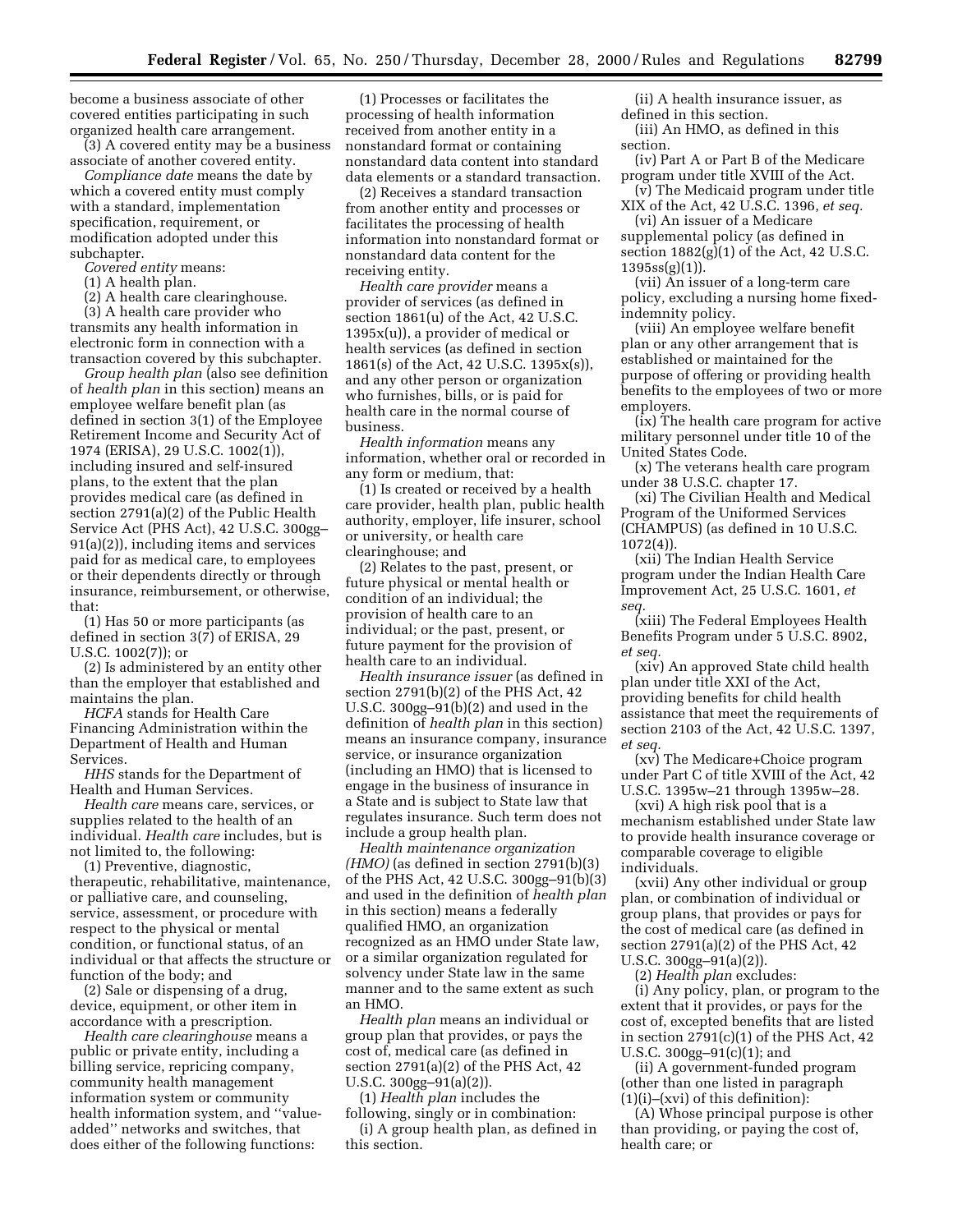(B) Whose principal activity is:

(1) The direct provision of health care to persons; or

(2) The making of grants to fund the direct provision of health care to persons.

*Implementation specification* means specific requirements or instructions for implementing a standard.

*Modify* or *modification* refers to a change adopted by the Secretary, through regulation, to a standard or an implementation specification.

*Secretary* means the Secretary of Health and Human Services or any other officer or employee of HHS to whom the authority involved has been delegated.

*Small health plan* means a health plan with annual receipts of \$5 million or less.

*Standard* means a rule, condition, or requirement:

(1) Describing the following information for products, systems, services or practices:

(i) Classification of components. (ii) Specification of materials,

performance, or operations; or

(iii) Delineation of procedures; or (2) With respect to the privacy of

individually identifiable health information.

*Standard setting organization* (SSO) means an organization accredited by the American National Standards Institute that develops and maintains standards for information transactions or data elements, or any other standard that is necessary for, or will facilitate the implementation of, this part.

*State* refers to one of the following:

(1) For a health plan established or regulated by Federal law, State has the meaning set forth in the applicable section of the United States Code for such health plan.

(2) For all other purposes, *State* means any of the several States, the District of Columbia, the Commonwealth of Puerto Rico, the Virgin Islands, and Guam.

*Trading partner agreement* means an agreement related to the exchange of information in electronic transactions, whether the agreement is distinct or part of a larger agreement, between each party to the agreement. (For example, a trading partner agreement may specify, among other things, the duties and responsibilities of each party to the agreement in conducting a standard transaction.)

*Transaction* means the transmission of information between two parties to carry out financial or administrative activities related to health care. It includes the following types of information transmissions:

(1) Health care claims or equivalent encounter information.

# (2) Health care payment and remittance advice.

- (3) Coordination of benefits.
- (4) Health care claim status.
- (5) Enrollment and disenrollment in a health plan.
- (6) Eligibility for a health plan.
- (7) Health plan premium payments.
- (8) Referral certification and authorization.
- (9) First report of injury.
- (10) Health claims attachments.
- (11) Other transactions that the Secretary may prescribe by regulation.

*Workforce* means employees, volunteers, trainees, and other persons whose conduct, in the performance of work for a covered entity, is under the direct control of such entity, whether or not they are paid by the covered entity.

# **§ 160.104 Modifications.**

(a) Except as provided in paragraph (b) of this section, the Secretary may adopt a modification to a standard or implementation specification adopted under this subchapter no more frequently than once every 12 months.

(b) The Secretary may adopt a modification at any time during the first year after the standard or implementation specification is initially adopted, if the Secretary determines that the modification is necessary to permit compliance with the standard or implementation specification.

(c) The Secretary will establish the compliance date for any standard or implementation specification modified under this section.

(1) The compliance date for a modification is no earlier than 180 days after the effective date of the final rule in which the Secretary adopts the modification.

(2) The Secretary may consider the extent of the modification and the time needed to comply with the modification in determining the compliance date for the modification.

(3) The Secretary may extend the compliance date for small health plans, as the Secretary determines is appropriate.

# **Subpart B—Preemption of State Law**

# **§ 160.201 Applicability.**

The provisions of this subpart implement section 1178 of the Act, as added by section 262 of Public Law 104–191.

# **§ 160.202 Definitions.**

For purposes of this subpart, the following terms have the following meanings:

*Contrary,* when used to compare a provision of State law to a standard,

requirement, or implementation specification adopted under this subchapter, means:

(1) A covered entity would find it impossible to comply with both the State and federal requirements; or

(2) The provision of State law stands as an obstacle to the accomplishment and execution of the full purposes and objectives of part C of title XI of the Act or section 264 of Pub. L. 104–191, as applicable.

*More stringent* means, in the context of a comparison of a provision of State law and a standard, requirement, or implementation specification adopted under subpart E of part 164 of this subchapter, a State law that meets one or more of the following criteria:

(1) With respect to a use or disclosure, the law prohibits or restricts a use or disclosure in circumstances under which such use or disclosure otherwise would be permitted under this subchapter, except if the disclosure is:

(i) Required by the Secretary in connection with determining whether a covered entity is in compliance with this subchapter; or

(ii) To the individual who is the subject of the individually identifiable health information.

(2) With respect to the rights of an individual who is the subject of the individually identifiable health information of access to or amendment of individually identifiable health information, permits greater rights of access or amendment, as applicable; provided that, nothing in this subchapter may be construed to preempt any State law to the extent that it authorizes or prohibits disclosure of protected health information about a minor to a parent, guardian, or person acting *in loco parentis* of such minor.

(3) With respect to information to be provided to an individual who is the subject of the individually identifiable health information about a use, a disclosure, rights, and remedies, provides the greater amount of information.

(4) With respect to the form or substance of an authorization or consent for use or disclosure of individually identifiable health information, provides requirements that narrow the scope or duration, increase the privacy protections afforded (such as by expanding the criteria for), or reduce the coercive effect of the circumstances surrounding the authorization or consent, as applicable.

(5) With respect to recordkeeping or requirements relating to accounting of disclosures, provides for the retention or reporting of more detailed information or for a longer duration.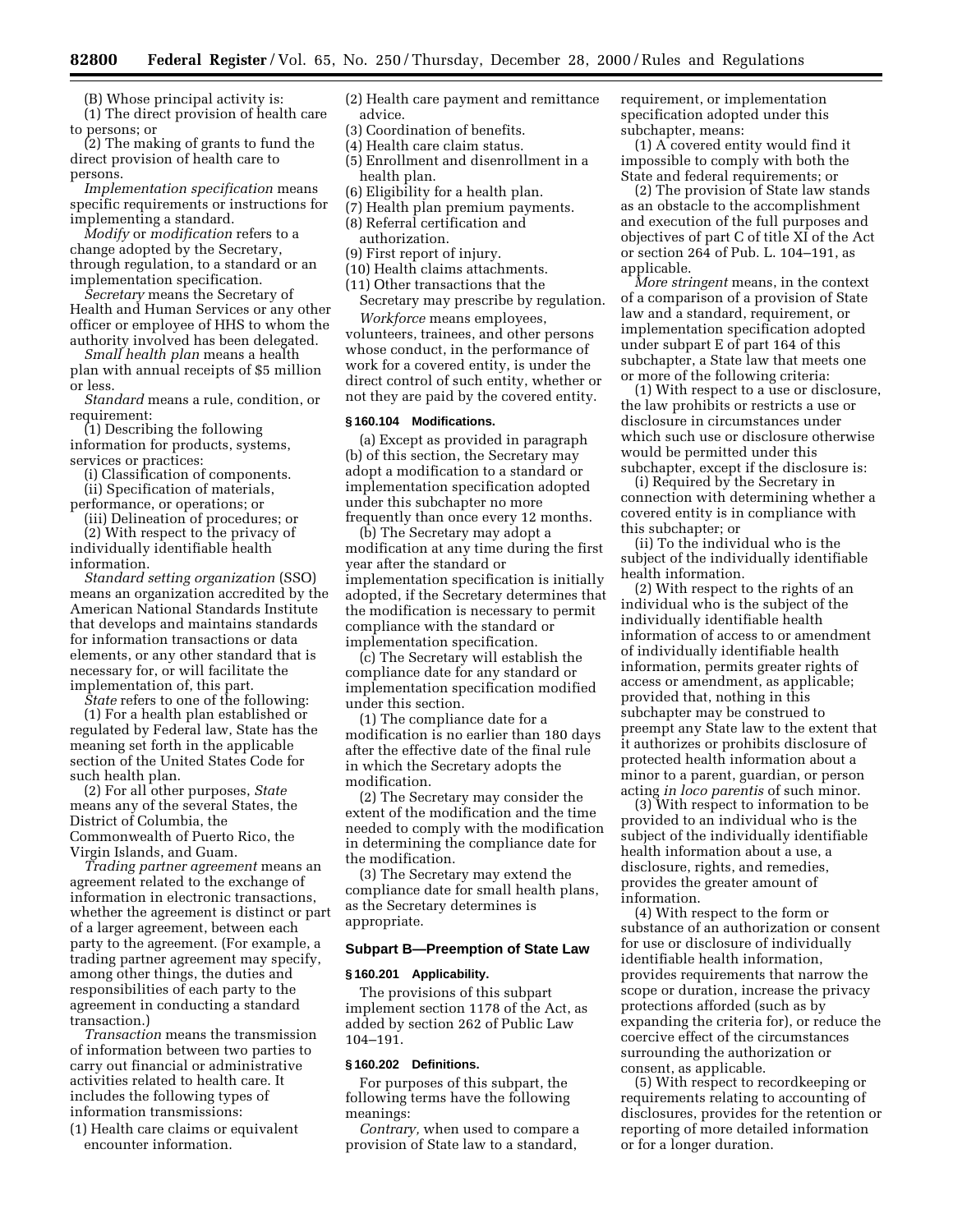(6) With respect to any other matter, provides greater privacy protection for the individual who is the subject of the individually identifiable health information.

*Relates to the privacy of individually identifiable health information* means, with respect to a State law, that the State law has the specific purpose of protecting the privacy of health information or affects the privacy of health information in a direct, clear, and substantial way.

*State law* means a constitution, statute, regulation, rule, common law, or other State action having the force and effect of law.

#### **§ 160.203 General rule and exceptions.**

A standard, requirement, or implementation specification adopted under this subchapter that is contrary to a provision of State law preempts the provision of State law. This general rule applies, except if one or more of the following conditions is met:

(a) A determination is made by the Secretary under § 160.204 that the provision of State law:

(1) Is necessary:

(i) To prevent fraud and abuse related to the provision of or payment for health care;

(ii) To ensure appropriate State regulation of insurance and health plans to the extent expressly authorized by statute or regulation;

(iii) For State reporting on health care delivery or costs; or

(iv) For purposes of serving a compelling need related to public health, safety, or welfare, and, if a standard, requirement, or implementation specification under part 164 of this subchapter is at issue, if the Secretary determines that the intrusion into privacy is warranted when balanced against the need to be served; or

(2) Has as its principal purpose the regulation of the manufacture, registration, distribution, dispensing, or other control of any controlled substances (as defined in 21 U.S.C. 802), or that is deemed a controlled substance by State law.

(b) The provision of State law relates to the privacy of health information and is more stringent than a standard, requirement, or implementation specification adopted under subpart E of part 164 of this subchapter.

(c) The provision of State law, including State procedures established under such law, as applicable, provides for the reporting of disease or injury, child abuse, birth, or death, or for the conduct of public health surveillance, investigation, or intervention.

(d) The provision of State law requires a health plan to report, or to provide access to, information for the purpose of management audits, financial audits, program monitoring and evaluation, or the licensure or certification of facilities or individuals.

#### **§ 160.204 Process for requesting exception determinations.**

(a) A request to except a provision of State law from preemption under § 160.203(a) may be submitted to the Secretary. A request by a State must be submitted through its chief elected official, or his or her designee. The request must be in writing and include the following information:

(1) The State law for which the exception is requested;

(2) The particular standard, requirement, or implementation specification for which the exception is requested;

(3) The part of the standard or other provision that will not be implemented based on the exception or the additional data to be collected based on the exception, as appropriate;

(4) How health care providers, health plans, and other entities would be affected by the exception;

(5) The reasons why the State law should not be preempted by the federal standard, requirement, or implementation specification, including how the State law meets one or more of the criteria at § 160.203(a); and

(6) Any other information the Secretary may request in order to make the determination.

(b) Requests for exception under this section must be submitted to the Secretary at an address that will be published in the **Federal Register**. Until the Secretary's determination is made, the standard, requirement, or implementation specification under this subchapter remains in effect.

(c) The Secretary's determination under this section will be made on the basis of the extent to which the information provided and other factors demonstrate that one or more of the criteria at § 160.203(a) has been met.

# **§ 160.205 Duration of effectiveness of exception determinations.**

An exception granted under this subpart remains in effect until:

(a) Either the State law or the federal standard, requirement, or implementation specification that provided the basis for the exception is materially changed such that the ground for the exception no longer exists; or

(b) The Secretary revokes the exception, based on a determination that the ground supporting the need for the exception no longer exists.

# **Subpart C—Compliance and Enforcement**

# **§ 160.300 Applicability.**

This subpart applies to actions by the Secretary, covered entities, and others with respect to ascertaining the compliance by covered entities with and the enforcement of the applicable requirements of this part 160 and the applicable standards, requirements, and implementation specifications of subpart E of part 164 of this subchapter.

# **§ 160.302 Definitions.**

As used in this subpart, terms defined in § 164.501 of this subchapter have the same meanings given to them in that section.

# **§ 160.304 Principles for achieving compliance.**

(a) *Cooperation.* The Secretary will, to the extent practicable, seek the cooperation of covered entities in obtaining compliance with the applicable requirements of this part 160 and the applicable standards, requirements, and implementation specifications of subpart E of part 164 of this subchapter.

(b) *Assistance.* The Secretary may provide technical assistance to covered entities to help them comply voluntarily with the applicable requirements of this part 160 or the applicable standards, requirements, and implementation specifications of subpart E of part 164 of this subchapter.

#### **§ 160.306 Complaints to the Secretary.**

(a) *Right to file a complaint.* A person who believes a covered entity is not complying with the applicable requirements of this part 160 or the applicable standards, requirements, and implementation specifications of subpart E of part 164 of this subchapter may file a complaint with the Secretary.

(b) *Requirements for filing complaints.* Complaints under this section must meet the following requirements:

(1) A complaint must be filed in writing, either on paper or electronically.

(2) A complaint must name the entity that is the subject of the complaint and describe the acts or omissions believed to be in violation of the applicable requirements of this part 160 or the applicable standards, requirements, and implementation specifications of subpart E of part 164 of this subchapter.

(3) A complaint must be filed within 180 days of when the complainant knew or should have known that the act or omission complained of occurred, unless this time limit is waived by the Secretary for good cause shown.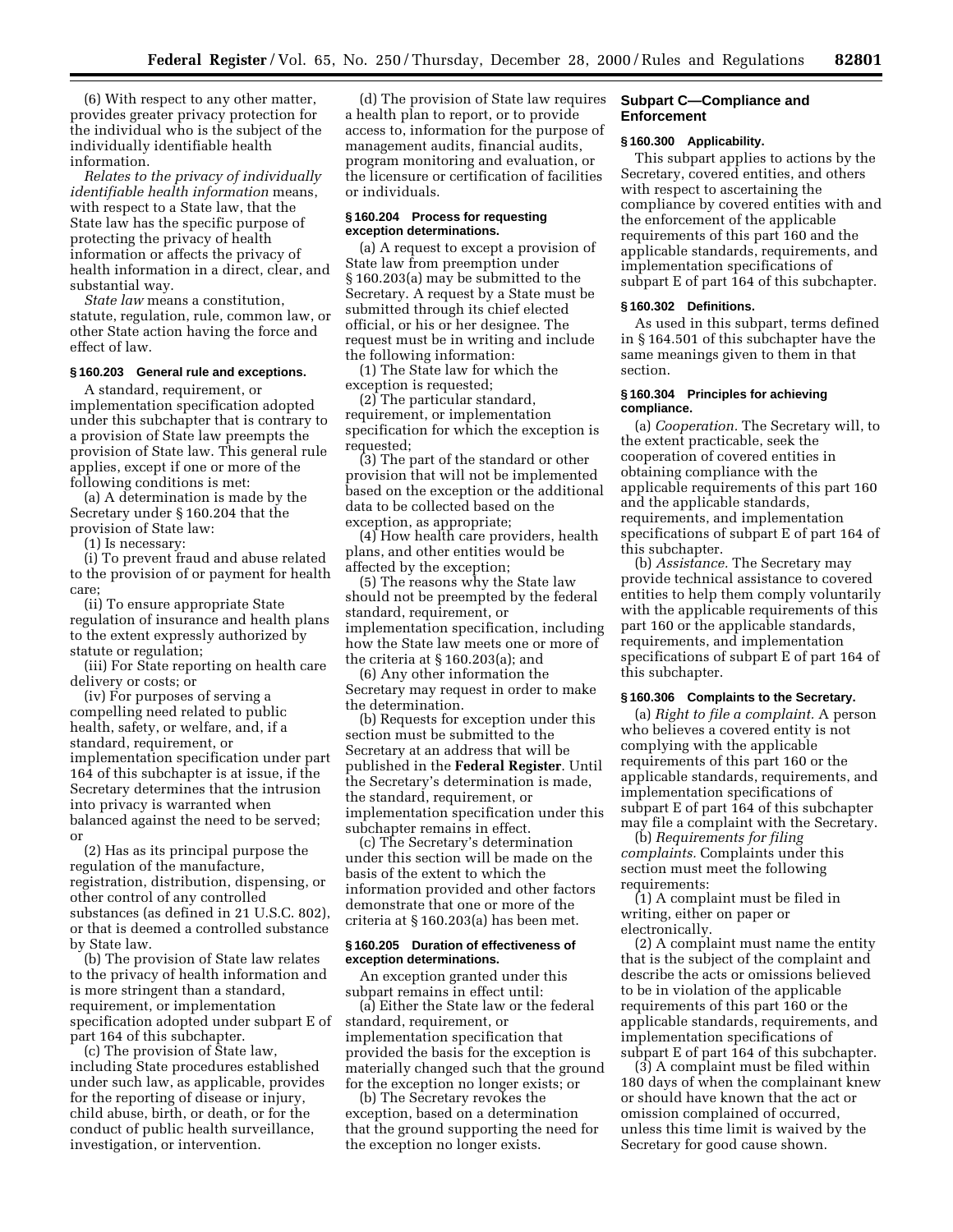(4) The Secretary may prescribe additional procedures for the filing of complaints, as well as the place and manner of filing, by notice in the **Federal Register**.

(c) *Investigation.* The Secretary may investigate complaints filed under this section. Such investigation may include a review of the pertinent policies, procedures, or practices of the covered entity and of the circumstances regarding any alleged acts or omissions concerning compliance.

#### **§ 160.308 Compliance reviews.**

The Secretary may conduct compliance reviews to determine whether covered entities are complying with the applicable requirements of this part 160 and the applicable standards, requirements, and implementation specifications of subpart E of part 164 of this subchapter.

### **§ 160.310 Responsibilities of covered entities.**

(a) *Provide records and compliance reports.* A covered entity must keep such records and submit such compliance reports, in such time and manner and containing such information, as the Secretary may determine to be necessary to enable the Secretary to ascertain whether the covered entity has complied or is complying with the applicable requirements of this part 160 and the applicable standards, requirements, and implementation specifications of subpart E of part 164 of this subchapter.

(b) *Cooperate with complaint investigations and compliance reviews.* A covered entity must cooperate with the Secretary, if the Secretary undertakes an investigation or compliance review of the policies, procedures, or practices of a covered entity to determine whether it is complying with the applicable requirements of this part 160 and the standards, requirements, and implementation specifications of subpart E of part 164 of this subchapter.

(c) *Permit access to information.* (1) A covered entity must permit access by the Secretary during normal business hours to its facilities, books, records, accounts, and other sources of information, including protected health information, that are pertinent to ascertaining compliance with the applicable requirements of this part 160 and the applicable standards, requirements, and implementation specifications of subpart E of part 164 of this subchapter. If the Secretary determines that exigent circumstances exist, such as when documents may be hidden or destroyed, a covered entity

must permit access by the Secretary at any time and without notice.

(2) If any information required of a covered entity under this section is in the exclusive possession of any other agency, institution, or person and the other agency, institution, or person fails or refuses to furnish the information, the covered entity must so certify and set forth what efforts it has made to obtain the information.

(3) Protected health information obtained by the Secretary in connection with an investigation or compliance review under this subpart will not be disclosed by the Secretary, except if necessary for ascertaining or enforcing compliance with the applicable requirements of this part 160 and the applicable standards, requirements, and implementation specifications of subpart E of part 164 of this subchapter, or if otherwise required by law.

# **§ 160.312 Secretarial action regarding complaints and compliance reviews.**

(a) *Resolution where noncompliance is indicated.* (1) If an investigation pursuant to § 160.306 or a compliance review pursuant to § 160.308 indicates a failure to comply, the Secretary will so inform the covered entity and, if the matter arose from a complaint, the complainant, in writing and attempt to resolve the matter by informal means whenever possible.

(2) If the Secretary finds the covered entity is not in compliance and determines that the matter cannot be resolved by informal means, the Secretary may issue to the covered entity and, if the matter arose from a complaint, to the complainant written findings documenting the noncompliance.

(b) *Resolution when no violation is found.* If, after an investigation or compliance review, the Secretary determines that further action is not warranted, the Secretary will so inform the covered entity and, if the matter arose from a complaint, the complainant in writing.

2. A new Part 164 is added to read as follows:

# **PART 164—SECURITY AND PRIVACY**

#### **Subpart A—General Provisions**

Sec.<br>164.102 Statutory basis. 164.104 Applicability. 164.106 Relationship to other parts.

#### **Subparts B–D—[Reserved]**

# **Subpart E—Privacy of Individually Identifiable Health Information**

164.500 Applicability. 164.501 Definitions.

- 164.502 Uses and disclosures of protected health information: General rules.
- 164.504 Uses and disclosures: Organizational requirements.
- 164.506 Consent for uses or disclosures to carry out treatment, payment, and health care operations.
- 164.508 Uses and disclosures for which an authorization is required.
- 164.510 Uses and disclosures requiring an opportunity for the individual to agree or to object.
- 164.512 Uses and disclosures for which consent, an authorization, or opportunity to agree or object is not required.
- 164.514 Other requirements relating to uses and disclosures of protected health information.
- 164.520 Notice of privacy practices for protected health information.
- 164.522 Rights to request privacy protection for protected health information.
- 164.524 Access of individuals to protected health information.
- 164.526 Amendment of protected health information.
- 164.528 Accounting of disclosures of
- protected health information.
- 164.530 Administrative requirements. 164.532 Transition requirements.
- 164.534 Compliance dates for initial implementation of the privacy standards.

**Authority:** 42 U.S.C. 1320d–2 and 1320d– 4, sec. 264 of Pub. L. 104–191, 110 Stat. 2033–2034 (42 U.S.C. 1320(d–2(note)).

# **Subpart A—General Provisions**

# **§ 164.102 Statutory basis.**

The provisions of this part are adopted pursuant to the Secretary's authority to prescribe standards, requirements, and implementation standards under part C of title XI of the Act and section 264 of Public Law 104– 191.

# **§ 164.104 Applicability.**

Except as otherwise provided, the provisions of this part apply to covered entities: health plans, health care clearinghouses, and health care providers who transmit health information in electronic form in connection with any transaction referred to in section 1173(a)(1) of the Act.

# **§ 164.106 Relationship to other parts.**

In complying with the requirements of this part, covered entities are required to comply with the applicable provisions of parts 160 and 162 of this subchapter.

# **Subpart B–D—[Reserved]**

# **Subpart E—Privacy of Individually Identifiable Health Information**

# **§ 164.500 Applicability.**

(a) Except as otherwise provided herein, the standards, requirements, and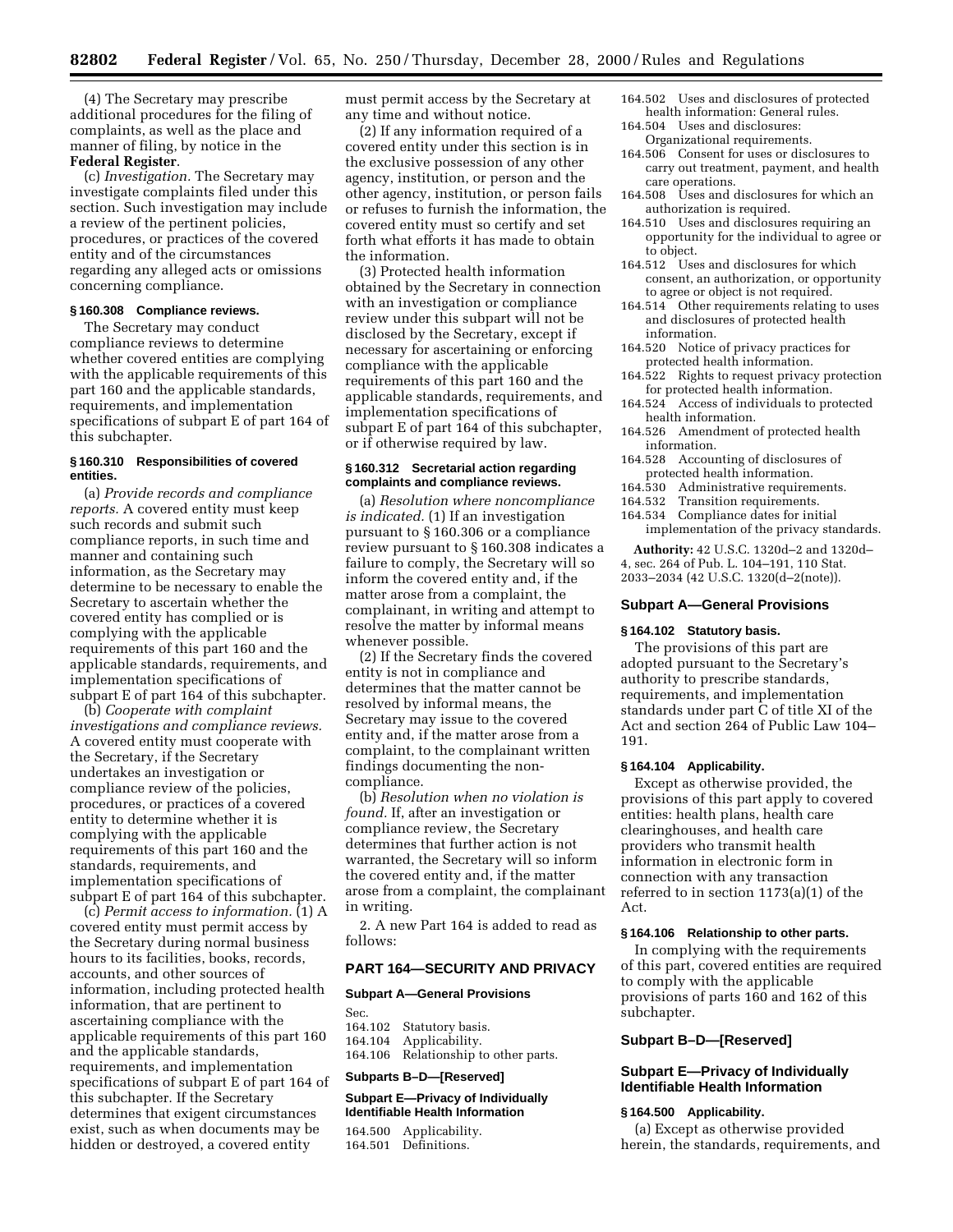implementation specifications of this subpart apply to covered entities with respect to protected health information.

(b) Health care clearinghouses must comply with the standards, requirements, and implementation specifications as follows:

(1) When a health care clearinghouse creates or receives protected health information as a business associate of another covered entity, the clearinghouse must comply with:

(i) Section 164.500 relating to applicability;

(ii) Section 164.501 relating to definitions;

(iii) Section 164.502 relating to uses and disclosures of protected health information, except that a clearinghouse is prohibited from using or disclosing protected health information other than as permitted in the business associate contract under which it created or received the protected health information;

(iv) Section 164.504 relating to the organizational requirements for covered entities, including the designation of health care components of a covered entity;

(v) Section 164.512 relating to uses and disclosures for which consent, individual authorization or an opportunity to agree or object is not required, except that a clearinghouse is prohibited from using or disclosing protected health information other than as permitted in the business associate contract under which it created or received the protected health information;

(vi) Section 164.532 relating to transition requirements; and

(vii) Section 164.534 relating to compliance dates for initial implementation of the privacy standards.

(2) When a health care clearinghouse creates or receives protected health information other than as a business associate of a covered entity, the clearinghouse must comply with all of the standards, requirements, and implementation specifications of this subpart.

(c) The standards, requirements, and implementation specifications of this subpart do not apply to the Department of Defense or to any other federal agency, or non-governmental organization acting on its behalf, when providing health care to overseas foreign national beneficiaries.

# **§ 164.501 Definitions.**

As used in this subpart, the following terms have the following meanings:

*Correctional institution* means any penal or correctional facility, jail,

reformatory, detention center, work farm, halfway house, or residential community program center operated by, or under contract to, the United States, a State, a territory, a political subdivision of a State or territory, or an Indian tribe, for the confinement or rehabilitation of persons charged with or convicted of a criminal offense or other persons held in lawful custody. *Other persons* held in lawful custody includes juvenile offenders adjudicated delinquent, aliens detained awaiting deportation, persons committed to mental institutions through the criminal justice system, witnesses, or others awaiting charges or trial.

*Covered functions* means those functions of a covered entity the performance of which makes the entity a health plan, health care provider, or health care clearinghouse.

*Data aggregation* means, with respect to protected health information created or received by a business associate in its capacity as the business associate of a covered entity, the combining of such protected health information by the business associate with the protected health information received by the business associate in its capacity as a business associate of another covered entity, to permit data analyses that relate to the health care operations of the respective covered entities.

*Designated record set* means:

(1) A group of records maintained by or for a covered entity that is:

(i) The medical records and billing records about individuals maintained by or for a covered health care provider;

(ii) The enrollment, payment, claims adjudication, and case or medical management record systems maintained by or for a health plan; or

(iii) Used, in whole or in part, by or for the covered entity to make decisions about individuals.

(2) For purposes of this paragraph, the term record means any item, collection, or grouping of information that includes protected health information and is maintained, collected, used, or disseminated by or for a covered entity.

*Direct treatment relationship* means a treatment relationship between an individual and a health care provider that is not an indirect treatment relationship.

*Disclosure* means the release, transfer, provision of access to, or divulging in any other manner of information outside the entity holding the information.

*Health care operations* means any of the following activities of the covered entity to the extent that the activities are related to covered functions, and any of the following activities of an organized

health care arrangement in which the covered entity participates:

(1) Conducting quality assessment and improvement activities, including outcomes evaluation and development of clinical guidelines, provided that the obtaining of generalizable knowledge is not the primary purpose of any studies resulting from such activities; population-based activities relating to improving health or reducing health care costs, protocol development, case management and care coordination, contacting of health care providers and patients with information about treatment alternatives; and related functions that do not include treatment;

(2) Reviewing the competence or qualifications of health care professionals, evaluating practitioner and provider performance, health plan performance, conducting training programs in which students, trainees, or practitioners in areas of health care learn under supervision to practice or improve their skills as health care providers, training of non-health care professionals, accreditation, certification, licensing, or credentialing activities;

(3) Underwriting, premium rating, and other activities relating to the creation, renewal or replacement of a contract of health insurance or health benefits, and ceding, securing, or placing a contract for reinsurance of risk relating to claims for health care (including stop-loss insurance and excess of loss insurance), provided that the requirements of § 164.514(g) are met, if applicable;

(4) Conducting or arranging for medical review, legal services, and auditing functions, including fraud and abuse detection and compliance programs;

(5) Business planning and development, such as conducting costmanagement and planning-related analyses related to managing and operating the entity, including formulary development and administration, development or improvement of methods of payment or coverage policies; and

(6) Business management and general administrative activities of the entity, including, but not limited to:

(i) Management activities relating to implementation of and compliance with the requirements of this subchapter;

(ii) Customer service, including the provision of data analyses for policy holders, plan sponsors, or other customers, provided that protected health information is not disclosed to such policy holder, plan sponsor, or customer.

(iii) Resolution of internal grievances;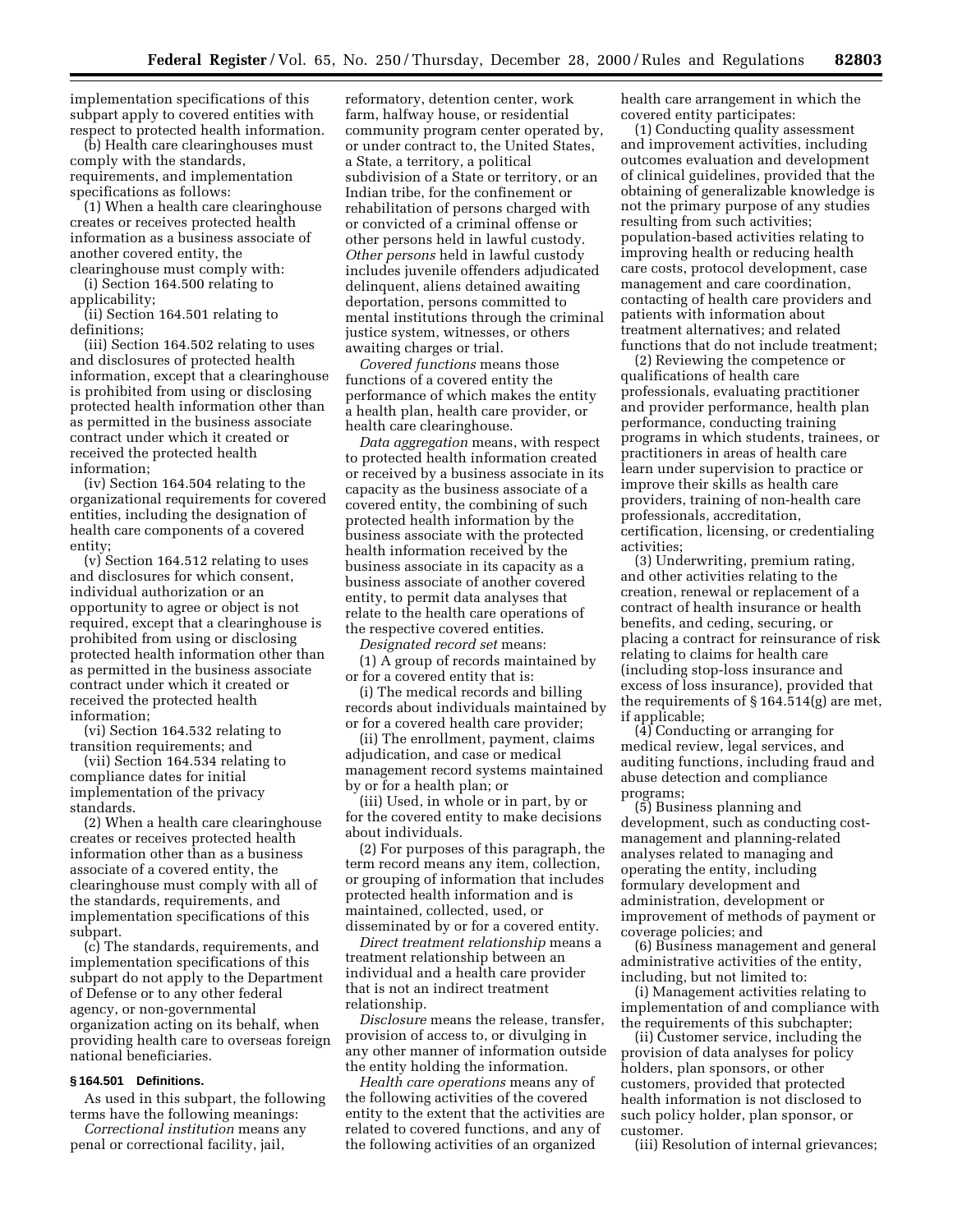(iv) Due diligence in connection with the sale or transfer of assets to a potential successor in interest, if the potential successor in interest is a covered entity or, following completion of the sale or transfer, will become a covered entity; and

(v) Consistent with the applicable requirements of § 164.514, creating deidentified health information, fundraising for the benefit of the covered entity, and marketing for which an individual authorization is not required as described in § 164.514(e)(2).

*Health oversight agency* means an agency or authority of the United States, a State, a territory, a political subdivision of a State or territory, or an Indian tribe, or a person or entity acting under a grant of authority from or contract with such public agency, including the employees or agents of such public agency or its contractors or persons or entities to whom it has granted authority, that is authorized by law to oversee the health care system (whether public or private) or government programs in which health information is necessary to determine eligibility or compliance, or to enforce civil rights laws for which health information is relevant.

*Indirect treatment relationship* means a relationship between an individual and a health care provider in which:

(1) The health care provider delivers health care to the individual based on the orders of another health care provider; and

(2) The health care provider typically provides services or products, or reports the diagnosis or results associated with the health care, directly to another health care provider, who provides the services or products or reports to the individual.

*Individual* means the person who is the subject of protected health information.

*Individually identifiable health information* is information that is a subset of health information, including demographic information collected from an individual, and:

(1) Is created or received by a health care provider, health plan, employer, or health care clearinghouse; and

(2) Relates to the past, present, or future physical or mental health or condition of an individual; the provision of health care to an individual; or the past, present, or future payment for the provision of health care to an individual; and

(i) That identifies the individual; or

(ii) With respect to which there is a reasonable basis to believe the information can be used to identify the individual.

*Inmate* means a person incarcerated in or otherwise confined to a correctional institution.

*Law enforcement official* means an officer or employee of any agency or authority of the United States, a State, a territory, a political subdivision of a State or territory, or an Indian tribe, who is empowered by law to:

(1) Investigate or conduct an official inquiry into a potential violation of law; or

(2) Prosecute or otherwise conduct a criminal, civil, or administrative proceeding arising from an alleged violation of law.

*Marketing* means to make a communication about a product or service a purpose of which is to encourage recipients of the communication to purchase or use the product or service.

(1) *Marketing* does not include communications that meet the requirements of paragraph (2) of this definition and that are made by a covered entity:

(i) For the purpose of describing the entities participating in a health care provider network or health plan network, or for the purpose of describing if and the extent to which a product or service (or payment for such product or service) is provided by a covered entity or included in a plan of benefits; or

(ii) That are tailored to the circumstances of a particular individual and the communications are:

(A) Made by a health care provider to an individual as part of the treatment of the individual, and for the purpose of furthering the treatment of that individual; or

(B) Made by a health care provider or health plan to an individual in the course of managing the treatment of that individual, or for the purpose of directing or recommending to that individual alternative treatments, therapies, health care providers, or settings of care.

(2) A communication described in paragraph (1) of this definition is not included in marketing if:

(i) The communication is made orally; or

(ii) The communication is in writing and the covered entity does not receive direct or indirect remuneration from a third party for making the communication.

*Organized health care arrangement* means:

(1) A clinically integrated care setting in which individuals typically receive health care from more than one health care provider;

(2) An organized system of health care in which more than one covered entity participates, and in which the participating covered entities:

(i) Hold themselves out to the public as participating in a joint arrangement; and

(ii) Participate in joint activities that include at least one of the following:

(A) Utilization review, in which health care decisions by participating covered entities are reviewed by other participating covered entities or by a third party on their behalf;

(B) Quality assessment and improvement activities, in which treatment provided by participating covered entities is assessed by other participating covered entities or by a third party on their behalf; or

(C) Payment activities, if the financial risk for delivering health care is shared, in part or in whole, by participating covered entities through the joint arrangement and if protected health information created or received by a covered entity is reviewed by other participating covered entities or by a third party on their behalf for the purpose of administering the sharing of financial risk.

(3) A group health plan and a health insurance issuer or HMO with respect to such group health plan, but only with respect to protected health information created or received by such health insurance issuer or HMO that relates to individuals who are or who have been participants or beneficiaries in such group health plan;

(4) A group health plan and one or more other group health plans each of which are maintained by the same plan sponsor; or

(5) The group health plans described in paragraph (4) of this definition and health insurance issuers or HMOs with respect to such group health plans, but only with respect to protected health information created or received by such health insurance issuers or HMOs that relates to individuals who are or have been participants or beneficiaries in any of such group health plans.

*Payment* means:

(1) The activities undertaken by:

(i) A health plan to obtain premiums or to determine or fulfill its responsibility for coverage and provision of benefits under the health plan; or

(ii) A covered health care provider or health plan to obtain or provide reimbursement for the provision of health care; and

(2) The activities in paragraph (1) of this definition relate to the individual to whom health care is provided and include, but are not limited to: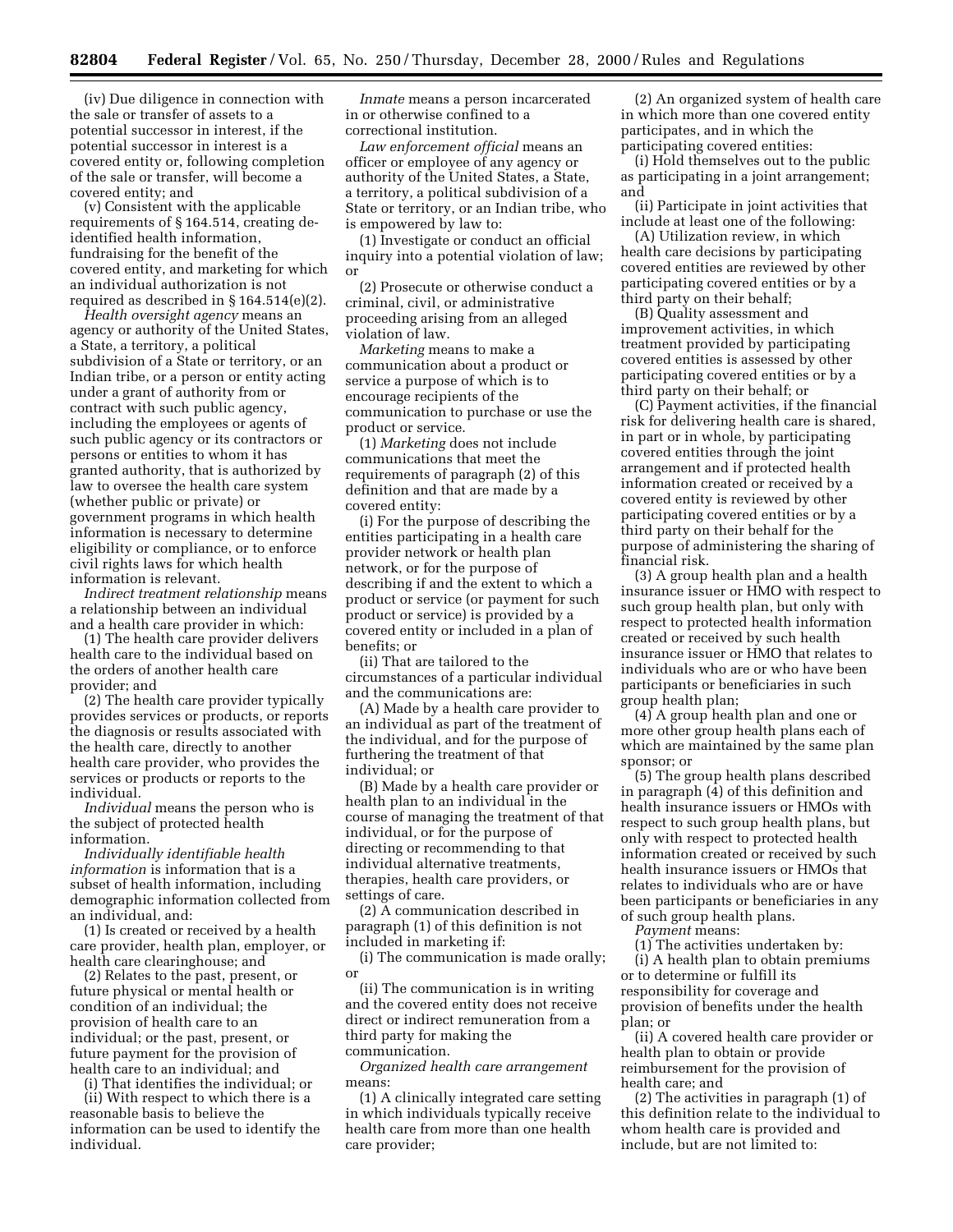(i) Determinations of eligibility or coverage (including coordination of benefits or the determination of cost sharing amounts), and adjudication or subrogation of health benefit claims;

(ii) Risk adjusting amounts due based on enrollee health status and demographic characteristics;

(iii) Billing, claims management, collection activities, obtaining payment under a contract for reinsurance (including stop-loss insurance and excess of loss insurance), and related health care data processing;

(iv) Review of health care services with respect to medical necessity, coverage under a health plan, appropriateness of care, or justification of charges;

(v) Utilization review activities, including precertification and preauthorization of services, concurrent and retrospective review of services; and

(vi) Disclosure to consumer reporting agencies of any of the following protected health information relating to collection of premiums or reimbursement:

(A) Name and address;

(B) Date of birth;

(C) Social security number;

(D) Payment history;

(E) Account number; and

(F) Name and address of the health

care provider and/or health plan.

*Plan sponsor* is defined as defined at section 3(16)(B) of ERISA, 29 U.S.C. 1002(16)(B).

*Protected health information* means individually identifiable health information:

(1) Except as provided in paragraph (2) of this definition, that is:

(i) Transmitted by electronic media;

(ii) Maintained in any medium described in the definition of *electronic*

*media* at § 162.103 of this subchapter; or (iii) Transmitted or maintained in any other form or medium.

(2) *Protected health information* excludes individually identifiable health information in:

(i) Education records covered by the Family Educational Right and Privacy Act, as amended, 20 U.S.C. 1232g; and

(ii) Records described at 20 U.S.C. 1232g(a)(4)(B)(iv).

*Psychotherapy notes* means notes recorded (in any medium) by a health care provider who is a mental health professional documenting or analyzing the contents of conversation during a private counseling session or a group, joint, or family counseling session and that are separated from the rest of the individual's medical record. *Psychotherapy notes* excludes medication prescription and

monitoring, counseling session start and stop times, the modalities and frequencies of treatment furnished, results of clinical tests, and any summary of the following items: Diagnosis, functional status, the treatment plan, symptoms, prognosis, and progress to date.

*Public health authority* means an agency or authority of the United States, a State, a territory, a political subdivision of a State or territory, or an Indian tribe, or a person or entity acting under a grant of authority from or contract with such public agency, including the employees or agents of such public agency or its contractors or persons or entities to whom it has granted authority, that is responsible for public health matters as part of its official mandate.

*Required by law* means a mandate contained in law that compels a covered entity to make a use or disclosure of protected health information and that is enforceable in a court of law. *Required by law* includes, but is not limited to, court orders and court-ordered warrants; subpoenas or summons issued by a court, grand jury, a governmental or tribal inspector general, or an administrative body authorized to require the production of information; a civil or an authorized investigative demand; Medicare conditions of participation with respect to health care providers participating in the program; and statutes or regulations that require the production of information, including statutes or regulations that require such information if payment is sought under a government program providing public benefits.

*Research* means a systematic investigation, including research development, testing, and evaluation, designed to develop or contribute to generalizable knowledge.

*Treatment* means the provision, coordination, or management of health care and related services by one or more health care providers, including the coordination or management of health care by a health care provider with a third party; consultation between health care providers relating to a patient; or the referral of a patient for health care from one health care provider to another.

*Use* means, with respect to individually identifiable health information, the sharing, employment, application, utilization, examination, or analysis of such information within an entity that maintains such information.

# **§ 164.502 Uses and disclosures of protected health information: general rules.**

(a) *Standard.* A covered entity may not use or disclose protected health information, except as permitted or required by this subpart or by subpart C of part 160 of this subchapter.

(1) *Permitted uses and disclosures.* A covered entity is permitted to use or disclose protected health information as follows:

(i) To the individual;

(ii) Pursuant to and in compliance with a consent that complies with § 164.506, to carry out treatment, payment, or health care operations;

(iii) Without consent, if consent is not required under § 164.506(a) and has not been sought under § 164.506(a)(4), to carry out treatment, payment, or health care operations, except with respect to psychotherapy notes;

(iv) Pursuant to and in compliance with a valid authorization under § 164.508;

(v) Pursuant to an agreement under, or as otherwise permitted by, § 164.510; and

(vi) As permitted by and in compliance with this section, § 164.512, or § 164.514(e), (f), and (g).

(2) *Required disclosures.* A covered entity is required to disclose protected health information:

(i) To an individual, when requested under, and required by § 164.524 or § 164.528; and

(ii) When required by the Secretary under subpart C of part 160 of this subchapter to investigate or determine the covered entity's compliance with this subpart.

(b) *Standard: Minimum necessary.* (1) *Minimum necessary applies.* When using or disclosing protected health information or when requesting protected health information from another covered entity, a covered entity must make reasonable efforts to limit protected health information to the minimum necessary to accomplish the intended purpose of the use, disclosure, or request.

(2) *Minimum necessary does not apply.* This requirement does not apply to:

(i) Disclosures to or requests by a health care provider for treatment;

(ii) Uses or disclosures made to the individual, as permitted under paragraph (a)(1)(i) of this section, as required by paragraph (a)(2)(i) of this section, or pursuant to an authorization under § 164.508, except for authorizations requested by the covered entity under § 164.508(d), (e), or (f);

(iii) Disclosures made to the Secretary in accordance with subpart C of part 160 of this subchapter;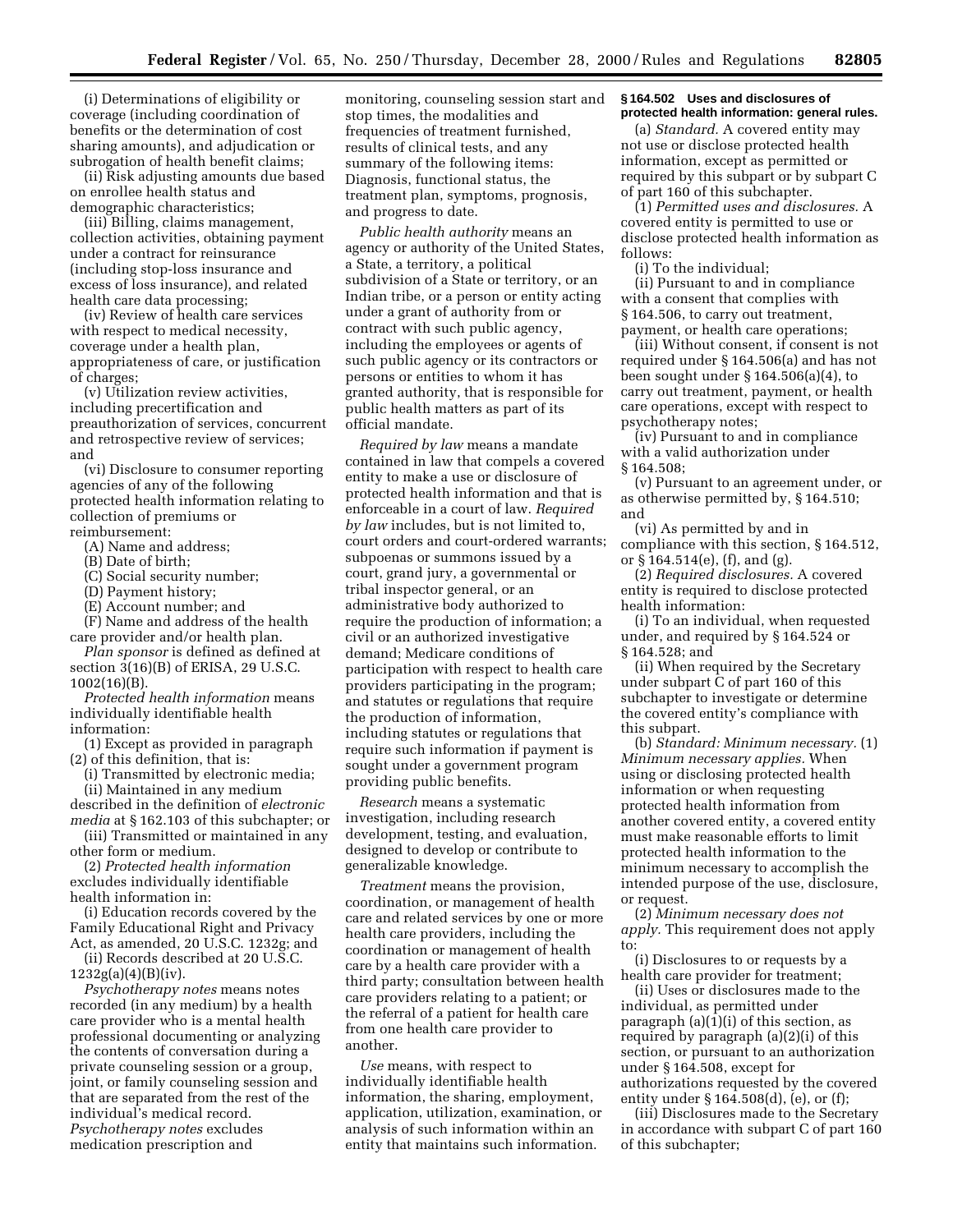(iv) Uses or disclosures that are required by law, as described by § 164.512(a); and

(v) Uses or disclosures that are required for compliance with applicable requirements of this subchapter.

(c) *Standard: Uses and disclosures of protected health information subject to an agreed upon restriction.* A covered entity that has agreed to a restriction pursuant to  $\S 164.522(a)(1)$  may not use or disclose the protected health information covered by the restriction in violation of such restriction, except as otherwise provided in § 164.522(a).

(d) *Standard: Uses and disclosures of de-identified protected health information.*

(1) *Uses and disclosures to create deidentified information.* A covered entity may use protected health information to create information that is not individually identifiable health information or disclose protected health information only to a business associate for such purpose, whether or not the deidentified information is to be used by the covered entity.

(2) *Uses and disclosures of deidentified information.* Health information that meets the standard and implementation specifications for deidentification under § 164.514(a) and (b) is considered not to be individually identifiable health information, *i.e.,* deidentified. The requirements of this subpart do not apply to information that has been de-identified in accordance with the applicable requirements of § 164.514, provided that:

(i) Disclosure of a code or other means of record identification designed to enable coded or otherwise de-identified information to be re-identified constitutes disclosure of protected health information; and

(ii) If de-identified information is reidentified, a covered entity may use or disclose such re-identified information only as permitted or required by this subpart.

(e)(1) *Standard: Disclosures to business associates.* (i) A covered entity may disclose protected health information to a business associate and may allow a business associate to create or receive protected health information on its behalf, if the covered entity obtains satisfactory assurance that the business associate will appropriately safeguard the information.

(ii) This standard does not apply:

(A) With respect to disclosures by a covered entity to a health care provider concerning the treatment of the individual;

(B) With respect to disclosures by a group health plan or a health insurance issuer or HMO with respect to a group

health plan to the plan sponsor, to the extent that the requirements of § 164.504(f) apply and are met; or

(C) With respect to uses or disclosures by a health plan that is a government program providing public benefits, if eligibility for, or enrollment in, the health plan is determined by an agency other than the agency administering the health plan, or if the protected health information used to determine enrollment or eligibility in the health plan is collected by an agency other than the agency administering the health plan, and such activity is authorized by law, with respect to the collection and sharing of individually identifiable health information for the performance of such functions by the health plan and the agency other than the agency administering the health plan.

(iii) A covered entity that violates the satisfactory assurances it provided as a business associate of another covered entity will be in noncompliance with the standards, implementation specifications, and requirements of this paragraph and § 164.504(e).

(2) *Implementation specification: documentation.* A covered entity must document the satisfactory assurances required by paragraph (e)(1) of this section through a written contract or other written agreement or arrangement with the business associate that meets the applicable requirements of § 164.504(e).

(f) *Standard: Deceased individuals.* A covered entity must comply with the requirements of this subpart with respect to the protected health information of a deceased individual.

(g)(1) *Standard: Personal representatives.* As specified in this paragraph, a covered entity must, except as provided in paragraphs (g)(3) and (g)(5) of this section, treat a personal representative as the individual for purposes of this subchapter.

(2) *Implementation specification: adults and emancipated minors.* If under applicable law a person has authority to act on behalf of an individual who is an adult or an emancipated minor in making decisions related to health care, a covered entity must treat such person as a personal representative under this subchapter, with respect to protected health information relevant to such personal representation.

(3) *Implementation specification: unemancipated minors.* If under applicable law a parent, guardian, or other person acting *in loco parentis* has authority to act on behalf of an individual who is an unemancipated minor in making decisions related to

health care, a covered entity must treat such person as a personal representative under this subchapter, with respect to protected health information relevant to such personal representation, except that such person may not be a personal representative of an unemancipated minor, and the minor has the authority to act as an individual, with respect to protected health information pertaining to a health care service, if:

(i) The minor consents to such health care service; no other consent to such health care service is required by law, regardless of whether the consent of another person has also been obtained; and the minor has not requested that such person be treated as the personal representative;

(ii) The minor may lawfully obtain such health care service without the consent of a parent, guardian, or other person acting *in loco parentis,* and the minor, a court, or another person authorized by law consents to such health care service; or

(iii) A parent, guardian, or other person acting *in loco parentis* assents to an agreement of confidentiality between a covered health care provider and the minor with respect to such health care service.

(4) *Implementation specification: Deceased individuals.* If under applicable law an executor, administrator, or other person has authority to act on behalf of a deceased individual or of the individual's estate, a covered entity must treat such person as a personal representative under this subchapter, with respect to protected health information relevant to such personal representation.

(5) *Implementation specification: Abuse, neglect, endangerment situations.* Notwithstanding a State law or any requirement of this paragraph to the contrary, a covered entity may elect not to treat a person as the personal representative of an individual if:

(i) The covered entity has a reasonable belief that:

(A) The individual has been or may be subjected to domestic violence, abuse, or neglect by such person; or

(B) Treating such person as the personal representative could endanger the individual; and

(ii) The covered entity, in the exercise of professional judgment, decides that it is not in the best interest of the individual to treat the person as the individual's personal representative.

(h) *Standard: Confidential communications.* A covered health care provider or health plan must comply with the applicable requirements of § 164.522(b) in communicating protected health information.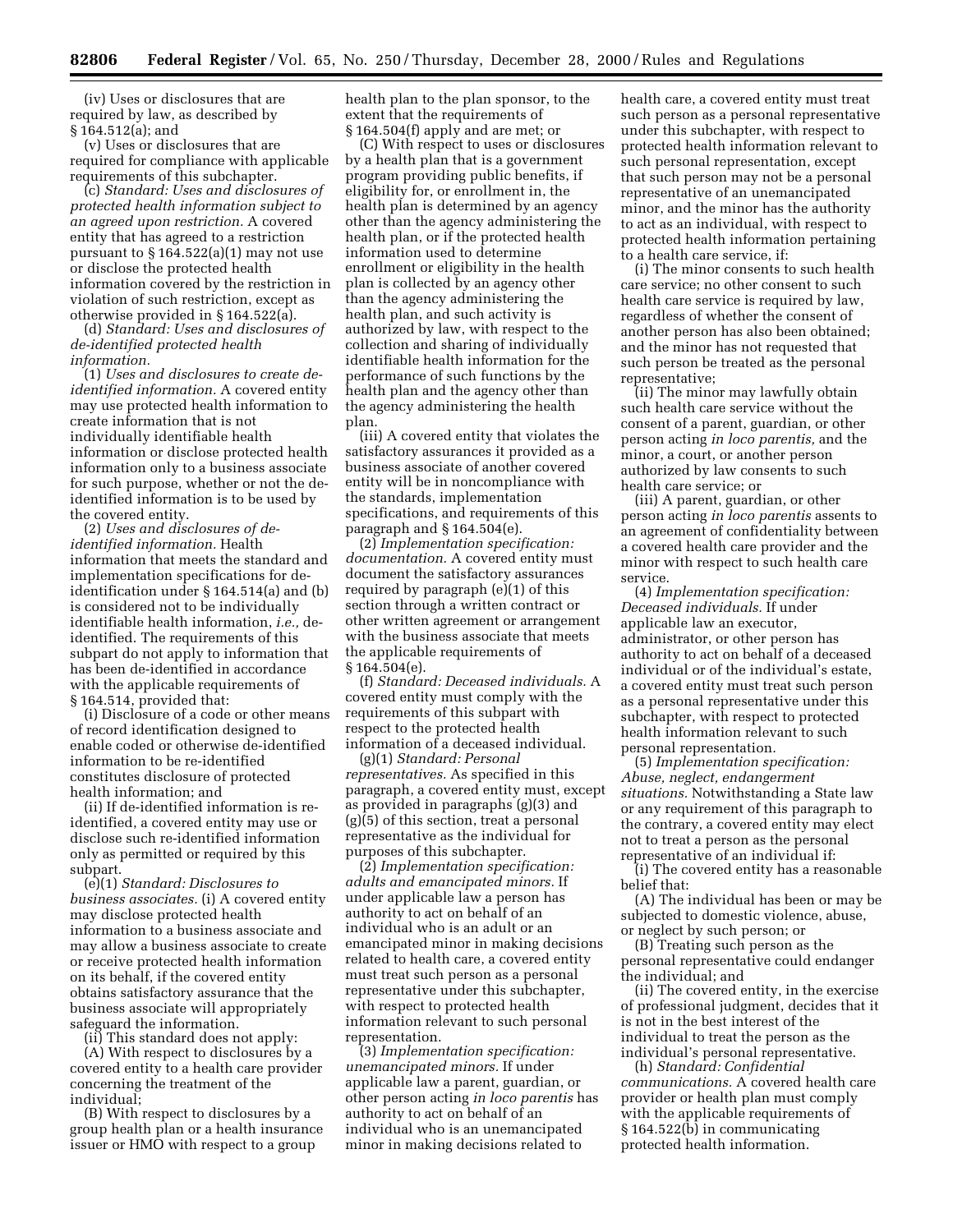(i) *Standard: Uses and disclosures consistent with notice.* A covered entity that is required by § 164.520 to have a notice may not use or disclose protected health information in a manner inconsistent with such notice. A covered entity that is required by § 164.520(b)(1)(iii) to include a specific statement in its notice if it intends to engage in an activity listed in § 164.520(b)(1)(iii)(A)–(C), may not use or disclose protected health information for such activities, unless the required statement is included in the notice.

(j) *Standard: Disclosures by whistleblowers and workforce member crime victims.*

(1) *Disclosures by whistleblowers.* A covered entity is not considered to have violated the requirements of this subpart if a member of its workforce or a business associate discloses protected health information, provided that:

(i) The workforce member or business associate believes in good faith that the covered entity has engaged in conduct that is unlawful or otherwise violates professional or clinical standards, or that the care, services, or conditions provided by the covered entity potentially endangers one or more patients, workers, or the public; and (ii) The disclosure is to:

(A) A health oversight agency or public health authority authorized by law to investigate or otherwise oversee the relevant conduct or conditions of the covered entity or to an appropriate health care accreditation organization for the purpose of reporting the allegation of failure to meet professional standards or misconduct by the covered entity; or

(B) An attorney retained by or on behalf of the workforce member or business associate for the purpose of determining the legal options of the workforce member or business associate with regard to the conduct described in paragraph (j)(1)(i) of this section.

(2) *Disclosures by workforce members who are victims of a crime.* A covered entity is not considered to have violated the requirements of this subpart if a member of its workforce who is the victim of a criminal act discloses protected health information to a law enforcement official, provided that:

(i) The protected health information disclosed is about the suspected perpetrator of the criminal act; and

(ii) The protected health information disclosed is limited to the information listed in § 164.512(f)(2)(i).

# **§ 164.504 Uses and disclosures: Organizational requirements.**

(a) *Definitions.* As used in this section:

*Common control* exists if an entity has the power, directly or indirectly, significantly to influence or direct the actions or policies of another entity.

*Common ownership* exists if an entity or entities possess an ownership or equity interest of 5 percent or more in another entity.

*Health care component* has the following meaning:

(1) Components of a covered entity that perform covered functions are part of the health care component.

(2) Another component of the covered entity is part of the entity's health care component to the extent that:

(i) It performs, with respect to a component that performs covered functions, activities that would make such other component a business associate of the component that performs covered functions if the two components were separate legal entities; and

(ii) The activities involve the use or disclosure of protected health information that such other component creates or receives from or on behalf of the component that performs covered functions.

*Hybrid entity* means a single legal entity that is a covered entity and whose covered functions are not its primary functions.

*Plan administration functions* means administration functions performed by the plan sponsor of a group health plan on behalf of the group health plan and excludes functions performed by the plan sponsor in connection with any other benefit or benefit plan of the plan sponsor.

*Summary health information* means information, that may be individually identifiable health information, and:

(1) That summarizes the claims history, claims expenses, or type of claims experienced by individuals for whom a plan sponsor has provided health benefits under a group health plan; and

(2) From which the information described at § 164.514(b)(2)(i) has been deleted, except that the geographic information described in § 164.514(b)(2)(i)(B) need only be aggregated to the level of a five digit zip code.

(b) *Standard: Health care component.* If a covered entity is a hybrid entity, the requirements of this subpart, other than the requirements of this section, apply only to the health care component(s) of the entity, as specified in this section.

(c)(1) *Implementation specification: Application of other provisions.* In applying a provision of this subpart, other than this section, to a hybrid entity:

(i) A reference in such provision to a ''covered entity'' refers to a health care component of the covered entity;

(ii) A reference in such provision to a ''health plan,'' ''covered health care provider,'' or ''health care clearinghouse'' refers to a health care component of the covered entity if such health care component performs the functions of a health plan, covered health care provider, or health care clearinghouse, as applicable; and

(iii) A reference in such provision to ''protected health information'' refers to protected health information that is created or received by or on behalf of the health care component of the covered entity.

(2) *Implementation specifications: Safeguard requirements.* The covered entity that is a hybrid entity must ensure that a health care component of the entity complies with the applicable requirements of this subpart. In particular, and without limiting this requirement, such covered entity must ensure that:

(i) Its health care component does not disclose protected health information to another component of the covered entity in circumstances in which this subpart would prohibit such disclosure if the health care component and the other component were separate and distinct legal entities;

(ii) A component that is described by paragraph (2)(i) of the definition of *health care component* in this section does not use or disclose protected health information that is within paragraph (2)(ii) of such definition for purposes of its activities other than those described by paragraph (2)(i) of such definition in a way prohibited by this subpart; and

(iii) If a person performs duties for both the health care component in the capacity of a member of the workforce of such component and for another component of the entity in the same capacity with respect to that component, such workforce member must not use or disclose protected health information created or received in the course of or incident to the member's work for the health care component in a way prohibited by this subpart.

(3) *Implementation specifications: Responsibilities of the covered entity.* A covered entity that is a hybrid entity has the following responsibilities:

(i) For purposes of subpart C of part 160 of this subchapter, pertaining to compliance and enforcement, the covered entity has the responsibility to comply with this subpart.

(ii) The covered entity has the responsibility for complying with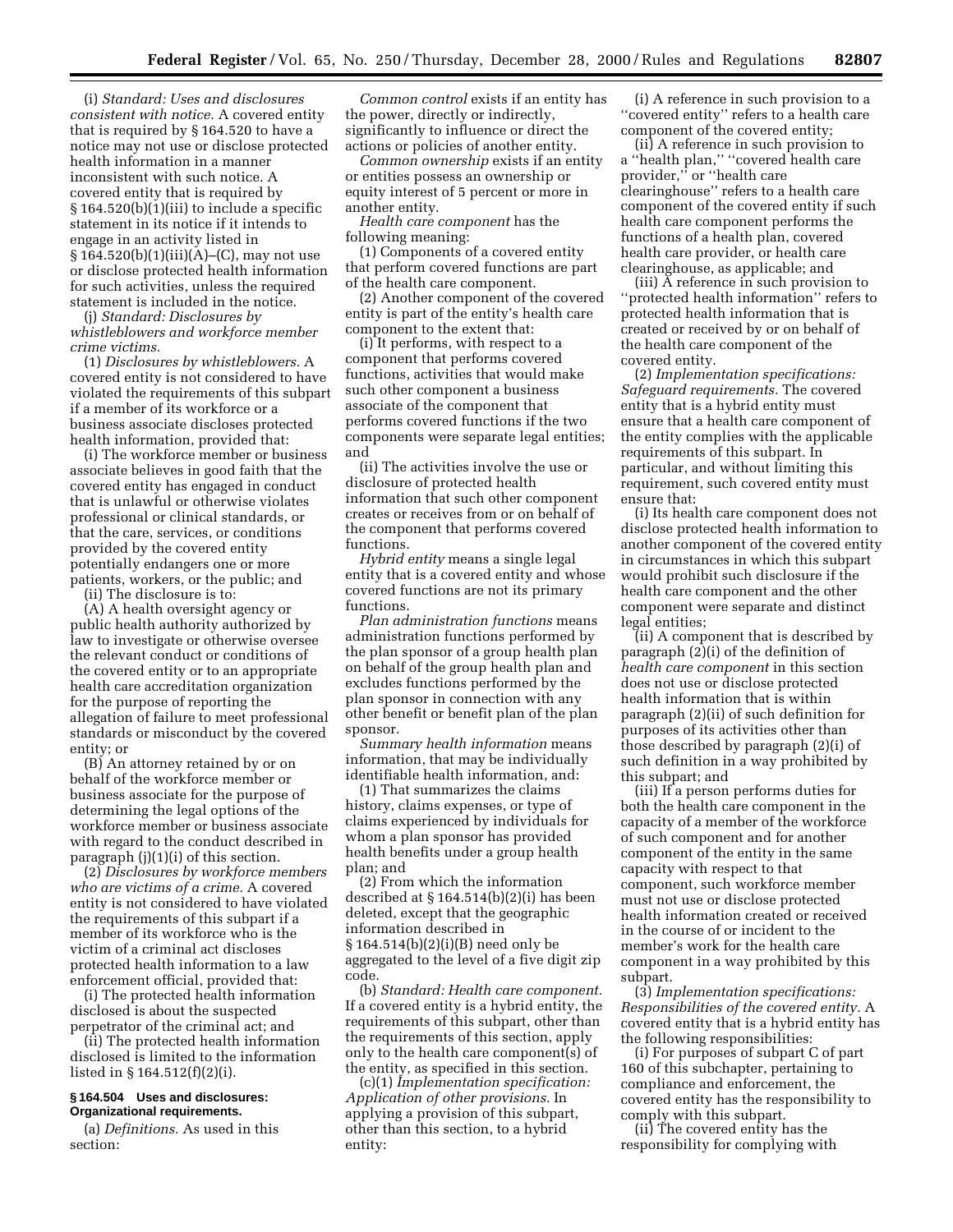§ 164.530(i), pertaining to the implementation of policies and procedures to ensure compliance with this subpart, including the safeguard requirements in paragraph (c)(2) of this section.

(iii) The covered entity is responsible for designating the components that are part of one or more health care components of the covered entity and documenting the designation as required by § 164.530(j).

(d)(1) *Standard: Affiliated covered entities.* Legally separate covered entities that are affiliated may designate themselves as a single covered entity for purposes of this subpart.

(2) *Implementation specifications: Requirements for designation of an affiliated covered entity.* (i) Legally separate covered entities may designate themselves (including any health care component of such covered entity) as a single affiliated covered entity, for purposes of this subpart, if all of the covered entities designated are under common ownership or control.

(ii) The designation of an affiliated covered entity must be documented and the documentation maintained as required by § 164.530(j).

(3) *Implementation specifications: Safeguard requirements.* An affiliated covered entity must ensure that:

(i) The affiliated covered entity's use and disclosure of protected health information comply with the applicable requirements of this subpart; and

(ii) If the affiliated covered entity combines the functions of a health plan, health care provider, or health care clearinghouse, the affiliated covered entity complies with paragraph (g) of this section.

(e)(1) *Standard: Business associate contracts.* (i) The contract or other arrangement between the covered entity and the business associate required by § 164.502(e)(2) must meet the requirements of paragraph (e)(2) or (e)(3) of this section, as applicable.

(ii) A covered entity is not in compliance with the standards in § 164.502(e) and paragraph (e) of this section, if the covered entity knew of a pattern of activity or practice of the business associate that constituted a material breach or violation of the business associate's obligation under the contract or other arrangement, unless the covered entity took reasonable steps to cure the breach or end the violation, as applicable, and, if such steps were unsuccessful:

(A) Terminated the contract or arrangement, if feasible; or

(B) If termination is not feasible, reported the problem to the Secretary.

(2) *Implementation specifications: Business associate contracts.* A contract between the covered entity and a business associate must:

(i) Establish the permitted and required uses and disclosures of such information by the business associate. The contract may not authorize the business associate to use or further disclose the information in a manner that would violate the requirements of this subpart, if done by the covered entity, except that:

(A) The contract may permit the business associate to use and disclose protected health information for the proper management and administration of the business associate, as provided in paragraph (e)(4) of this section; and

(B) The contract may permit the business associate to provide data aggregation services relating to the health care operations of the covered entity.

(ii) Provide that the business associate will:

(A) Not use or further disclose the information other than as permitted or required by the contract or as required by law;

(B) Use appropriate safeguards to prevent use or disclosure of the information other than as provided for by its contract;

(C) Report to the covered entity any use or disclosure of the information not provided for by its contract of which it becomes aware;

(D) Ensure that any agents, including a subcontractor, to whom it provides protected health information received from, or created or received by the business associate on behalf of, the covered entity agrees to the same restrictions and conditions that apply to the business associate with respect to such information;

(E) Make available protected health information in accordance with § 164.524;

(F) Make available protected health information for amendment and incorporate any amendments to protected health information in accordance with § 164.526;

(G) Make available the information required to provide an accounting of disclosures in accordance with § 164.528;

(H) Make its internal practices, books, and records relating to the use and disclosure of protected health information received from, or created or received by the business associate on behalf of, the covered entity available to the Secretary for purposes of determining the covered entity's compliance with this subpart; and

(I) At termination of the contract, if feasible, return or destroy all protected health information received from, or created or received by the business associate on behalf of, the covered entity that the business associate still maintains in any form and retain no copies of such information or, if such return or destruction is not feasible, extend the protections of the contract to the information and limit further uses and disclosures to those purposes that make the return or destruction of the information infeasible.

(iii) Authorize termination of the contract by the covered entity, if the covered entity determines that the business associate has violated a material term of the contract.

(3) *Implementation specifications: Other arrangements.* (i) If a covered entity and its business associate are both governmental entities:

(A) The covered entity may comply with paragraph (e) of this section by entering into a memorandum of understanding with the business associate that contains terms that accomplish the objectives of paragraph (e)(2) of this section.

(B) The covered entity may comply with paragraph (e) of this section, if other law (including regulations adopted by the covered entity or its business associate) contains requirements applicable to the business associate that accomplish the objectives of paragraph (e)(2) of this section.

(ii) If a business associate is required by law to perform a function or activity on behalf of a covered entity or to provide a service described in the definition of *business associate* in § 160.103 of this subchapter to a covered entity, such covered entity may disclose protected health information to the business associate to the extent necessary to comply with the legal mandate without meeting the requirements of this paragraph (e), provided that the covered entity attempts in good faith to obtain satisfactory assurances as required by paragraph (e)(3)(i) of this section, and, if such attempt fails, documents the attempt and the reasons that such assurances cannot be obtained.

(iii) The covered entity may omit from its other arrangements the termination authorization required by paragraph (e)(2)(iii) of this section, if such authorization is inconsistent with the statutory obligations of the covered entity or its business associate.

(4) *Implementation specifications: Other requirements for contracts and other arrangements.* (i) The contract or other arrangement between the covered entity and the business associate may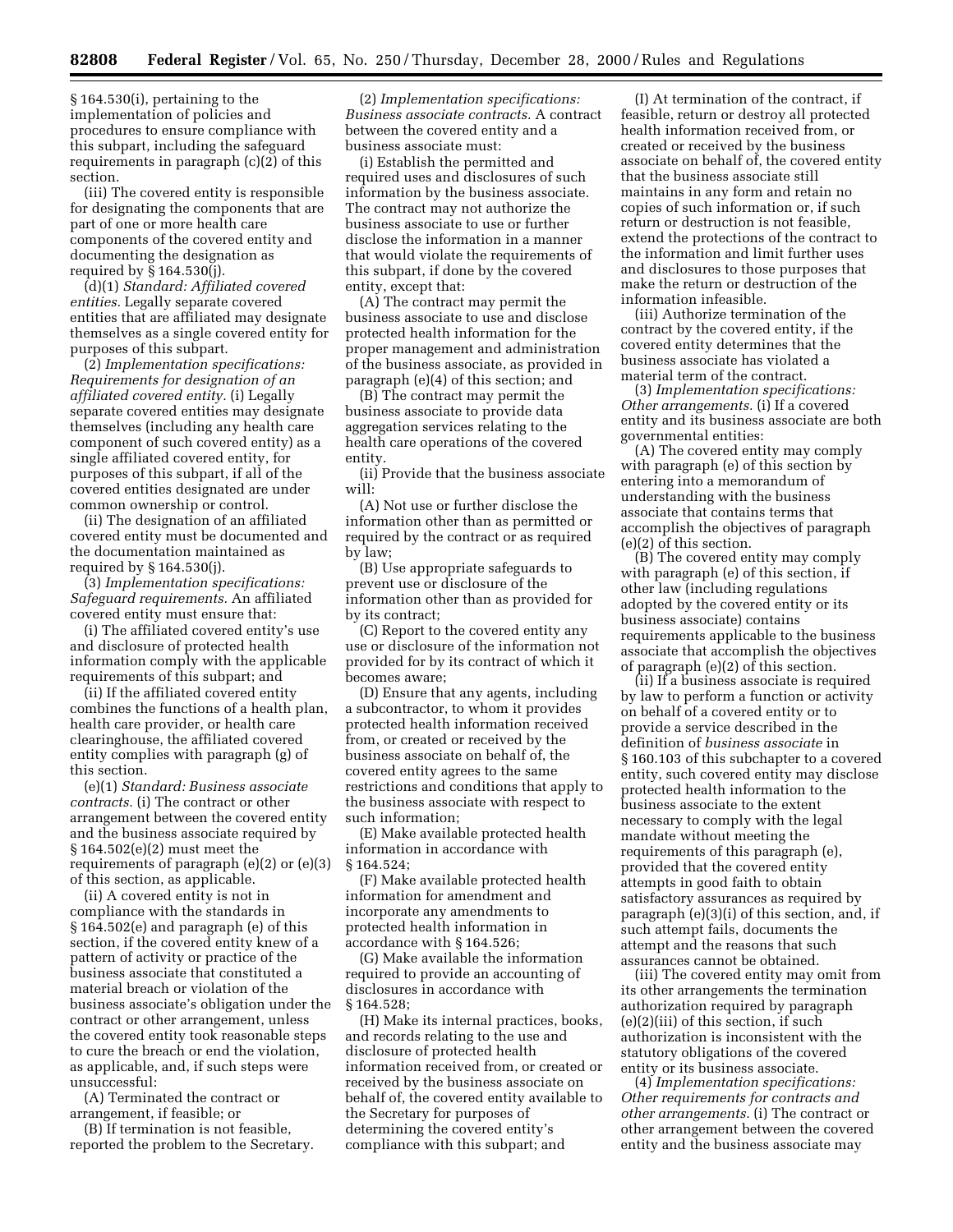permit the business associate to use the information received by the business associate in its capacity as a business associate to the covered entity, if necessary:

(A) For the proper management and administration of the business associate; or

(B) To carry out the legal responsibilities of the business associate.

(ii) The contract or other arrangement between the covered entity and the business associate may permit the business associate to disclose the information received by the business associate in its capacity as a business associate for the purposes described in paragraph (e)(4)(i) of this section, if:

(A) The disclosure is required by law; or

(B)(*1*) The business associate obtains reasonable assurances from the person to whom the information is disclosed that it will be held confidentially and used or further disclosed only as required by law or for the purpose for which it was disclosed to the person; and

(*2*) The person notifies the business associate of any instances of which it is aware in which the confidentiality of the information has been breached.

(f)(1) *Standard: Requirements for group health plans.* (i) Except as provided under paragraph (f)(1)(ii) of this section or as otherwise authorized under § 164.508, a group health plan, in order to disclose protected health information to the plan sponsor or to provide for or permit the disclosure of protected health information to the plan sponsor by a health insurance issuer or HMO with respect to the group health plan, must ensure that the plan documents restrict uses and discloses of such information by the plan sponsor consistent with the requirements of this subpart.

(ii) The group health plan, or a health insurance issuer or HMO with respect to the group health plan, may disclose summary health information to the plan sponsor, if the plan sponsor requests the summary health information for the purpose of :

(A) Obtaining premium bids from health plans for providing health insurance coverage under the group health plan; or

(B) Modifying, amending, or terminating the group health plan.

(2) *Implementation specifications: Requirements for plan documents.* The plan documents of the group health plan must be amended to incorporate provisions to:

(i) Establish the permitted and required uses and disclosures of such information by the plan sponsor, provided that such permitted and required uses and disclosures may not be inconsistent with this subpart.

(ii) Provide that the group health plan will disclose protected health information to the plan sponsor only upon receipt of a certification by the plan sponsor that the plan documents have been amended to incorporate the following provisions and that the plan sponsor agrees to:

(A) Not use or further disclose the information other than as permitted or required by the plan documents or as required by law;

(B) Ensure that any agents, including a subcontractor, to whom it provides protected health information received from the group health plan agree to the same restrictions and conditions that apply to the plan sponsor with respect to such information;

(C) Not use or disclose the information for employment-related actions and decisions or in connection with any other benefit or employee benefit plan of the plan sponsor;

(D) Report to the group health plan any use or disclosure of the information that is inconsistent with the uses or disclosures provided for of which it becomes aware;

(E) Make available protected health information in accordance with § 164.524;

(F) Make available protected health information for amendment and incorporate any amendments to protected health information in accordance with § 164.526;

(G) Make available the information required to provide an accounting of disclosures in accordance with § 164.528;

(H) Make its internal practices, books, and records relating to the use and disclosure of protected health information received from the group health plan available to the Secretary for purposes of determining compliance by the group health plan with this subpart;

(I) If feasible, return or destroy all protected health information received from the group health plan that the sponsor still maintains in any form and retain no copies of such information when no longer needed for the purpose for which disclosure was made, except that, if such return or destruction is not feasible, limit further uses and disclosures to those purposes that make the return or destruction of the information infeasible; and

(J) Ensure that the adequate separation required in paragraph (f)(2)(iii) of this section is established.

(iii) Provide for adequate separation between the group health plan and the plan sponsor. The plan documents must:

(A) Describe those employees or classes of employees or other persons under the control of the plan sponsor to be given access to the protected health information to be disclosed, provided that any employee or person who receives protected health information relating to payment under, health care operations of, or other matters pertaining to the group health plan in the ordinary course of business must be included in such description;

(B) Restrict the access to and use by such employees and other persons described in paragraph (f)(2)(iii)(A) of this section to the plan administration functions that the plan sponsor performs for the group health plan; and

(C) Provide an effective mechanism for resolving any issues of noncompliance by persons described in paragraph  $(f)(2)(iii)(A)$  of this section with the plan document provisions required by this paragraph.

(3) *Implementation specifications: Uses and disclosures.* A group health plan may:

(i) Disclose protected health information to a plan sponsor to carry out plan administration functions that the plan sponsor performs only consistent with the provisions of paragraph (f)(2) of this section;

(ii) Not permit a health insurance issuer or HMO with respect to the group health plan to disclose protected health information to the plan sponsor except as permitted by this paragraph;

(iii) Not disclose and may not permit a health insurance issuer or HMO to disclose protected health information to a plan sponsor as otherwise permitted by this paragraph unless a statement required by  $§ 164.520(b)(1)(iii)(C)$  is included in the appropriate notice; and (iv) Not disclose protected health information to the plan sponsor for the purpose of employment-related actions or decisions or in connection with any other benefit or employee benefit plan of the plan sponsor.

(g) *Standard: Requirements for a covered entity with multiple covered functions.*

(1) A covered entity that performs multiple covered functions that would make the entity any combination of a health plan, a covered health care provider, and a health care clearinghouse, must comply with the standards, requirements, and implementation specifications of this subpart, as applicable to the health plan, health care provider, or health care clearinghouse covered functions performed.